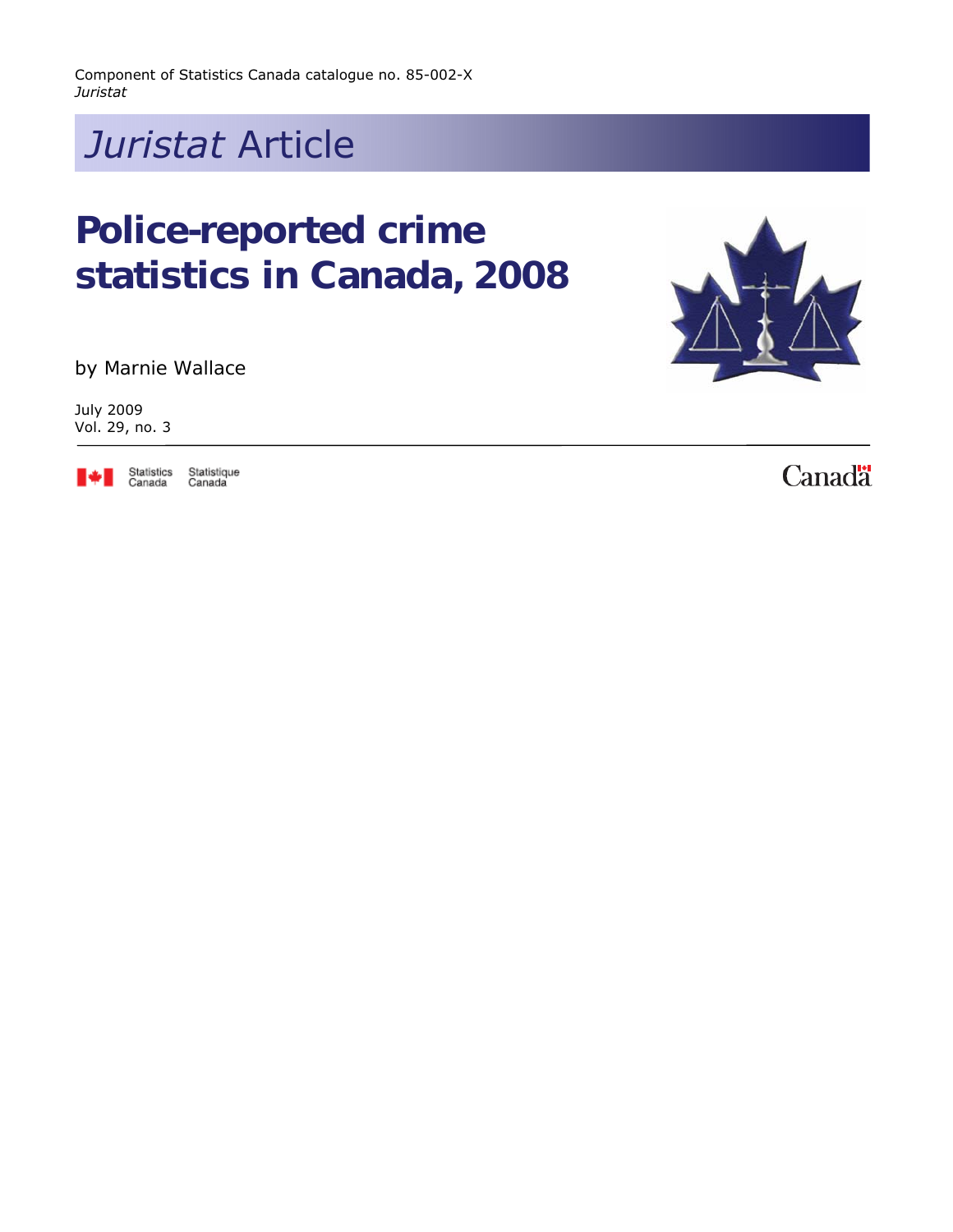#### **How to obtain more information**

For information about this product or the wide range of services and data available from Statistics Canada, visit our website at www.statcan.gc.ca, e-mail us at infostats@statcan.gc.ca, or telephone us, Monday to Friday from 8:30 a.m. to 4:30 p.m., at the following numbers:

#### **Statistics Canada's National Contact Centre**

| Toll-free telephone (Canada and United States):             |                |
|-------------------------------------------------------------|----------------|
| Inquiries line                                              | 1-800-263-1136 |
| National telecommunications device for the hearing impaired | 1-800-363-7629 |
| Fax line                                                    | 1-877-287-4369 |
| Local or international calls:                               |                |
| Inquiries line                                              | 1-613-951-8116 |
| Fax line                                                    | 1-613-951-0581 |
| <b>Depository Services Program</b>                          |                |
| Inquiries line                                              | 1-800-635-7943 |
| Fax line                                                    | 1-800-565-7757 |

#### **To access this product**

This product, Catalogue no. 85-002-X, Vol. 29, no. 3 is available free in electronic format. To obtain a single issue, visit our website at www.statcan.gc.ca and select "Publications" > "Free Internet publications."

#### **Standards of service to the public**

Statistics Canada is committed to serving its clients in a prompt, reliable and courteous manner. To this end, Statistics Canada has developed standards of service that its employees observe. To obtain a copy of these service standards, please contact Statistics Canada toll-free at 1-800-263-1136. The service standards are also published on www.statcan.gc.ca under "About us" > "Providing services to Canadians."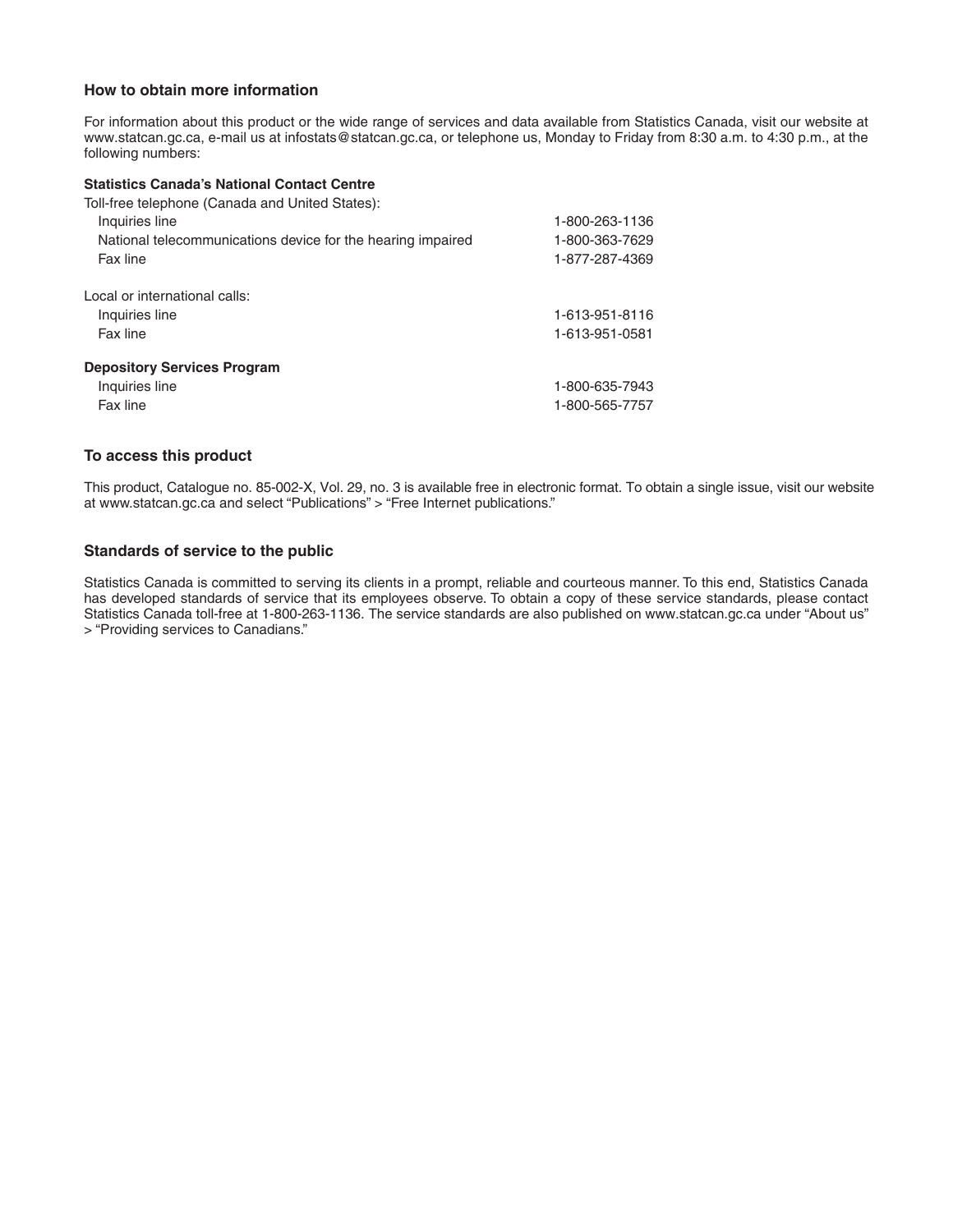# Police-reported crime statistics in Canada, 2008

July 2009, Vol. 29, no. 3

Published by authority of the Minister responsible for Statistics Canada

© Minister of Industry, 2009

All rights reserved. The content of this electronic publication may be reproduced, in whole or in part, and by any means, without further permission from Statistics Canada, subject to the following conditions: that it be done solely for the purposes of private study, research, criticism, review or newspaper summary, and/or for non-commercial purposes; and that Statistics Canada be fully acknowledged as follows: Source (or "Adapted from", if appropriate): Statistics Canada, year of publication, name of product, catalogue number, volume and issue numbers, reference period and page(s). Otherwise, no part of this publication may be reproduced, stored in a retrieval system or transmitted in any form, by any means—electronic, mechanical or photocopy—or for any purposes without prior written permission of Licensing Services, Client Services Division, Statistics Canada, Ottawa, Ontario, Canada K1A 0T6.

July 2009

Catalogue no. 85-002-X, Vol. 29, no. 3

ISSN 1209-6393

Frequency: Irregular

**Ottawa** 

Cette publication est également disponible en français.

#### **Note of appreciation**

Canada owes the success of its statistical system to a long-standing partnership between Statistics Canada, the citizens of Canada, its businesses, governments and other institutions. Accurate and timely statistical information could not be produced without their continued cooperation and goodwill.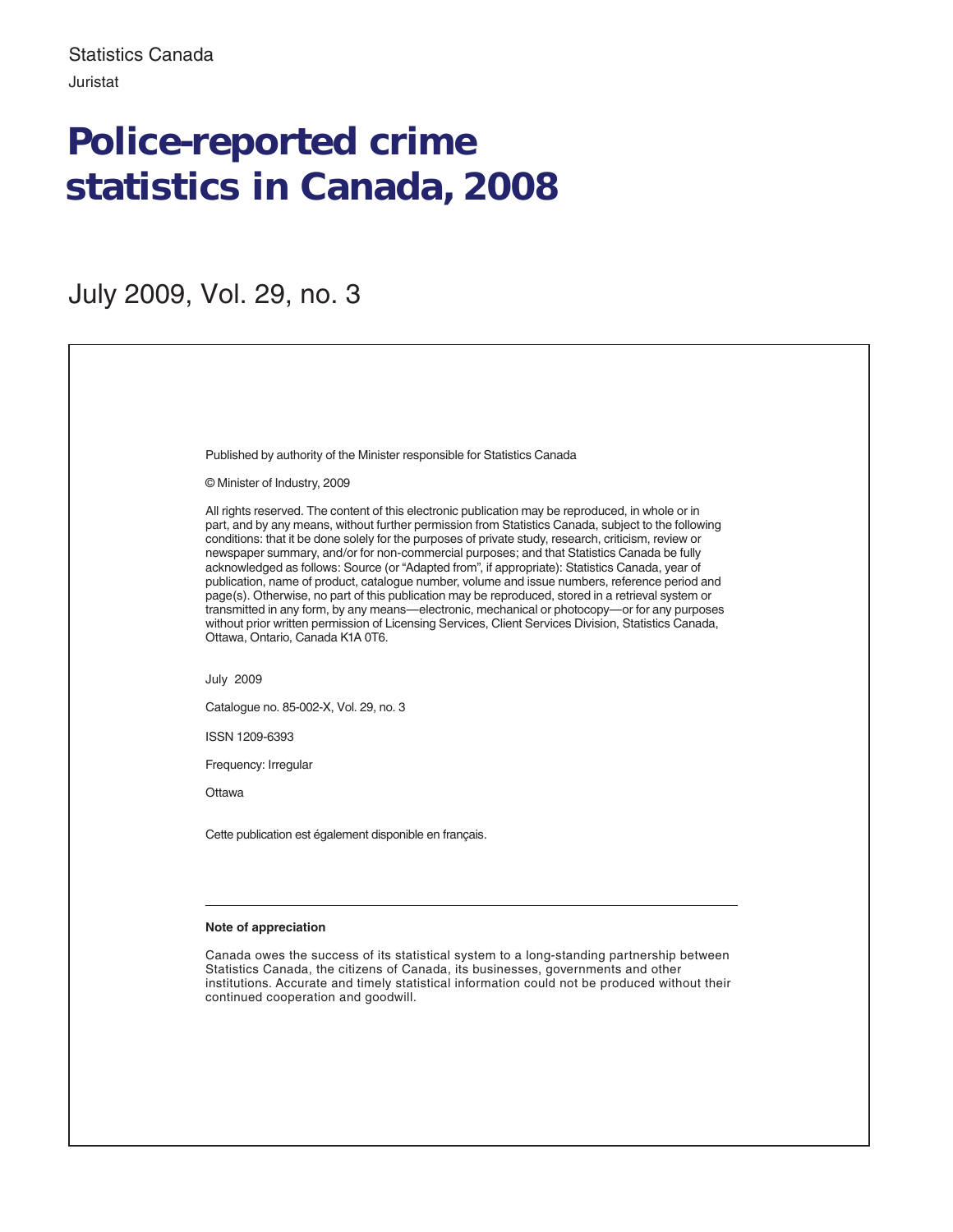# Symbols

- . not available for any reference period
- .. not available for a specific reference period
- ... not applicable
- 0 true zero or a value rounded to zero
- $0<sup>s</sup>$  value rounded to 0 (zero) where there is a meaningful distinction between true zero and the value
	- that was rounded
- p preliminary
- r revised
- x suppressed to meet the confidentiality requirements of the *Statistics Act*  E
- use with caution
- F too unreliable to be published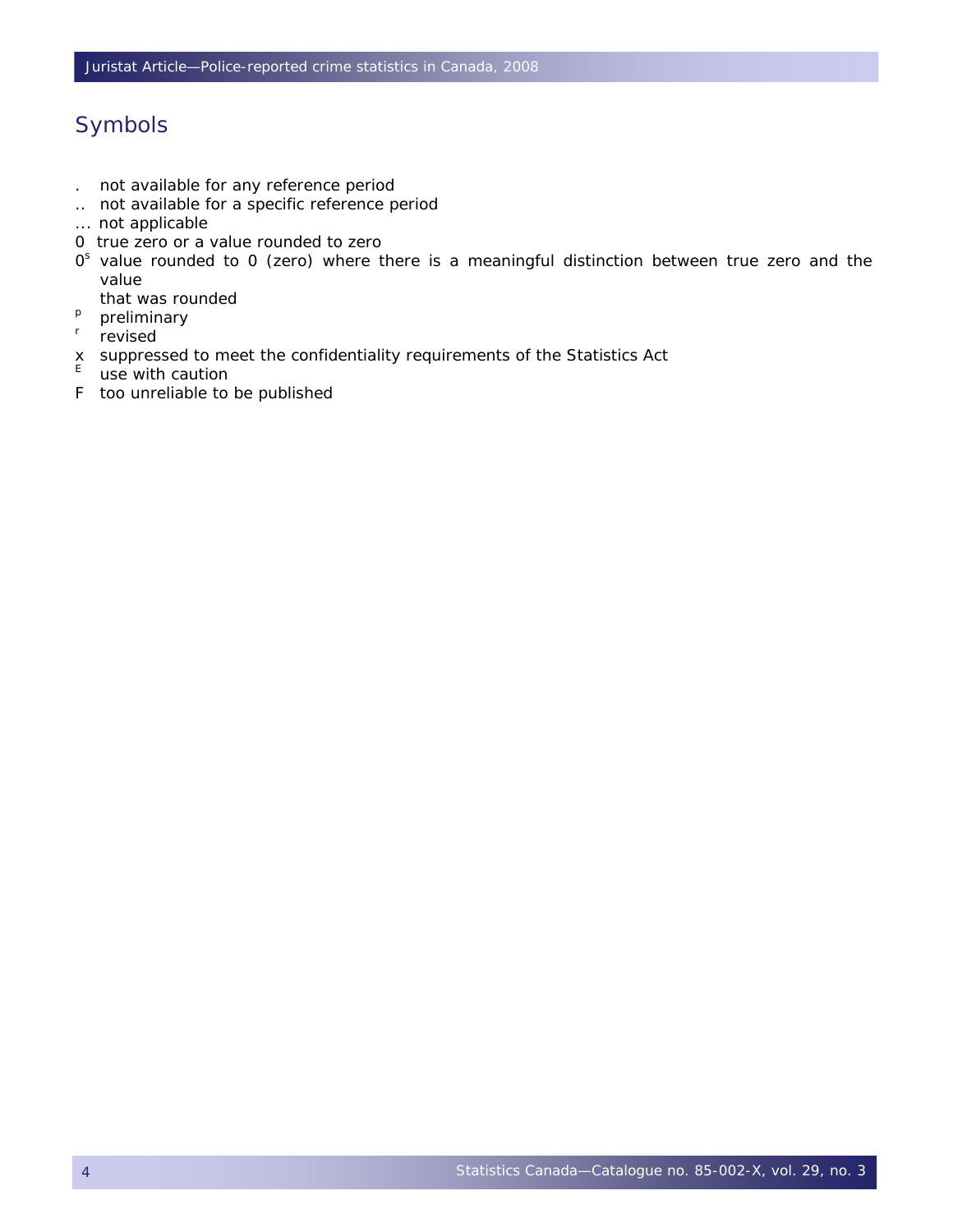# Police-reported crime statistics in Canada, 2008: Highlights

- Police-reported crime in Canada continued to fall in 2008. Both the volume of crime and its overall severity dropped by 5%.
- The police-reported crime rate (PRCR)—which measures the volume of reported crime—fell mainly as a result of a 6% decrease in the rate of thefts under \$5,000, the highest-volume offence. In total, there were about 77,000 fewer crimes reported in 2008 than 2007.
- The police-reported Crime Severity Index (PRCSI) —which tracks changes in the severity of reported crime—was down for the fifth consecutive year in 2008. A 10% drop in the rate of break and enters drove the PRCSI to 90.0, from 95.2.
- Both the volume and severity of police-reported violent crime also dropped in 2008. A 2% drop in common assaults, the highest volume violent offence, led to a 2% reduction in the violent crime rate. The Violent Crime Severity Index was down 3%, to 94.6, due to a 7% drop in robberies and a 10% decline in attempted murders.
- The national homicide rate increased slightly in 2008  $(+2%)$ , the third increase in the past five years. Police reported 611 homicide victims, 17 more than in 2007. Increases in British Columbia and Alberta contributed to the overall rise.
- Crime severity dropped across the country in 2008, with the exception of increases in Prince Edward Island and New Brunswick as well as two of the three territories. However, Prince Edward Island continues to have the lowest overall Crime Severity Index, followed closely by Ontario, Newfoundland and Labrador and New Brunswick.
- The largest drops in crime severity were reported in Manitoba and Nova Scotia. The western provinces continued to report the highest Index values among the provinces, with Saskatchewan reporting the highest, followed by Manitoba, British Columbia and Alberta.
- The majority of Canada's census metropolitan areas (CMAs) reported drops in crime severity, including all of the ten largest CMAs. Winnipeg recorded the largest decline (-19%) in crime severity, while Trois-Rivières reported the largest increase (+14%).
- The highest crime severity values were reported in Regina, Abbotsford-Mission and Saskatoon, while the lowest were in Guelph, Saguenay, Barrie, Québec and Toronto.
- There were about 167,000 youth accused of a *Criminal Code* offence in 2008, down almost 11,000 from 2007. As a result, the youth crime rate decreased 5%, the fourth decline in the past five years. The youth violent crime rate also dropped, down 3%.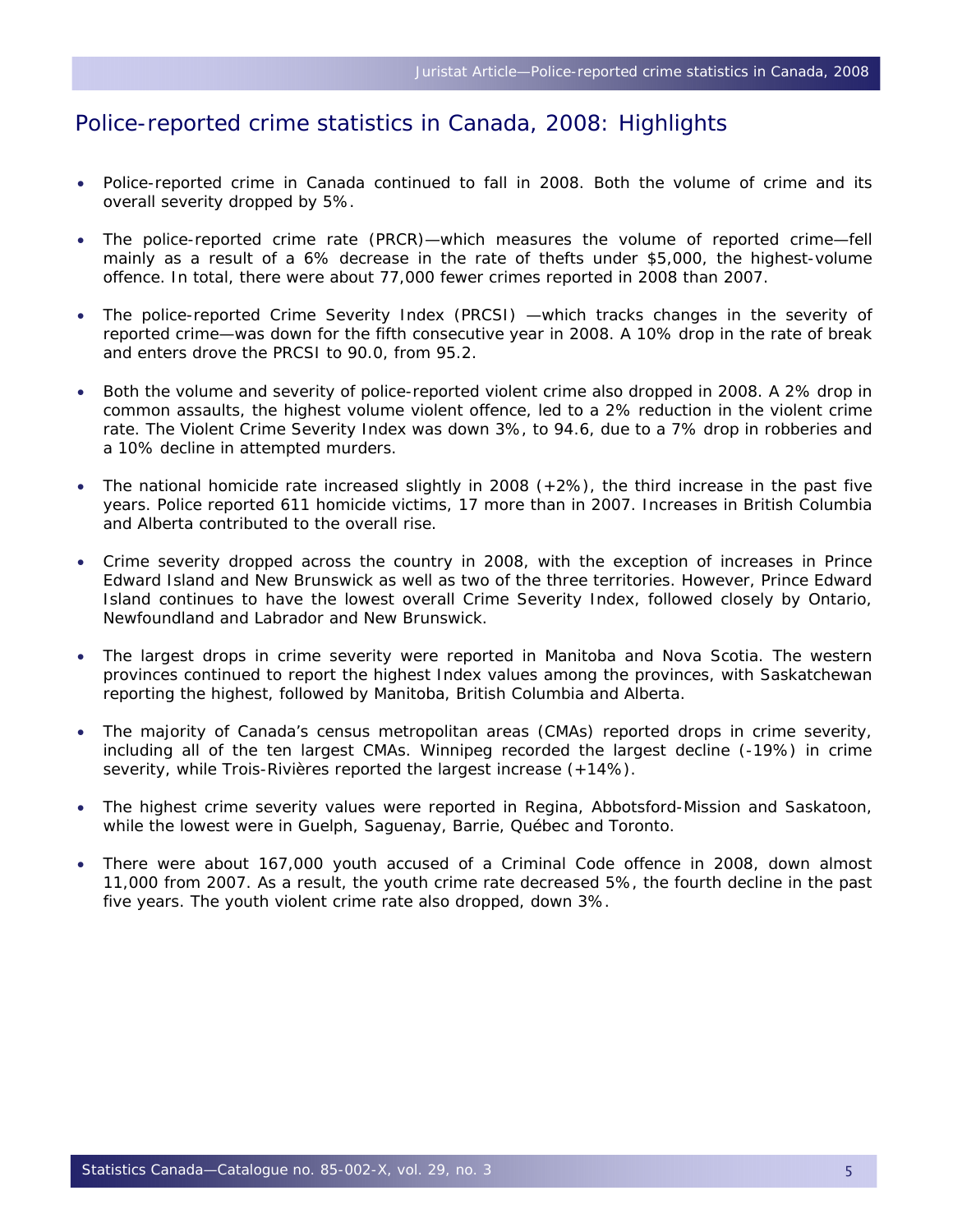# Police-reported crime statistics in Canada, 2008

#### By Marnie Wallace

Each July, Statistics Canada, through the Canadian Centre for Justice Statistics (CCJS), releases its annual report on police-reported crime in Canada. This report presents information on the short and long-term trends in overall, violent and non-violent crime at the national, provincial/territorial and census metropolitan area levels. For the first time, this report includes information on both the volume and the severity of police-reported crime in Canada. The new [police-reported Crime Severity Index \(PRCSI\)](http://www.statcan.gc.ca:8092/pub/85-002-x/2009003/definitions-eng.htm#p8) was introduced in the spring of 2009 to enable Canadians to track changes in the severity of police-reported crime from year to year.

The data are drawn from the [Uniform Crime Reporting \(UCR\)](http://www.statcan.gc.ca:8092/pub/85-002-x/2009003/sources-eng.htm#u2) Survey, a census survey of all crime known to, and substantiated by, police services. These crime statistics conform to a nationally-approved set of common crime categories and definitions and have been systematically reported by police services and submitted to the CCJS each year since 1962.

Police-reported crime statistics represent one way to measure the nature and extent of crime in Canada. A complementary source of information can be obtained from the [General Social Survey \(GSS\)](http://www.statcan.gc.ca:8092/pub/85-002-x/2009003/sources-eng.htm#g2) on victimization. Every five years the GSS collects self-reported victimization data from a nationallyrepresentative sample of Canadians, aged 15 years or older, for eight offence types: sexual assault, robbery, assault, break and enter, theft of personal property, theft of household property, motor vehicle/parts theft, and vandalism. The GSS is currently in the field collecting 2009 data and results are expected in 2010.

Typically, the GSS yields much higher rates of criminal victimization than the UCR Survey. Reasons for the disparity have been well-documented and include the fact that not all incidents are reported to police. According to the 2004 GSS, about one-third (34%) of criminal victimizations were reported to police. For further information on the findings from the 2004 GSS on victimization, see [Gannon and Mihorean, 2005.](http://www.statcan.gc.ca:8092/pub/85-002-x/2009003/article/10902-eng.htm#r6) 

#### Volume and severity of crime down in 2008

Not only was there less police-reported crime in Canada in 2008 than the previous year, it was also less serious in nature. Canada's [police-reported crime rate \(PRCR\)](http://www.statcan.gc.ca:8092/pub/85-002-x/2009003/definitions-eng.htm#p7)—which measures the overall volume of crime reported to and by the police—dropped 5% in 2008 to its lowest level in over 30 years [\(Table 1\)](http://www.statcan.gc.ca:8092/pub/85-002-x/2009003/article/10902/tbl/t1-eng.htm). The severity of crime, as measured by the new [police-reported Crime Severity Index](http://www.statcan.gc.ca:8092/pub/85-002-x/2009003/definitions-eng.htm#p8), also dropped in 2008, from 95.2 to 90.0 (for more information on the Crime Severity Index, refer to [Text box 1\)](http://www.statcan.gc.ca:8092/pub/85-002-x/2009003/article/10902-eng.htm#tx). The 5% drop in overall crime severity represented the fifth consecutive annual decrease (Chart 1.a).

When looking only at violent crime, both the volume and severity also decreased in 2008. The Violent Crime Severity Index was down 3%, to 94.6, while the violent crime rate fell slightly less (-2%) (Chart 1.b).

Canadian police services reported approximately 2.2 million *Criminal Code* incidents (excluding traffic) in 2008 ([Table 2](http://www.statcan.gc.ca:8092/pub/85-002-x/2009003/article/10902/tbl/t2-eng.htm)), of which one in five was violent.<sup>[1](http://www.statcan.gc.ca:8092/pub/85-002-x/2009003/article/10902-eng.htm#n1)</sup> Virtually all *Criminal Code* and Federal Statute offences declined in 2008, with the exception of increases in some offences including homicide, aggravated assault, fraud, counterfeiting, impaired driving and cannabis possession.

Together, seven offences accounted for about 80% of the volume of all reported crime in Canada: theft under \$5,000 (25%), mischief (17%), break and enter (10%), common assault (8%), administration of justice offences (8%), motor vehicle theft (6%), and disturb the peace (5%).

The drop in the PRCR in 2008 was driven by decreases in virtually all of these high-volume offences [\(Table 2\)](http://www.statcan.gc.ca:8092/pub/85-002-x/2009003/article/10902/tbl/t2-eng.htm). In total, there were about 77,000 fewer reported offences in 2008. Most notably, there were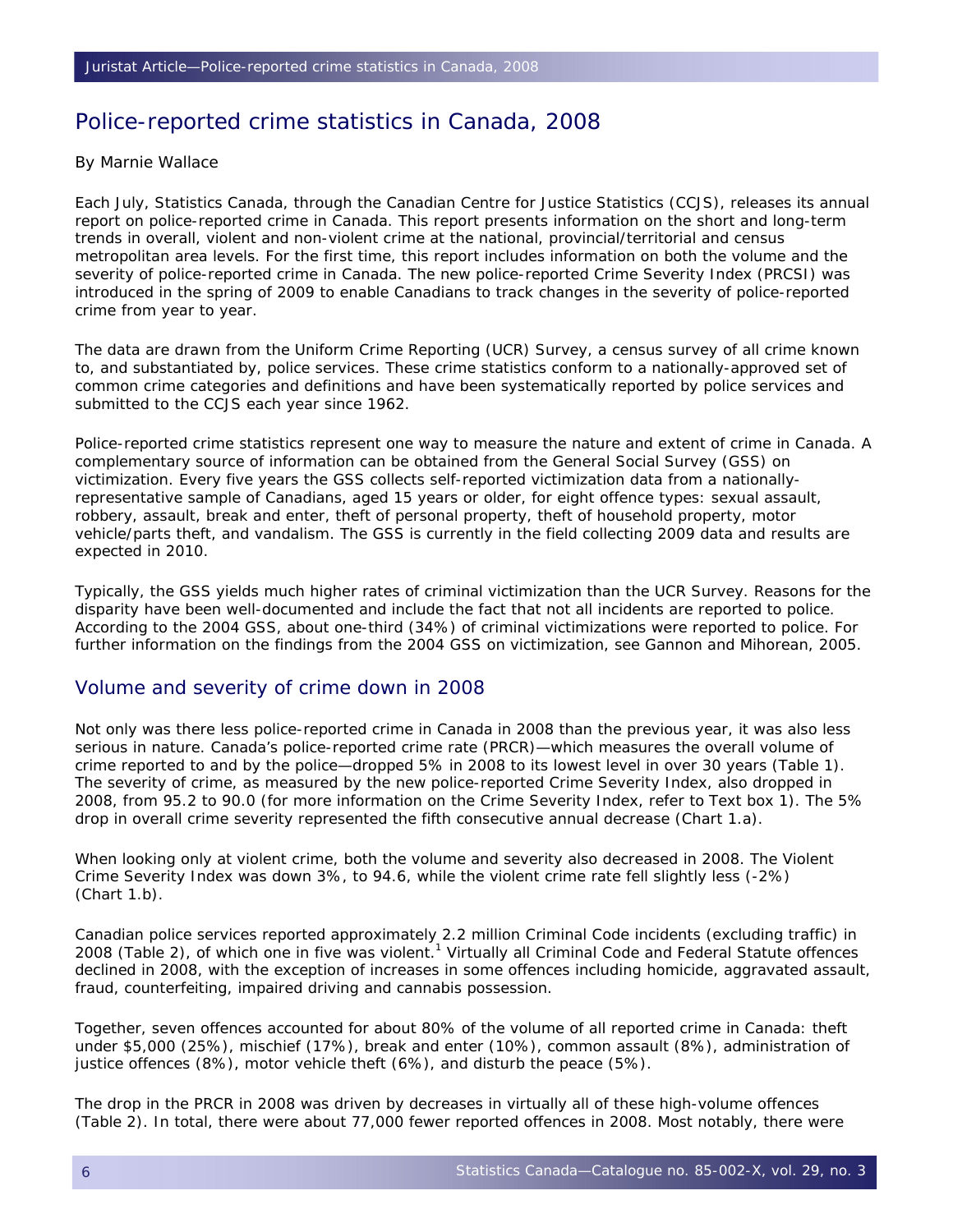about 28,000 fewer thefts under \$5,000, 22,000 fewer break and enters and 20,000 fewer motor vehicle thefts in 2008.

Changes in more serious crimes, because they are assigned higher weights, have a greater impact on the police-reported Crime Severity Index (PRCSI) than on the rate. About half of the drop in the severity of police-reported crime in Canada in 2008 was the result of a 10% decline in the rate of break and enters.

#### Text box 1 The police-reported Crime Severity Index

The new police-reported Crime Severity Index (PRCSI) adds to existing measures of crime, namely the traditional police-reported crime rate (PRCR) and victimization data from the General Social Survey. The Index was developed in response to a request by the police community to create a measure of crime that reflects the relative seriousness of different offences and addresses limitations of the current PRCR.

The police-reported crime rate, which measures changes in the volume of crime, counts each criminal incident equally. As a result, the rate is dominated by high volume, less-serious offences.

The police-reported Crime Severity Index measures changes in the severity of crime from year to year. Each type of offence is assigned a weight derived from actual sentences handed down by courts in all provinces and territories. Weights are calculated using the five most recent years of available sentencing data.

More serious crimes are assigned higher weights, less serious offences lower weights. As a result, when all crimes are included, more serious offences have a greater impact on changes in the Index.

Separate police-reported crime rates have traditionally been calculated for overall crime, for violent crimes, for property-related crimes and for all other offences. Separate severity indexes have also been created: one for overall police-reported crime, one for violent crime including only crimes against the person, and one for non-violent crime such as property and drug offences. Drug offences are excluded from the traditional crime rate, along with other Federal Statutes and *Criminal Code* traffic offences. They are, however, included in the PRCSI.

In contrast to the PRCR, which is a rate per 100,000 population, the PRCSI is an index where the base year in 2006 is equal to 100. Data for the Index are available back to 1998 only. For more information on the PRCSI, see *Measuring Crime in Canada: Introducing the Crime Severity Index and Improvements to the Uniform Crime Reporting Survey.*

#### Manitoba leads the country in crime severity drop

The severity of police-reported crime dropped across the country in 2008, with the exception of Prince Edward Island (+7%), Nunavut (+2%), New Brunswick and Northwest Territories (both up 1%) ([Table 3\)](http://www.statcan.gc.ca:8092/pub/85-002-x/2009003/article/10902/tbl/t3-eng.htm). The province with the largest drop in its PRCSI was Manitoba (-14%), followed by Nova Scotia (-9%). The drops in both these provinces were primarily due to large declines in break and enters, motor vehicle theft and robbery.

Despite large drops, the highest provincial PRCSI values continued to be reported in the west (Chart 2.a). In 2008, Saskatchewan reported the highest overall Index value, followed by Manitoba, British Columbia and Alberta. Index values in the territories continued to be much higher than in the rest of Canada. Even with a 7% increase, Prince Edward Island again recorded the lowest PRCSI value in 2008, followed closely by Ontario, Newfoundland and Labrador and New Brunswick.

Drops in crime severity were also reported in most of Canada's [census metropolitan areas \(CMAs\),](http://www.statcan.gc.ca:8092/pub/85-002-x/2009003/definitions-eng.htm#c2) $<sup>2</sup>$  $<sup>2</sup>$  $<sup>2</sup>$ </sup> including the ten largest ([Table 4\)](http://www.statcan.gc.ca:8092/pub/85-002-x/2009003/article/10902/tbl/t4-eng.htm). Of these, the most substantial decrease occurred in Winnipeg (-19%).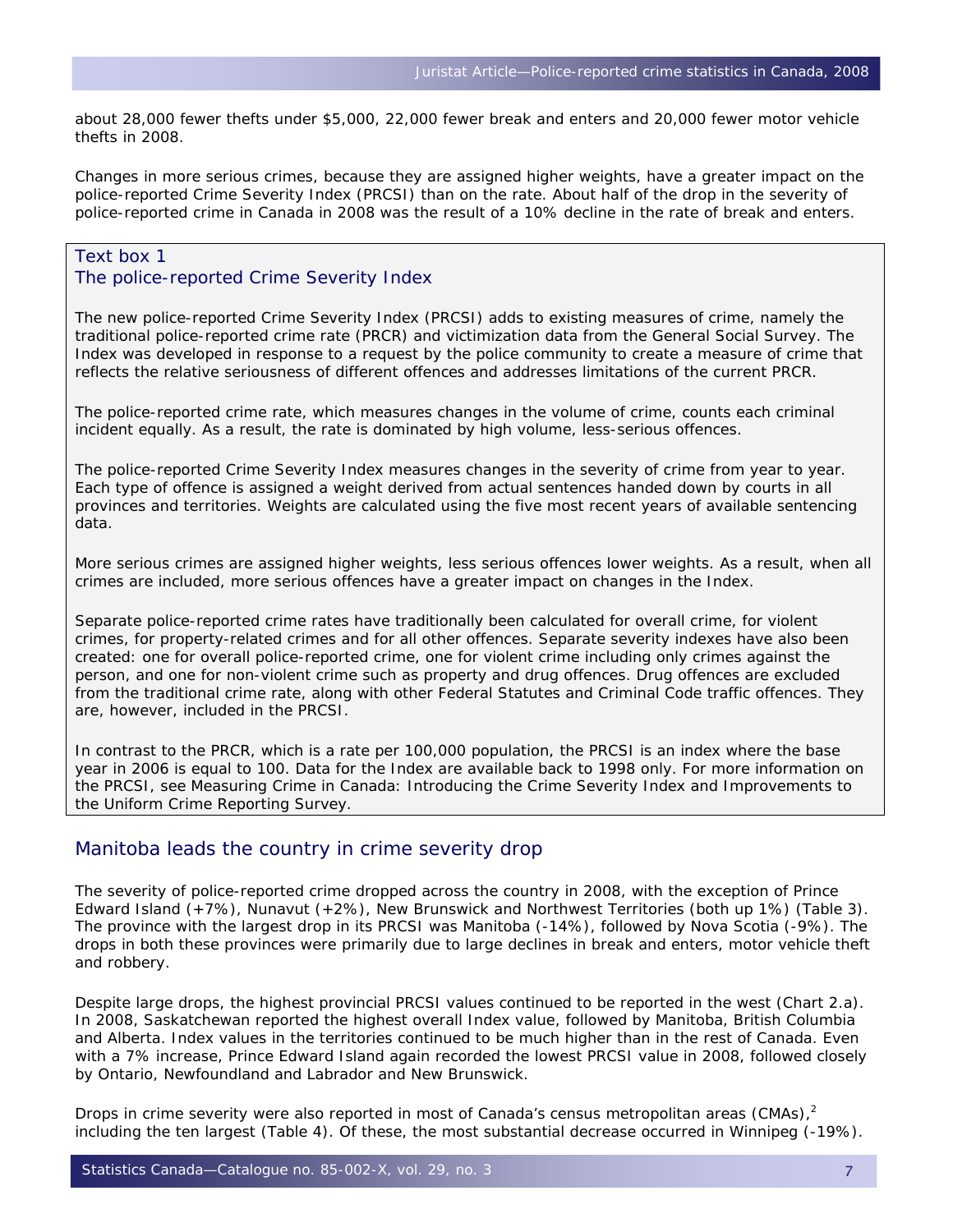Nearly all of the smaller CMAs also reported drops in crime severity, most notably: St. John's (-15%), Regina, Saskatoon, and Moncton, each down 13%.

Trois-Rivières reported the largest increase in overall crime severity (+14%), with increases seen in rates of robbery (+64%) and break-ins (+31%). However, despite this increase, at 78.2 its Index value remained below the national average of 90.0.

The lowest PRCSI of all the metropolitan areas in Canada was reported by Guelph (Chart 3.a). At 57.7, its police-reported Crime Severity Index was 36% lower than the national average. Barrie, Saguenay, Québec and Toronto were also well below the national average. The highest PRCSI values continued to be recorded in the western CMAs, with Regina, Abbotsford-Mission and Saskatoon being the top three.

#### Volume and severity of violent crime down in 2008

One out of every five crimes reported to police in Canada is violent. [Violent crimes](http://www.statcan.gc.ca:8092/pub/85-002-x/2009003/definitions-eng.htm#v2) include only crimes against the person such as homicide, robbery and sexual assault. Both the volume and severity of these violent crimes declined in 2008, indicating that there were fewer incidents of reported violent crime than the year before and that the incidents were of a less serious nature.

In total there were about 3,500 fewer reported violent incidents in 2008. The rate of common [assault,](http://www.statcan.gc.ca:8092/pub/85-002-x/2009003/definitions-eng.htm#a10) the most frequent violent crime, fell by 2%, and was largely responsible for the drop in the police-reported violent crime rate.

The severity of police-reported violent crime was also down (-3%) in 2008 primarily due to a 7% drop in the rate of robbery, as well as a 10% decline in the attempted murder rate ([Chart 1.b](http://www.statcan.gc.ca:8092/pub/85-002-x/2009003/article/10902-eng.htm#c2)).

Nearly every type of violent crime declined in 2008, with the most notable exceptions being small increases in homicide and aggravated [assault](http://www.statcan.gc.ca:8092/pub/85-002-x/2009003/definitions-eng.htm#a10) (the most serious form of assault). [\(Table 2](http://www.statcan.gc.ca:8092/pub/85-002-x/2009003/article/10902/tbl/t2-eng.htm)). The rate of criminal harassment remained unchanged.

The police-reported violent crime rate has been declining since 2000 due primarily to drops in high-volume crimes such as common assault and uttering threats. The police-reported Violent Crime Severity Index (PRVCSI), in contrast, was relatively stable throughout the late 1990s and early 2000s. Increases in serious violent crimes such as robbery and serious assaults led to increases in the Violent Index in both 2005 and 2006. The decreases in the severity of violent crime in Canada in both 2007 and 2008 were largely the result of drops in the rate of robbery.

#### Manitoba and Saskatchewan reported largest declines in violent crime severity

The severity of violent crime increased in Newfoundland and Labrador, Prince Edward Island, New Brunswick and Alberta in 2008 [\(Table 3](http://www.statcan.gc.ca:8092/pub/85-002-x/2009003/article/10902/tbl/t3-eng.htm)). The remaining provinces all experienced decreases in the PRVCSI, with both Manitoba and Saskatchewan reporting 9% declines.

The province with the lowest Violent Crime Severity Index in 2008 was Prince Edward Island, despite an 8% increase. The remaining provinces in eastern and central Canada had lower PRVCSI values than the western provinces and the territories. Saskatchewan and Manitoba experienced large drops in their violent severity indexes but continued to have the highest index values among the provinces in 2008.

The CMAs in western Canada also reported high PRVCSI values. Regina, Saskatoon and Winnipeg reported the highest PRVCSI values. A number of eastern and central CMAs also reported PRVCSI values higher than the national average of 94.6: Halifax, Saint John, Montreal, Toronto and Thunder Bay. The lowest PRVCSI values in the country were seen in Guelph and Barrie in 2008.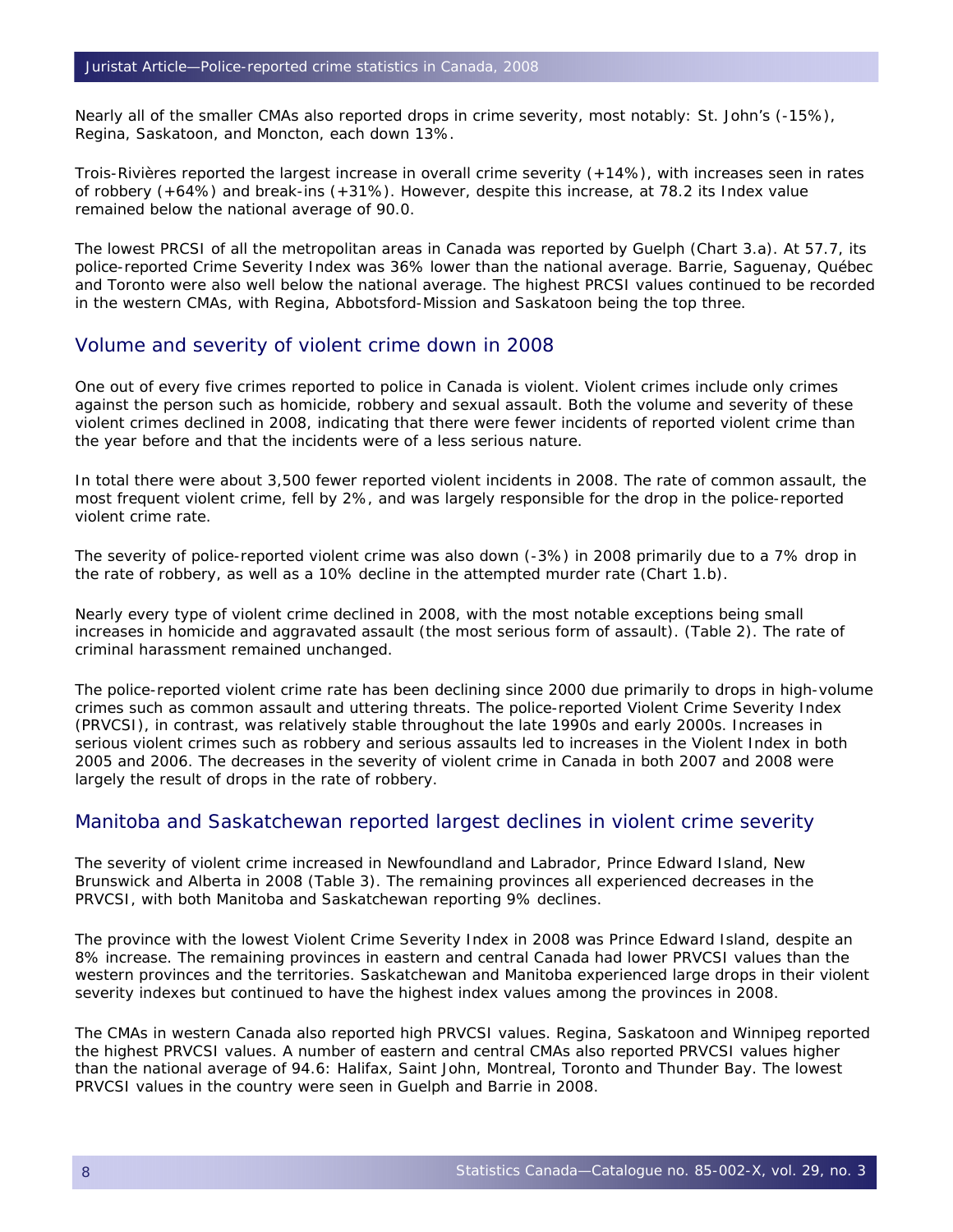#### Homicide rate up slightly in 2008

The homicide rate increased slightly in 2008, up 2% from 2007. Police reported 611 victims, 17 more than the previous year, representing a rate of 1.8 homicides per 100,000 population. While the homicide rate has been generally declining since the mid-1970s (Chart 4), 2008 represented the third increase in the past five years.

Increases in British Columbia (+29 victims) and Alberta (+22 victims), mainly in the rural areas, contributed to the overall national increase ([Table 5\)](http://www.statcan.gc.ca:8092/pub/85-002-x/2009003/article/10902/tbl/t5-eng.htm). Following a substantial increase in 2007, Manitoba reported 54 homicides in 2008, 7 fewer than the year before. Manitoba's homicide rate, however, remained the highest of all the provinces, at 4.5 victims per 100,000 population (Chart 5). The homicide rate in New Brunswick was the lowest in 40 years.

With 103 homicides in 2008, Toronto reported the most homicides of any CMA, though slightly fewer than the 112 victims reported in 2007 [\(Table 6\)](http://www.statcan.gc.ca:8092/pub/85-002-x/2009003/article/10902/tbl/t6-eng.htm). Taking population into account, Toronto's homicide rate of 1.9 homicides per 100,000 population was just slightly higher than the national rate of 1.8. Homicide rates were highest in the western CMAs of Abbotsford-Mission, Winnipeg, Regina, Edmonton, Kelowna, Calgary and Vancouver.

In 2008, homicide rates in Montréal and Hamilton were at their lowest point since 1981, when data first became available at the CMA level. Six of the country's metropolitan areas reported no homicides in 2008: Barrie, Guelph, Saguenay, Sherbrooke, Thunder Bay and Moncton.

There were 723 attempted murders in 2008, 70 fewer than in 2007. This resulted in a 10% decline in the rate of this offence. Nova Scotia, New Brunswick and Alberta were the only provinces to report increases. Although the rate of attempted murder has remained consistently higher than that of homicide since 1978, it has generally paralleled the gradual decline seen in homicide ([Chart 4](http://www.statcan.gc.ca:8092/pub/85-002-x/2009003/article/10902-eng.htm#c5)).

#### Fewer robberies in 2008

Nationwide, police reported about 32,000 incidents of robbery in 2008, resulting in a rate that was 7% lower than in 2007.<sup>[3](http://www.statcan.gc.ca:8092/pub/85-002-x/2009003/article/10902-eng.htm#n3)</sup> The robbery rate in Canada has been gradually declining over the past decade, down 11% between 1998 and 2008 ([Chart 6](http://www.statcan.gc.ca:8092/pub/85-002-x/2009003/article/10902-eng.htm#c7)).

More than half (57%) of all police-reported robberies in 2008 were committed without the use of a weapon. About 15% of robberies involved a firearm. After reaching a 30-year low in 2007, the rate of robbery with a firearm remained stable in 2008.

The only province to report an increase in robbery in 2008 was Prince Edward Island (+42%), although that province continued to have the lowest robbery rate in the country. Robbery rates in the western provinces were well above the rest of Canada (Chart 7). Though it continued to report the highest rate of robberies of all provinces and territories, Manitoba also recorded the largest drop in that offence in 2008 (- 22%). Manitoba has reported the highest robbery rate since 1994, while Saskatchewan has reported the second-highest rate since 2003.

While Winnipeg, Regina and Saskatoon reported the highest rates of robbery among all CMAs in 2008, robbery rates in all three of these CMAs declined substantially. However, some pockets of the country reported increases in robbery rates, namely Saint John, Trois-Rivières, Gatineau, Ottawa, Barrie, Peterborough, London, Windsor, Edmonton, Kelowna and Abbotsford-Mission.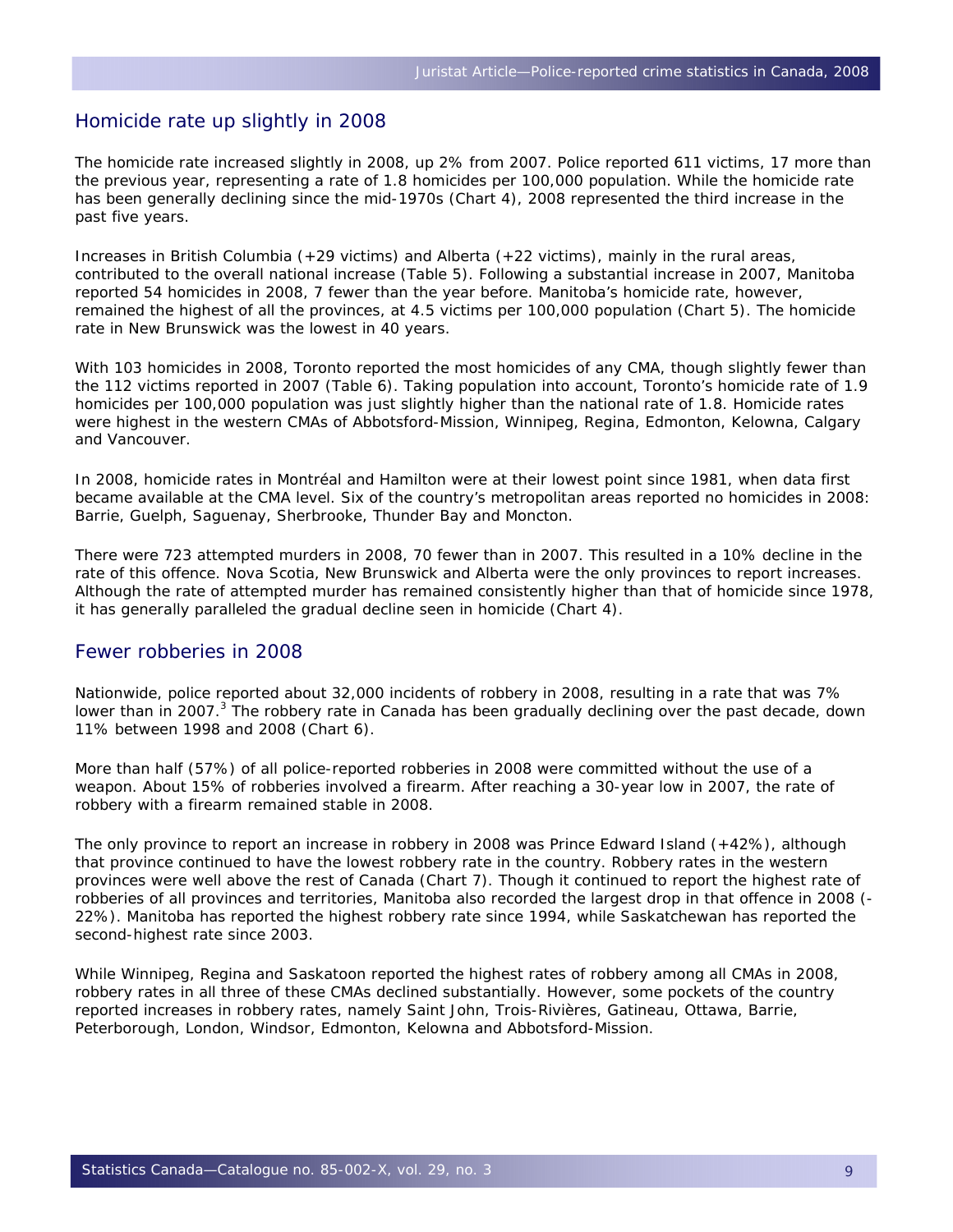#### Serious assaults down for first time in nearly a decade

There were nearly 58,000 serious [assaults](http://www.statcan.gc.ca:8092/pub/85-002-x/2009003/definitions-eng.htm#a10) reported in Canada in 2008. Together, aggravated assault (level 3) and assault with a weapon/causing bodily harm (level 2) accounted for slightly more than 1 in 10 reported violent crimes. These serious assaults have been on an upward trend over the past 25 years, but declined slightly in 2008 for the first time in nearly a decade (Chart 8.a).

Saskatchewan and Manitoba reported the highest rates of serious assaults of all the provinces, more than 60% higher than the province with the next highest rate [\(Table 5\)](http://www.statcan.gc.ca:8092/pub/85-002-x/2009003/article/10902/tbl/t5-eng.htm) (Chart 8.b). However, in 2008, Saskatchewan saw the largest decline (-7%) in the rate of serious assaults. New Brunswick reported the largest increase in the country, up 18% from 2007.

#### Non-violent police-reported crime

Four out of every five crimes reported to police in Canada are non-violent in nature. Three specific offences account for almost two-thirds of all non-violent offences in Canada. In 2008, theft under \$5,000 accounted 31% of all non-violent crimes, followed by mischief (20%) and break-ins (12%). The volume of non-violent crime reported to police fell by 5%, while its seriousness, as indicated by the police-reported Non-violent Crime Severity Index, dropped slightly more (-6%).

#### Break and enters continue to decline

The 2008 rate of break and enter continued the downward trend that began in the early 1990s, and was 10% lower than in 2007 (Chart 9). The rate of reported break and enter in 2008 was less than half of what it was in 1991. Police reported over 200,000 break and enters in 2008, of which nearly 6 in 10 were residential. Another 32% were businesses and 9% were other locations such as schools, sheds and detached garages.

Declines in the rate of break and enter were reported in all provinces except Prince Edward Island, where the rate increased by 12% [\(Table 5](http://www.statcan.gc.ca:8092/pub/85-002-x/2009003/article/10902/tbl/t5-eng.htm)).

As has been the case for over a decade, Saskatchewan continued to report the highest rate of break and enter among the provinces (Chart 10), although its rate dropped by 15% in 2008. Even larger declines were reported in Newfoundland and Labrador (-23%), Manitoba (-20%) and Nova Scotia (-18%).

The highest break and enter rates among the CMAs were reported by Abbotsford-Mission and Regina, while Toronto reported the lowest. Trois-Rivières reported the largest increase in break-ins in 2008, up 31%.

Specialized policing programs as well as an increasing use of home security devices, such as burglar alarms, motion detectors and new locks/security bars, may explain some of the decrease in break and enters ([Gannon and Taylor-Butts, 2006\)](http://www.statcan.gc.ca:8092/pub/85-002-x/2009003/article/10902-eng.htm#r5). Increases in insurance deductibles could also be related to fewer break and enters being reported to police [\(Fedorowycz, 2004](http://www.statcan.gc.ca:8092/pub/85-002-x/2009003/article/10902-eng.htm#r4)).

#### Police-reported motor vehicle thefts down across the country

Police in Canada reported about 125,000 incidents of motor vehicle theft in 2008, more than 20,000 fewer than in 2007. The motor vehicle theft rate has been declining since the mid-1990s. The drop in the rate of motor vehicle theft in 2008 was the largest in 30 years, down 15% from 2007 [\(Chart 9](http://www.statcan.gc.ca:8092/pub/85-002-x/2009003/article/10902-eng.htm#c11)). Lower rates of vehicle theft were reported in every province, with declines ranging from 1% in Saskatchewan to 39% in Manitoba.<sup>4</sup>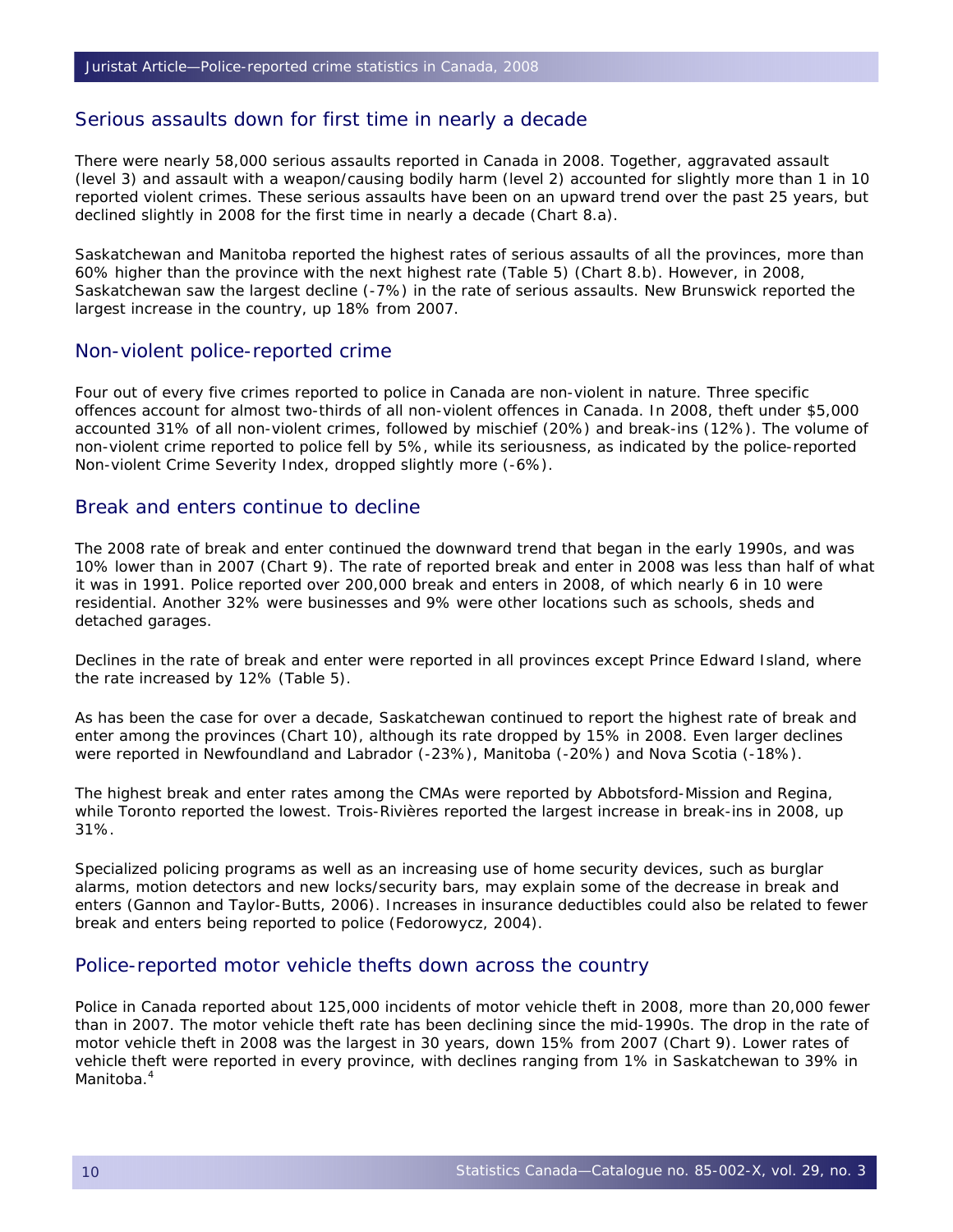Despite its large decrease in 2008, Manitoba continued to report the highest rate of motor vehicle theft of all the provinces (Chart 11). About 81% of Manitoba's motor vehicle thefts occurred in the CMA of Winnipeg, where the rate dropped 44% in 2008. This was the second consecutive year of double-digit declines in Winnipeg's motor vehicle theft rate. However, Winnipeg still reported the highest vehicle theft rate among CMAs in Canada.

Abbotsford-Mission, Kelowna and Brantford also had relatively high rates of reported motor vehicle theft. Kelowna and Brantford both reported double-digit increases in 2008, as did Guelph, Peterborough, St. Catharines-Niagara, and Trois-Rivières.

Part of the overall decrease in police-reported motor vehicle theft over the past 10 years may be due to such factors as increased use of anti-theft devices (e.g. car alarms, vehicle immobilizers), specialized enforcement teams within some police services and targeted initiatives, such as the "bait car" program.<sup>[5](http://www.statcan.gc.ca:8092/pub/85-002-x/2009003/article/10902-eng.htm#n5)</sup>

#### Police-reported drug crimes stable overall but cannabis possession up

Drug crimes, including possession, trafficking, importing, exporting and production-related offences, fall under the authority of the *Controlled Drugs and Substances Act*<sup>6</sup> Drug crime rates tend to vary considerably from year to year as police charging practices can be influenced by changes in local enforcement policies and available resources.

In 2008, there were about 102,000 drug offences reported by police, no real change from 2007. The rate of police-reported drug offences has generally been increasing since the early 1990s and, in 2007, reached its highest point in 30 years (Chart 12). Since the early 1980s, the rate of drug offences has been far higher in British Columbia than in any other province ([Table 5\)](http://www.statcan.gc.ca:8092/pub/85-002-x/2009003/article/10902/tbl/t5-eng.htm).

Cannabis possession and importation/exportation were the only types of drug offences to increase in 2008 at the national level [\(Table 2](http://www.statcan.gc.ca:8092/pub/85-002-x/2009003/article/10902/tbl/t2-eng.htm)). Cannabis possession accounts for almost half of all reported drug offences in Canada. Provincially, only New Brunswick and British Columbia reported declines in the rate of cannabis offences in 2008. Cocaine offences dropped by 8% at the national level in 2008 while other drug offences, such as heroin, crystal meth and ecstasy, were down 2%.

#### Police report increase in impaired driving offences

Similar to drug-related crimes, the number of impaired driving offences reported by police can be influenced by many factors including legislative changes, enforcement practices (e.g. increased use of roadside suspensions), shifts in demographics and changing attitudes on drinking and driving. Police reported nearly 85,000 incidents of impaired driving in 2008. Of these, there were 193 incidents of impaired driving causing death, up from 182 in 2007. Although the overall rate of impaired driving offences increased in 2008 (+6%), the rate of this offence has been generally declining over the past 25 years.

Among the provinces, New Brunswick (+23%) and Saskatchewan (+22%) reported the most substantial increases in 2008. Only four provinces reported decreases in rates of impaired driving: Prince Edward Island, Nova Scotia and British Columbia were all down 2%, and Quebec was down 1%.

#### Second consecutive decline in youth crime rate

There were nearly 167,000 youth (aged 12 to 17 years) accused<sup>7</sup> of a *Criminal Code* offence (excluding traffic) in 2008, accounting for almost one-third of all accused persons ([Table 7](http://www.statcan.gc.ca:8092/pub/85-002-x/2009003/article/10902/tbl/t7-eng.htm)).<sup>8</sup> The rate of youth accused (the youth crime rate) decreased by 5% in 2008, the  $4<sup>th</sup>$  decline in the past 5 years (Chart 13.a).<sup>9</sup>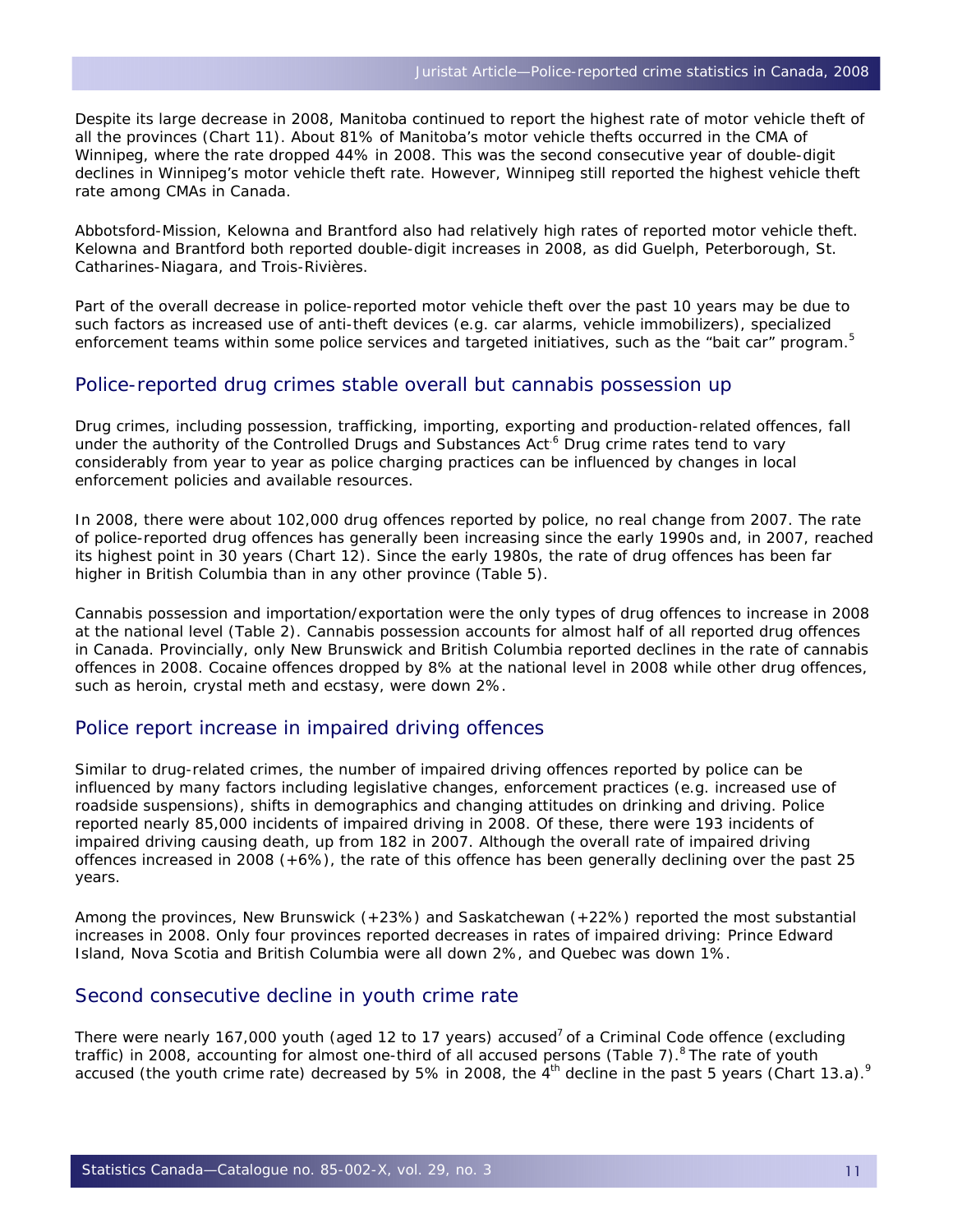In contrast to the declining trend in the overall youth crime rate, the rate of violent youth crime has been relatively stable since 2000. The 3% decline in youth violent crime in 2008 was the second consecutive decrease (Chart 13.b).

The rate of youth accused of homicide decreased substantially for the second consecutive year in 2008. There were 56 youths accused of homicide,<sup>10</sup> compared to 77 in 2007 and 86 in 2006. The youth homicide rate was highest in Manitoba, at 13 youths accused per 100,000 youth population [\(Table 8](http://www.statcan.gc.ca:8092/pub/85-002-x/2009003/article/10902/tbl/t8-eng.htm)). No youths were accused of committing homicide in Newfoundland and Labrador or Prince Edward Island.

One of the key objectives of the *[Youth Criminal Justice Act](http://www.statcan.gc.ca:8092/pub/85-002-x/2009003/article/10902-eng.htm#r3)* (*YCJA*), enacted in 2003, is to divert youth who have committed non-violent and less serious crimes away from the formal criminal justice system by encouraging the use of extrajudicial (non-court) measures ([Department of Justice, 2003\)](http://www.statcan.gc.ca:8092/pub/85-002-x/2009003/article/10902-eng.htm#r3). These measures include taking no further action, informal police warnings, referrals to community programs, formal police cautions, Crown cautions and extrajudicial sanctions programs.

In 2008, 43% of youth accused of committing a *Criminal Code* offence were formally charged, while the remaining were dealt with through other means. The rate of youth against whom charges had been laid or recommended by police declined, down 4%. The rate of youth cleared by means other than laying a charge, such as diversion programs, also dropped, down 5% in 2008.

#### Factors affecting crime rates

As mentioned periodically throughout this report, many factors can influence crime rates. These may include, but are certainly not limited to, local enforcement strategies, different reporting mechanisms among police services and various social and economic factors.

For example, a study examining patterns in crime data found that shifts in inflation were associated with changes in financially-motivated crimes (namely robbery, break and enter and motor vehicle theft) and that alcohol consumption and unemployment rates were correlated with homicide rates [\(Pottie-Bunge,](http://www.statcan.gc.ca:8092/pub/85-002-x/2009003/article/10902-eng.htm#r8)  [Johnson and Baldé, 2005\)](http://www.statcan.gc.ca:8092/pub/85-002-x/2009003/article/10902-eng.htm#r8). Other studies have found an association between neighbourhood crime rates and income levels [\(Savoie, 2008](http://www.statcan.gc.ca:8092/pub/85-002-x/2009003/article/10902-eng.htm#r9)).

Crime statistics can also be affected by changes in societal responses and perceptions of certain crimes (such as sexual assault or spousal violence) which can lead to differences in reporting rates to police. Similarly, changes to the criminal justice system, such as the introduction of a new offence, can impact the number of police-reported criminal incidents.

Differences in the reporting structures of police services can also influence crime rates. For example, some police services maintain call centres to receive and record criminal incidents, while others require victims to report crimes in person. The ease of public reporting can impact whether a criminal incident becomes known to police and subsequently reported to the CCJS through the UCR Survey.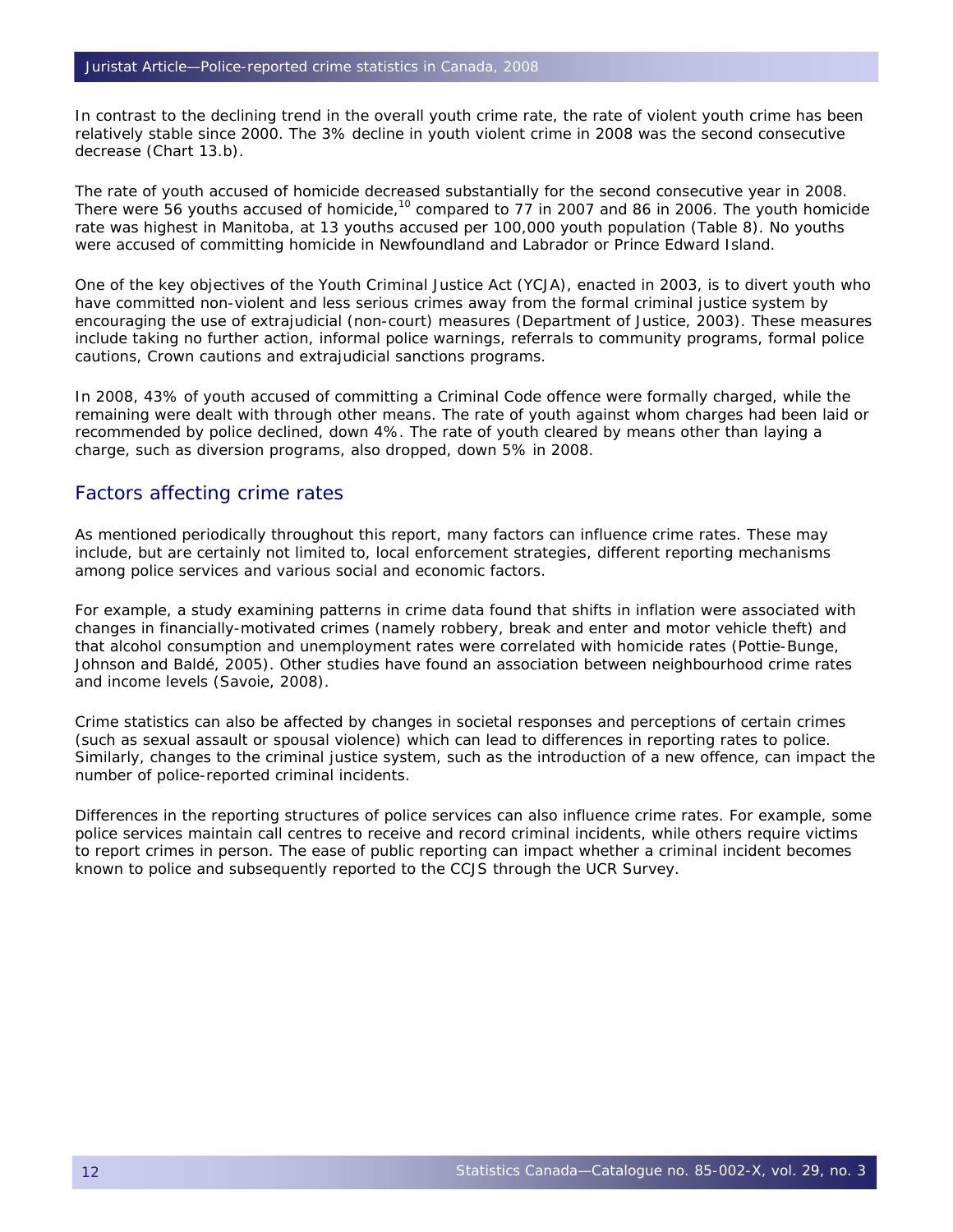# **Charts**



**Source:** Statistics Canada, Canadian Centre for Justice Statistics, Uniform Crime Reporting Survey.

#### Chart 1.b Police-reported violent crime rate and Violent Crime Severity Index, Canada, 1998 to 2008



**Note:** The violent crime rate has been expanded to include a number of offences not previously included in the violent crime rate. As a result, comparable data is only available starting in 1998.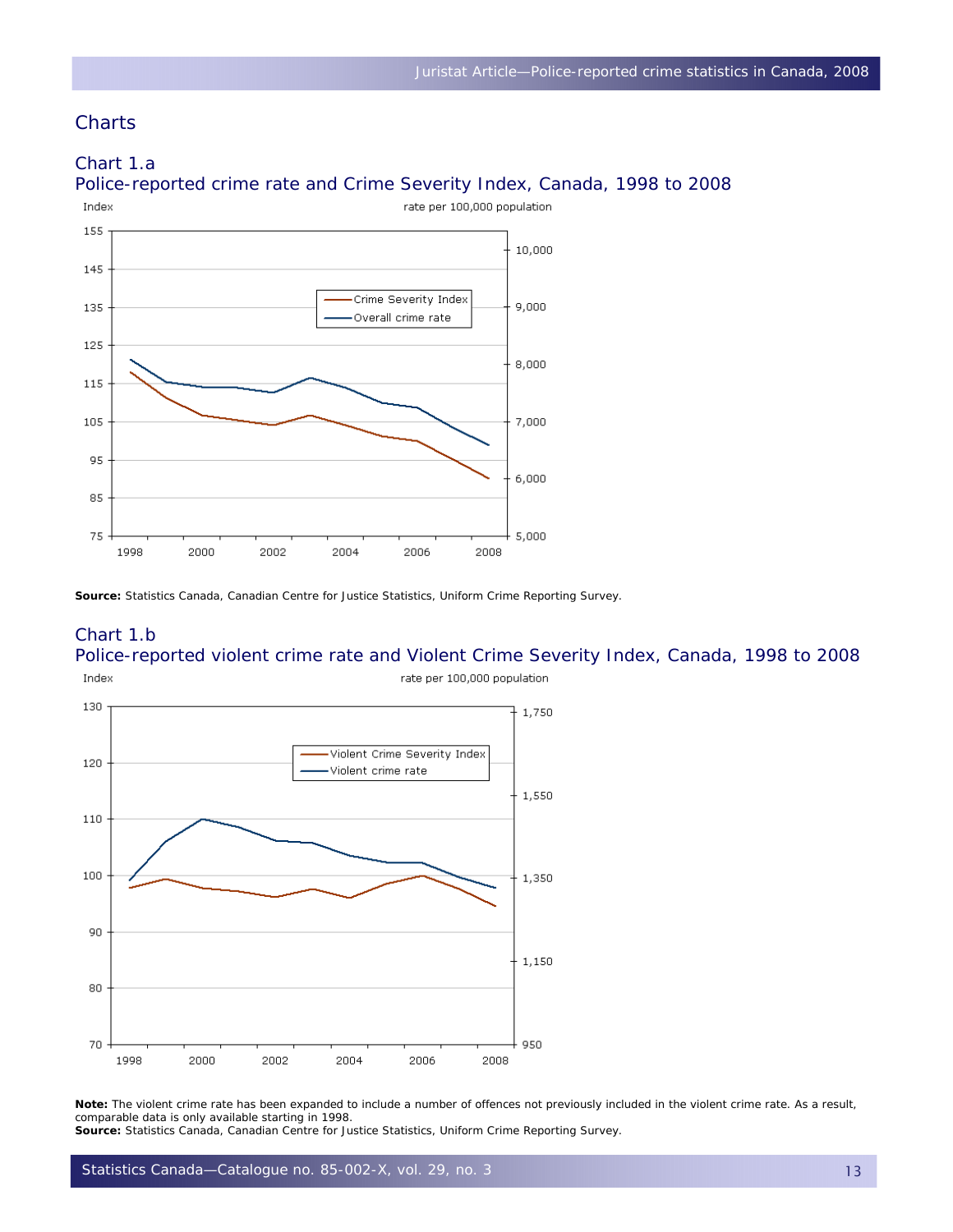### Chart 2.a



Police-reported Crime Severity Index by province and territory, 2008 Index

**Source:** Statistics Canada, Canadian Centre for Justice Statistics, Uniform Crime Reporting Survey.

#### Chart 2.b Police-reported Violent Crime Severity Index by province and territory, 2008

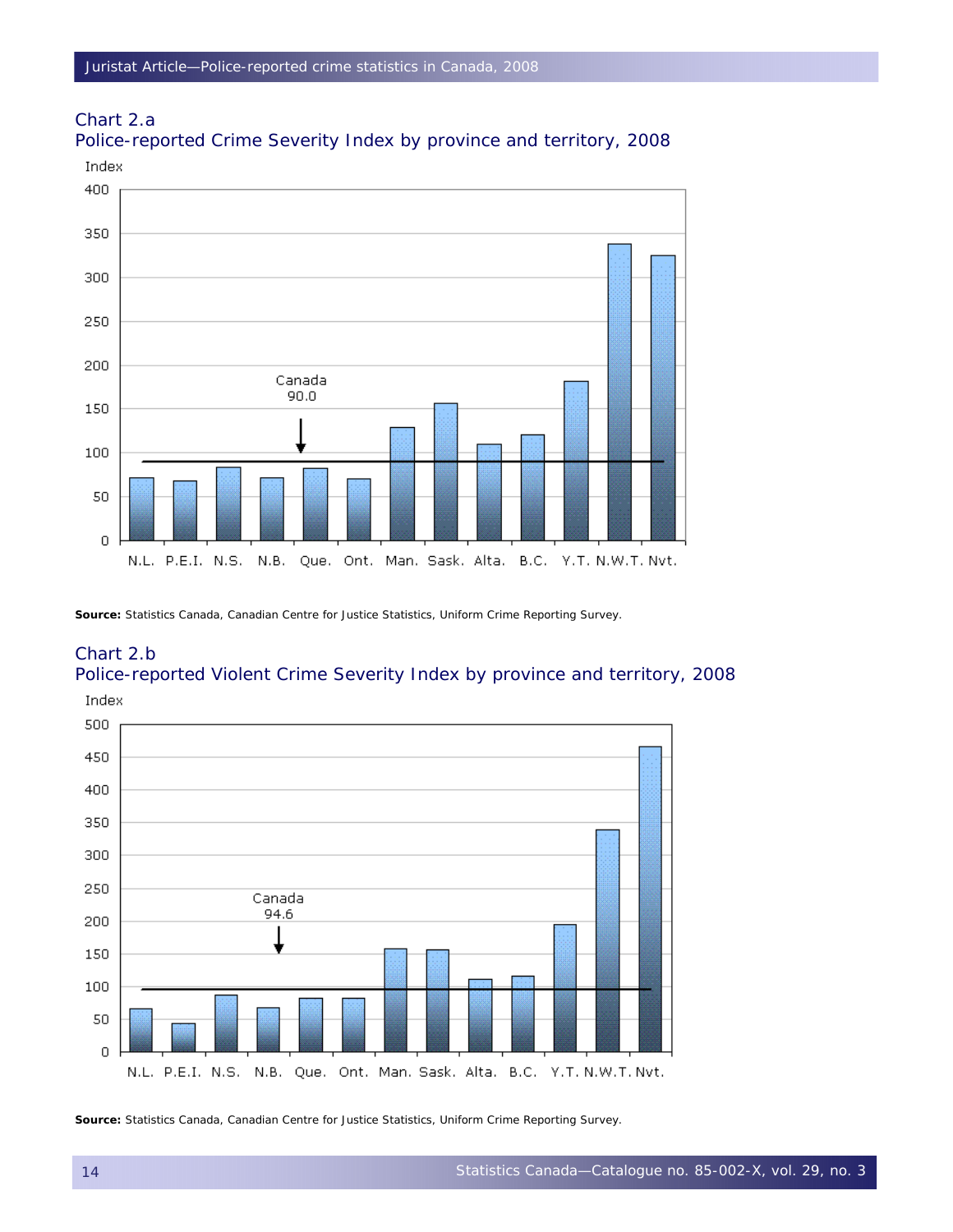#### Chart 3.a Police-reported Crime Severity Index by census metropolitan area, 2008

#### Census metropolitan areas

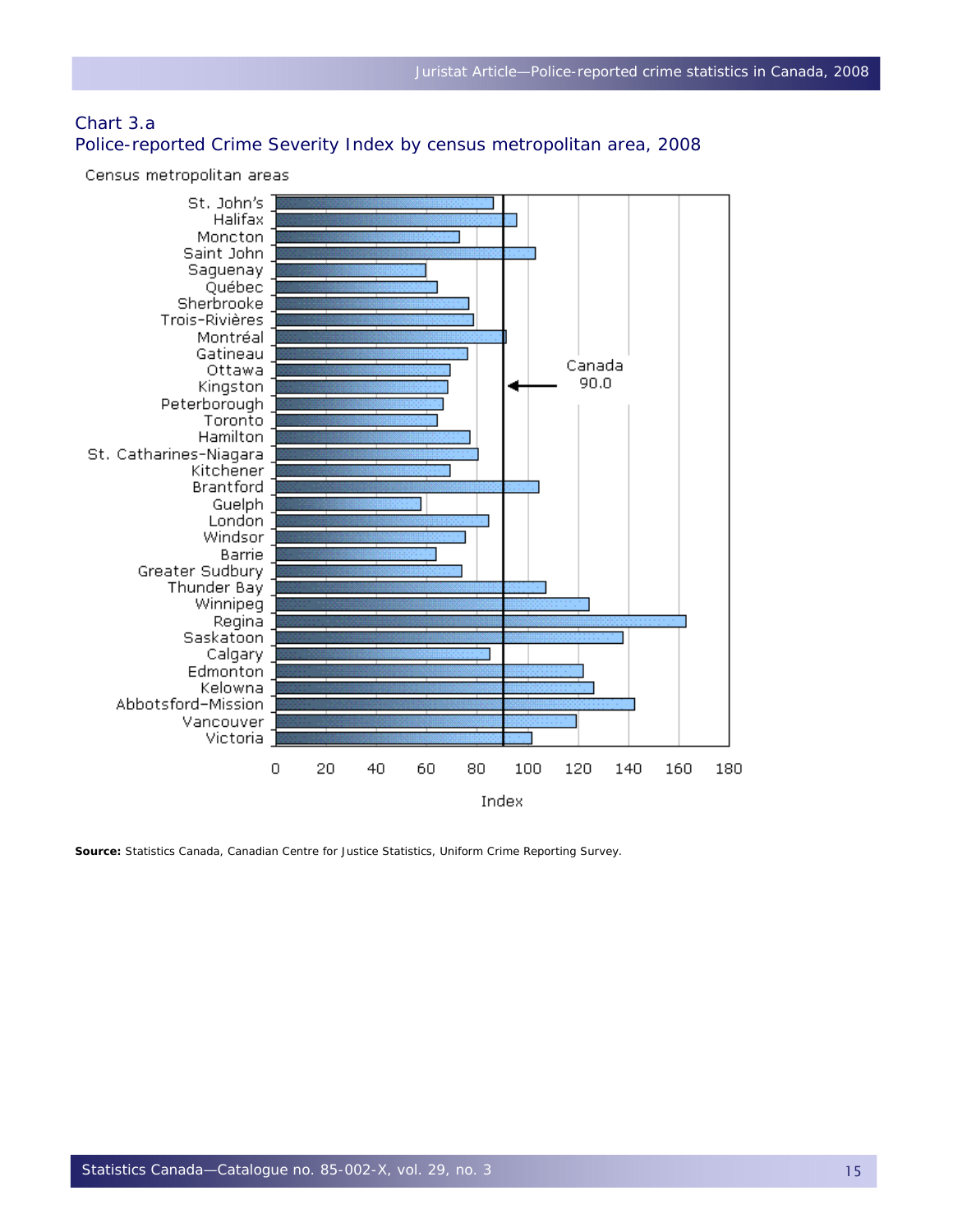#### Chart 3.b Police-reported Violent Crime Severity Index by census metropolitan area, 2008

#### Census metropolitan areas

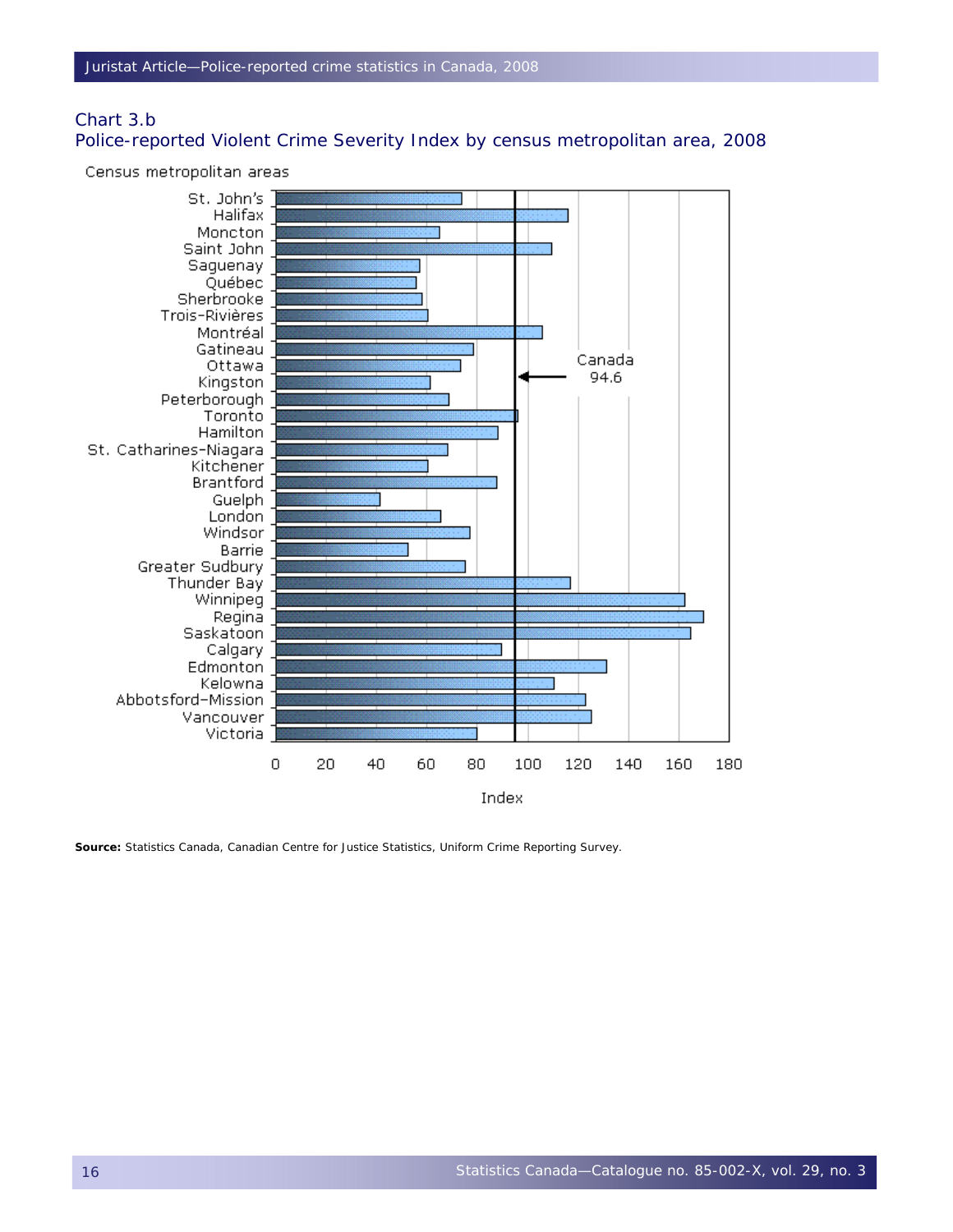

#### Chart 4 Homicide and attempted murder, police-reported rate, Canada, 1978 to 2008

**Source:** Statistics Canada, Canadian Centre for Justice Statistics, Uniform Crime Reporting Survey.

# Chart 5

#### Homicide, police-reported rate by province, 2008

rate per 100,000 population

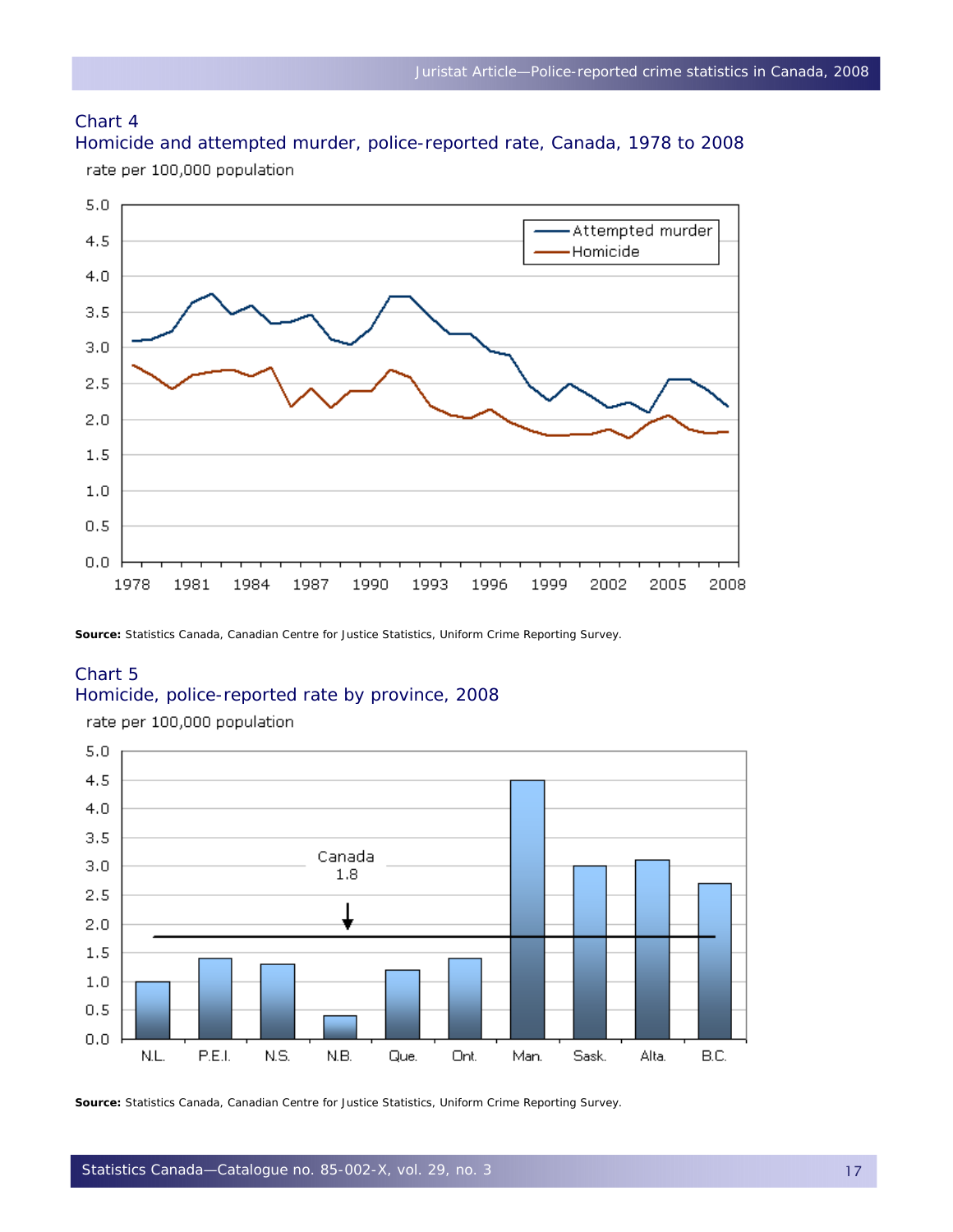# Chart 6



rate per 100,000 population



**Note:** Revisions have been applied to robbery data back to 1998. As a result, there is a break in the data series between 1997 and 1998. **Source:** Statistics Canada, Canadian Centre for Justice Statistics, Uniform Crime Reporting Survey.

#### Chart 7 Robbery, police-reported rate by province, 2008

rate per 100,000 population

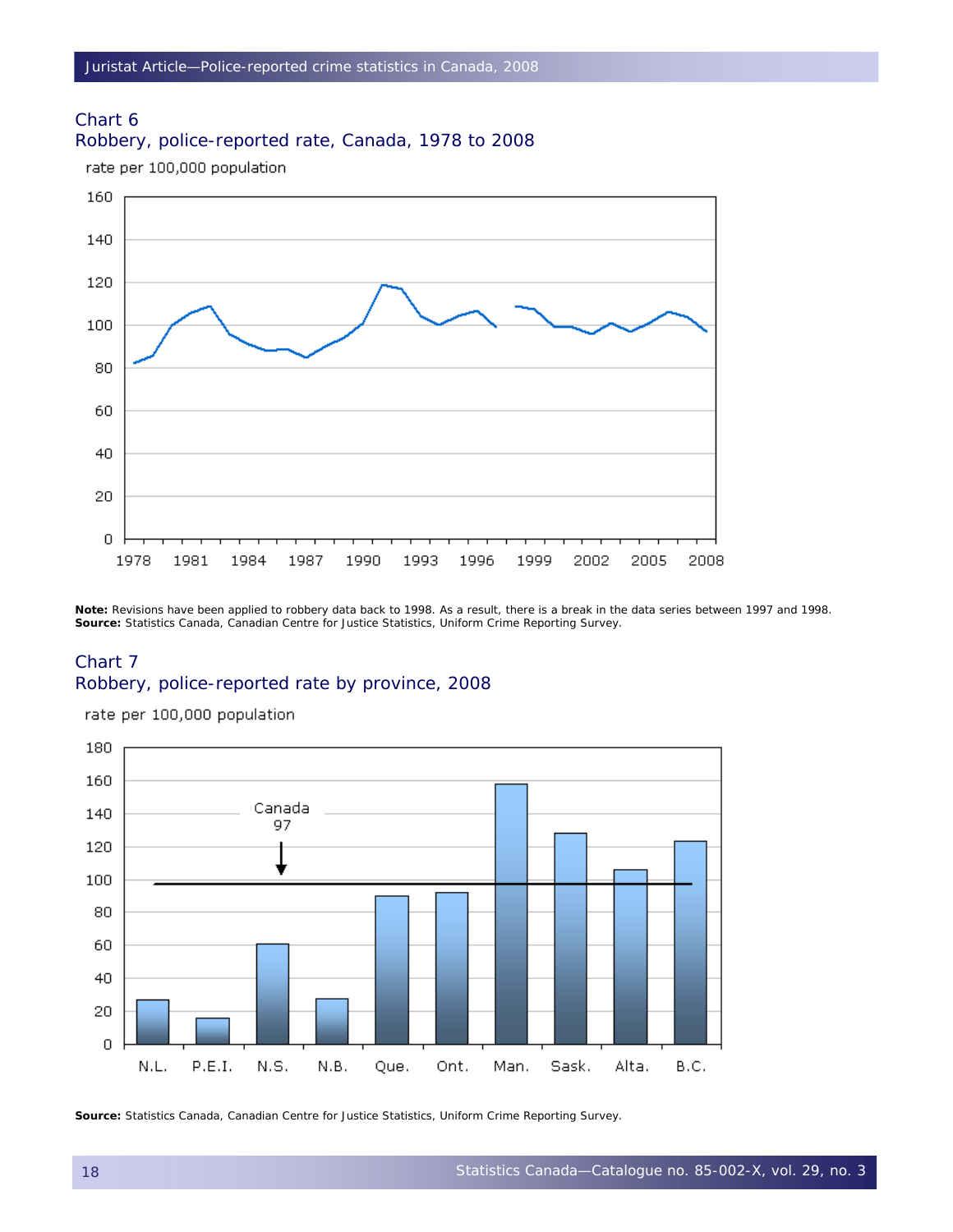#### Chart 8.a Level 2 and 3 assault, police-reported rates, Canada, 1983 to 2008



rate per 100,000 population

**Note:** The trend for these offences only exists back to 1983 as this is when these offence classifications were created. **Source:** Statistics Canada, Canadian Centre for Justice Statistics, Uniform Crime Reporting Survey.

#### Chart 8.b Level 2 and 3 assault, police-reported rate by province, 2008

rate per 100,000 population

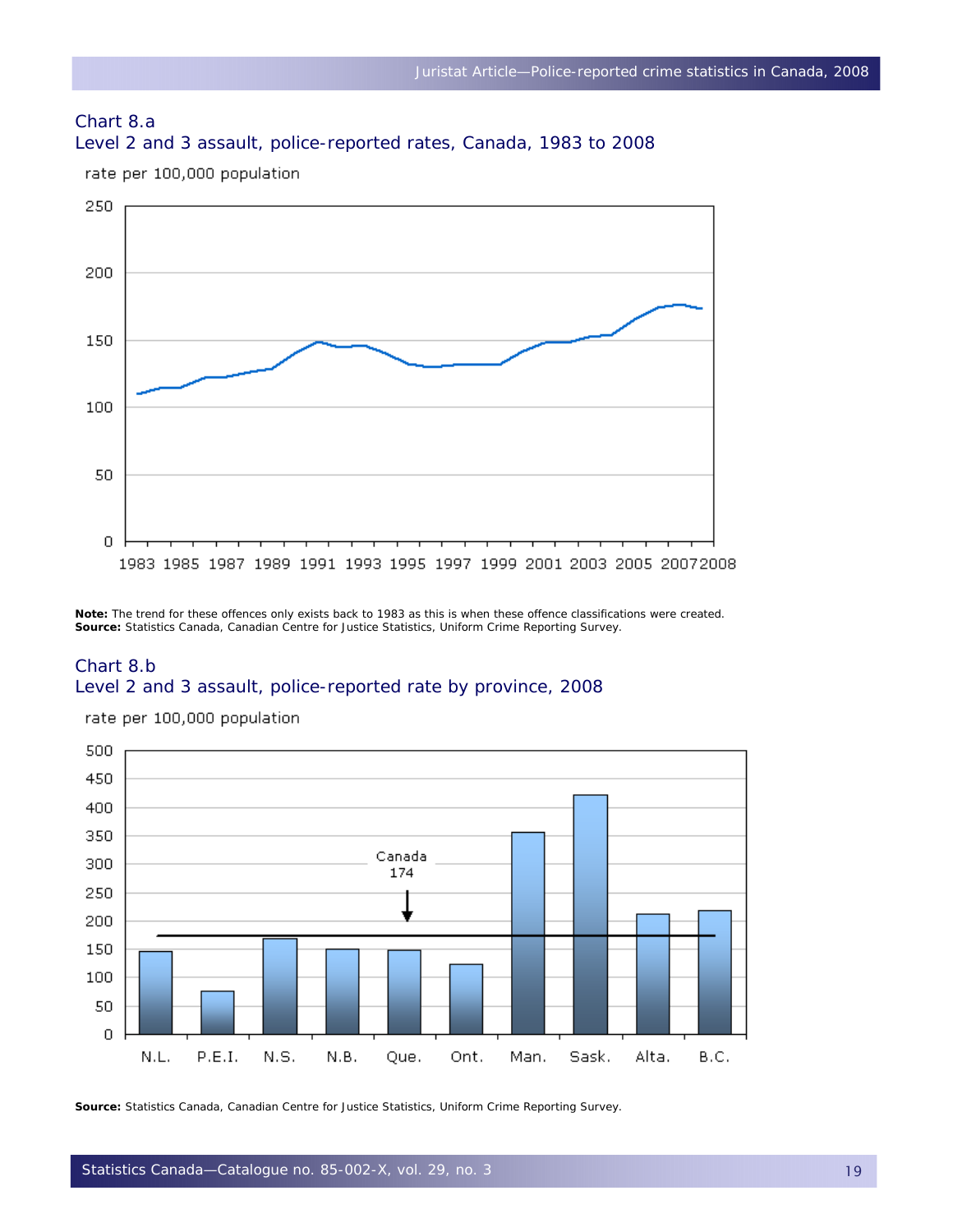## Chart 9 Break and enter and motor vehicle theft, police-reported rates, Canada, 1978 to 2008



**Source:** Statistics Canada, Canadian Centre for Justice Statistics, Uniform Crime Reporting Survey.

#### Chart 10 Break and enter, police-reported rate by province, 2008



rate per 100,000 population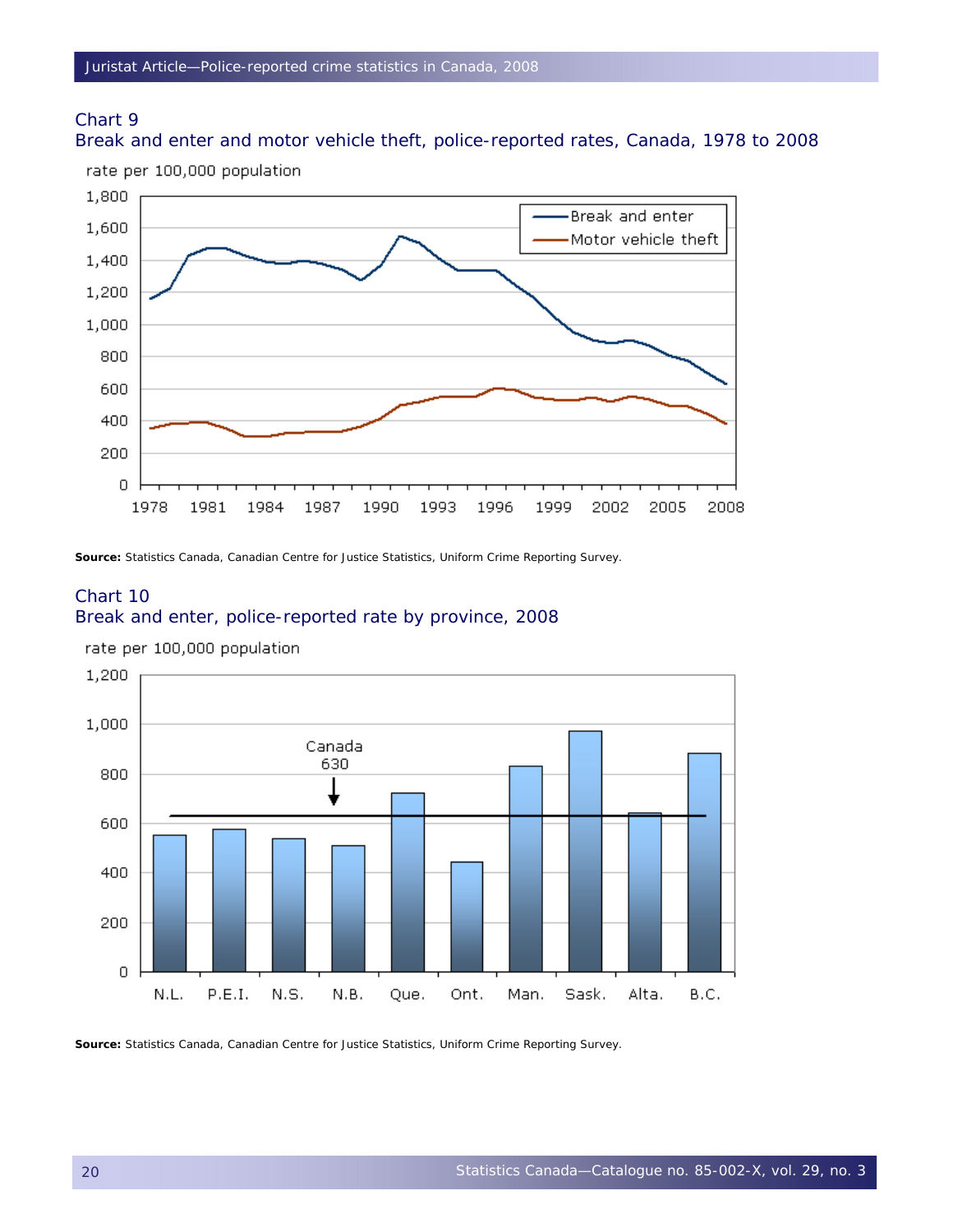#### Chart 11 Motor vehicle theft, police-reported rate by province, 2008



rate per 100,000 population

**Source:** Statistics Canada, Canadian Centre for Justice Statistics, Uniform Crime Reporting Survey.

#### Chart 12 Drug offences, police-reported rate, Canada, 1978 to 2008



**Source:** Statistics Canada, Canadian Centre for Justice Statistics, Uniform Crime Reporting Survey.

Statistics Canada—Catalogue no. 85-002-X, vol. 29, no. 3 21 22 22 22 22 22 22 23 24 25 26 27 27 27 27 27 27 27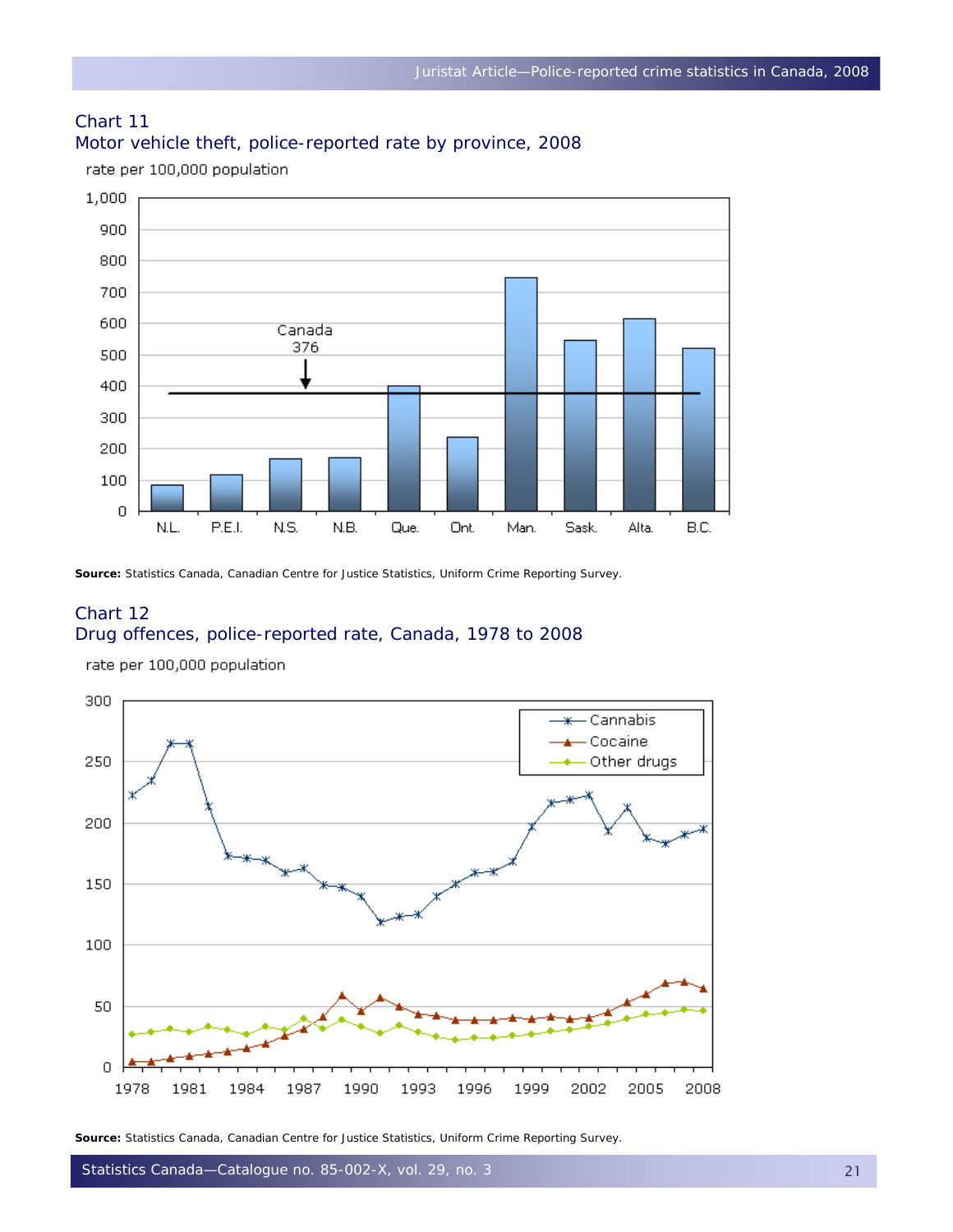Chart 13.a



## Youth accused of crime, police-reported rate, Canada, 1998 to 2008

**Note:** The violent crime rate has been expanded to include a number of offences not previously included in the violent crime rate. As a result, comparable data is only available starting in 1998. **Source:** Statistics Canada, Canadian Centre for Justice Statistics, Uniform Crime Reporting Survey.

#### Chart 13.b Youth accused of violent crime, police-reported rate, Canada, 1998 to 2008



rate per 100,000 youth 12 to 17 years

**Note:** The violent crime rate has been expanded to include a number of offences not previously included in the violent crime rate. As a result, comparable data is only available starting in 1998.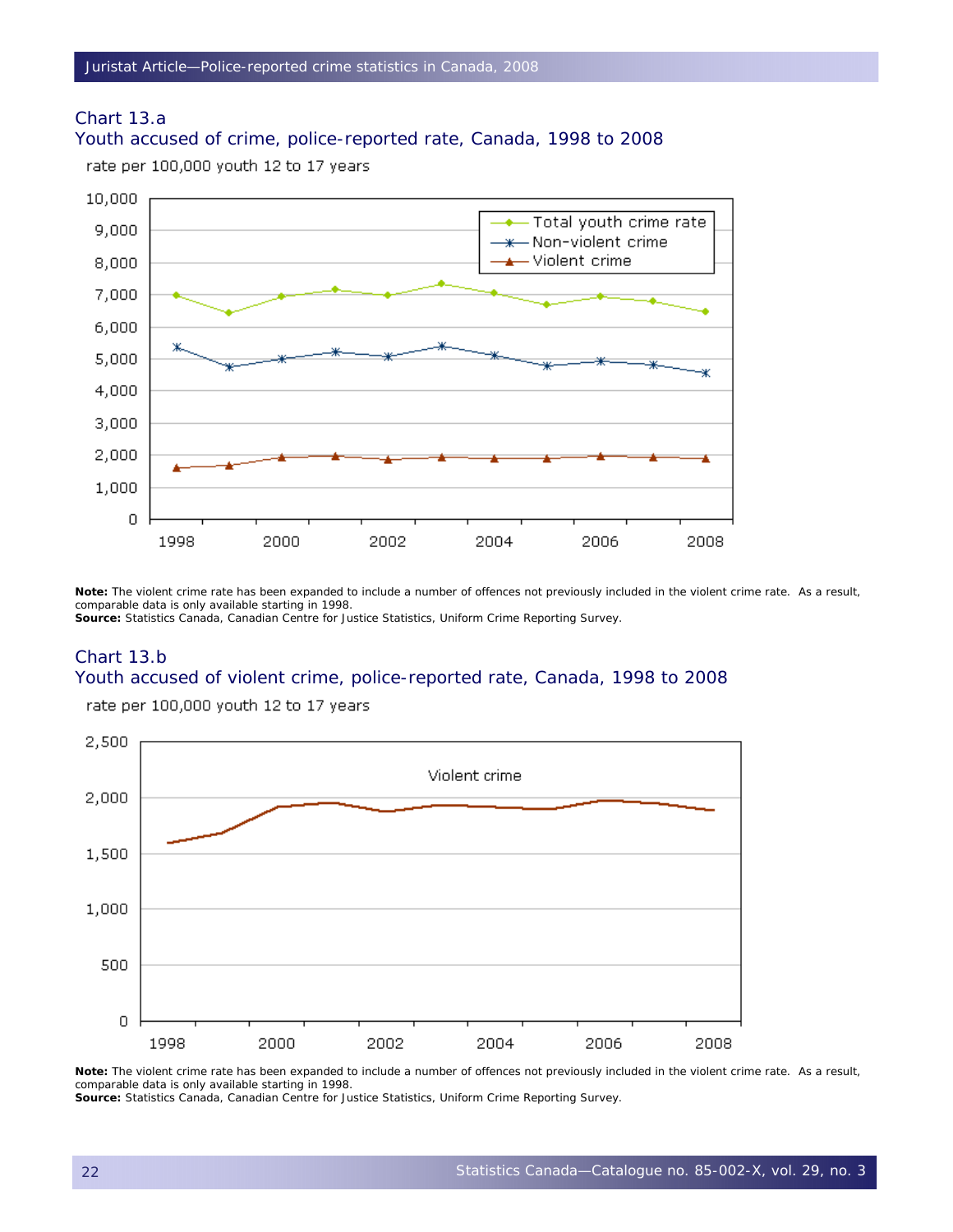#### Detailed data tables

#### **Table 1 Police-reported crime rate and Crime Severity Index, Canada, 1998 to 2008**

|                   |                                          | Total                         |                            |                              | Violent crime                                 |                                      |                                     |                              |  |  |  |
|-------------------|------------------------------------------|-------------------------------|----------------------------|------------------------------|-----------------------------------------------|--------------------------------------|-------------------------------------|------------------------------|--|--|--|
| Year              | Crime<br><b>Severity</b><br><b>Index</b> | Percent<br>change in<br>Index | Crime<br>rate <sup>1</sup> | Percent<br>change in<br>rate | <b>Violent Crime</b><br><b>Severity Index</b> | Percent<br>change in<br><b>Index</b> | <b>Violent</b><br>crime<br>rate $2$ | Percent<br>change in<br>rate |  |  |  |
| 1998              | 118.8                                    | $\cdots$                      | 8,092                      | $\cdots$                     | 97.8                                          | $\cdots$                             | 1,345                               | $\cdots$                     |  |  |  |
| 1999              | 111.2                                    | -6                            | 7.694                      | -5                           | 99.4                                          | 2                                    | 1.440                               | 7                            |  |  |  |
| 2000              | 106.7                                    | $-4$                          | 7.607                      | $-1$                         | 97.8                                          | $-2$                                 | 1,494                               | 4                            |  |  |  |
| 2001              | 105.3                                    | $-1$                          | 7.587                      | $\Omega$                     | 97.2                                          | $-1$                                 | 1,473                               | $-1$                         |  |  |  |
| 2002              | 104.1                                    | $-1$                          | 7.512                      | $-1$                         | 96.2                                          | $-1$                                 | 1,441                               | $-2$                         |  |  |  |
| 2003              | 106.8                                    | 3                             | 7.770                      | 3                            | 97.6                                          |                                      | 1.435                               | $\mathbf 0$                  |  |  |  |
| 2004              | 104.1                                    | $-3$                          | 7,600                      | $-2$                         | 96.0                                          | $-2$                                 | 1.404                               | $-2$                         |  |  |  |
| 2005              | 101.3                                    | $-3$                          | 7.325                      | $-4$                         | 98.5                                          | 3                                    | 1,389                               | $-1$                         |  |  |  |
| 2006              | 100.0                                    | $-1$                          | 7.244                      | $-1$                         | 100.0                                         | $\overline{2}$                       | 1.386                               | 0                            |  |  |  |
| 2007 <sup>r</sup> | 95.2                                     | -5                            | 6.899                      | $-5$                         | 97.7                                          | $-2$                                 | 1,352                               | $-2$                         |  |  |  |
| 2008              | 90.0                                     | -5                            | 6,588                      | -5                           | 94.6                                          | $-3$                                 | 1,326                               | $-2$                         |  |  |  |

1. The crime rate consists of all *Criminal Code* offences excluding traffic. It also excludes drug offences and all federal statutes. All offences are included in the Crime Severity Index.

2. The violent crime rate has been expanded to include a number of offences not previously included in the violent crime rate, including uttering threats, criminal harassment and forcible confinement. Data using this definition of violent crime are available back to 1998.

**Note:** Rates are calculated on the basis of 100,000 population. The population estimates come from Statistics Canada, Demography Division. Populations as of July 1<sup>st</sup>: preliminary postcensal for 2008.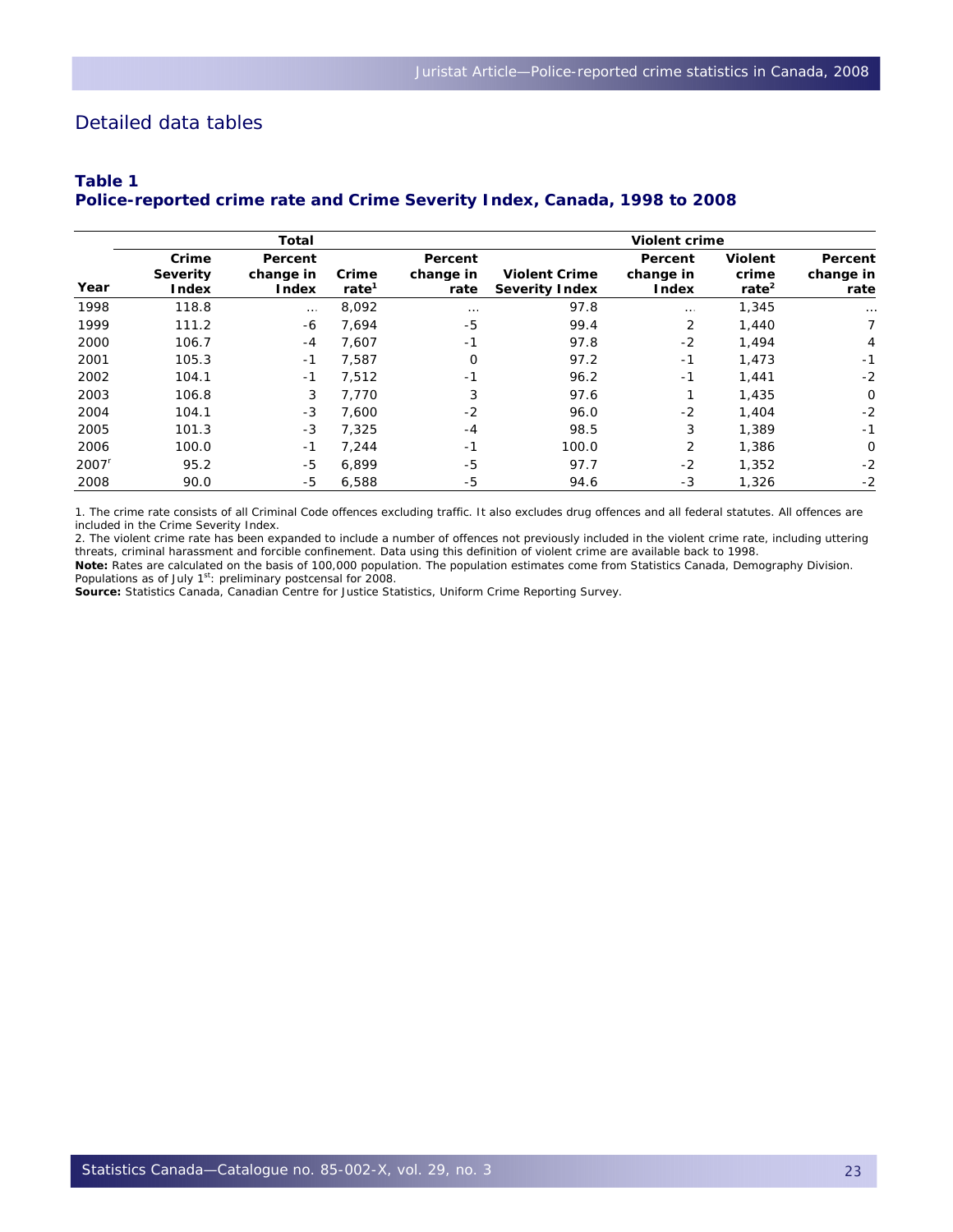#### **Table 2 Selected violations, by most serious offences, Canada, 2007 and 2008**

|                                                                     |                   |              |            |              | Percent     | Percent<br>change in change in<br>rate 2007 rate 1998 |
|---------------------------------------------------------------------|-------------------|--------------|------------|--------------|-------------|-------------------------------------------------------|
| Type of violation                                                   | 2007 <sup>r</sup> |              | 2008       |              | to 2008     | to 2008                                               |
|                                                                     | number            | rate         | number     | rate         |             | percent                                               |
| Population                                                          | 32,927,372        | $\cdots$     | 33,311,389 | $\cdots$     | $\cdots$    | $\cdots$                                              |
| <b>Total - all violations</b>                                       | 2,534,730         | 7,698        | 2,473,087  | 7,424        | -4          | $-17$                                                 |
| Total Criminal Code violations (including traffic)                  | 2,404,032         | 7,301        | 2,337,874  | 7,018        | -4          | -18                                                   |
| Total Criminal Code violations (excluding<br>traffic)- "Crime rate" | 2,271,754         | 6,899        | 2,194,705  | 6,588        | -5          | $-19$                                                 |
| Total violent Criminal Code violations <sup>1</sup>                 | 445,252           | 1,352        | 441,782    | 1,326        | -2          | -1                                                    |
| Homicide                                                            | 594               | 2            | 611        | 2            | 2           | $-1$                                                  |
| Other violations causing death                                      | 85                | 0            | 85         | 0            | $-1$        | $-31$                                                 |
| Attempted murder                                                    | 793               | 2            | 723        | 2            | $-10$       | $-12$                                                 |
| Sexual assault - level 3 - aggravated                               | 141               | O            | 139        | 0            | $-3$        | $-43$                                                 |
| Sexual assault - level 2 - weapon or bodily harm                    | 387               | $\mathbf{1}$ | 352        | 1            | $-10$       | $-40$                                                 |
| Sexual assault - level 1                                            | 20,906            | 63           | 20,992     | 63           | -1          | $-23$                                                 |
| Sexual violations against children <sup>2</sup>                     | 542               | 2            | 1,379      | 4            | $\ldots$    | $\ldots$                                              |
| Assault - level 3 - aggravated                                      | 3,481             | 11           | 3,554      | 11           | 1           | 23                                                    |
| Assault - level 2 - weapon or bodily harm                           | 54,788            | 166          | 54,251     | 163          | $-2$        | 32                                                    |
| Assault - level 1                                                   | 180,790           | 549          | 180,096    | 541          | $-2$        | $-11$                                                 |
| Assault police officer                                              | 9,873             | 30           | 9,699      | 29           | $-3$        | 29                                                    |
| Other assaults                                                      | 4,011             | 12           | 4,079      | 12           | 1           | $-33$                                                 |
| Firearms - use of, discharge, pointing                              | 1,642             | 5            | 1,506      | 5            | -9          | 68                                                    |
| Robberv <sup>3</sup>                                                | 34,182            | 104          | 32,281     | 97           | -7          | $-11$                                                 |
| Forcible confinement or kidnapping                                  | 4,660             | 14           | 4,671      | 14           | -1          | 126                                                   |
| Abduction                                                           | 482               | $\mathbf{1}$ | 464        | $\mathbf{1}$ | -5          | $-49$                                                 |
| Extortion                                                           | 1,393             | 4            | 1,385      | 4            | $-2$        | $-48$                                                 |
| Criminal harassment                                                 | 18,179            | 55           | 18,347     | 55           | $\mathbf 0$ | $-7$                                                  |
| Uttering threats                                                    | 78,202            | 237          | 78,500     | 236          | $-1$        | 50                                                    |
| Threatening or harassing phone calls                                | 26,227            | 80           | 24,756     | 74           | $-7$        | $-34$                                                 |
| Other violent Criminal Code violations                              | 3,894             | 12           | 3,912      | 12           | -1          | $-23$                                                 |
| Total non-violent Criminal Code violations                          | 1,826,502         | 5,547        | 1,752,923  | 5,262        | -5          | -22                                                   |
| (excluding traffic)                                                 |                   |              |            |              |             |                                                       |
| Breaking and entering                                               | 231,520           | 703          | 209,755    | 630          | -10         | -46                                                   |
| Possess stolen property                                             | 33,383            | 101          | 30,957     | 93           | -8          | $-4$                                                  |
| Theft of motor vehicle                                              | 145,701           | 442          | 125,271    | 376          | -15         | $-32$                                                 |
| Theft over \$5,000 (non-motor vehicle)                              | 17,432            | 53           | 16,743     | 50           | -5          | $-36$                                                 |
| Theft under \$5,000 (non-motor vehicle)                             | 580,085           | 1,762        | 552,155    | 1,658        | -6          | $-30$                                                 |
| Fraud                                                               | 88,779            | 270          | 90,932     | 273          | 1           | $-13$                                                 |
| Mischief                                                            | 378,188           | 1,149        | 375,079    | 1,126        | $-2$        | 4                                                     |
| Arson                                                               | 13,015            | 40           | 13,270     | 40           | 1           | $-7$                                                  |
| Counterfeiting <sup>4</sup>                                         | 719               | 2            | 1,015      | 3            | 40          | $-43$                                                 |
| Weapons violations                                                  | 15,841            | 48           | 15,098     | 45           | -6          | $-15$                                                 |
| Child pornography <sup>5</sup>                                      | 1,407             | 4            | 1,408      | 4            | $-1$        | $\ldots$                                              |
| Prostitution                                                        | 4,668             | 14           | 3,874      | 12           | $-18$       | $-41$                                                 |
| Disturb the peace                                                   | 116,903           | 355          | 118,833    | 357          | 0           | 64                                                    |
| Administration of justice violations                                | 164,776           | 500          | 165,556    | 497          | $-1$        | 0                                                     |
| Other non-violent Criminal Code violations                          | 34,085            | 104          | 32,977     | 99           | $-4$        | $-61$                                                 |
| See notes at the end of the table.                                  |                   |              |            |              |             |                                                       |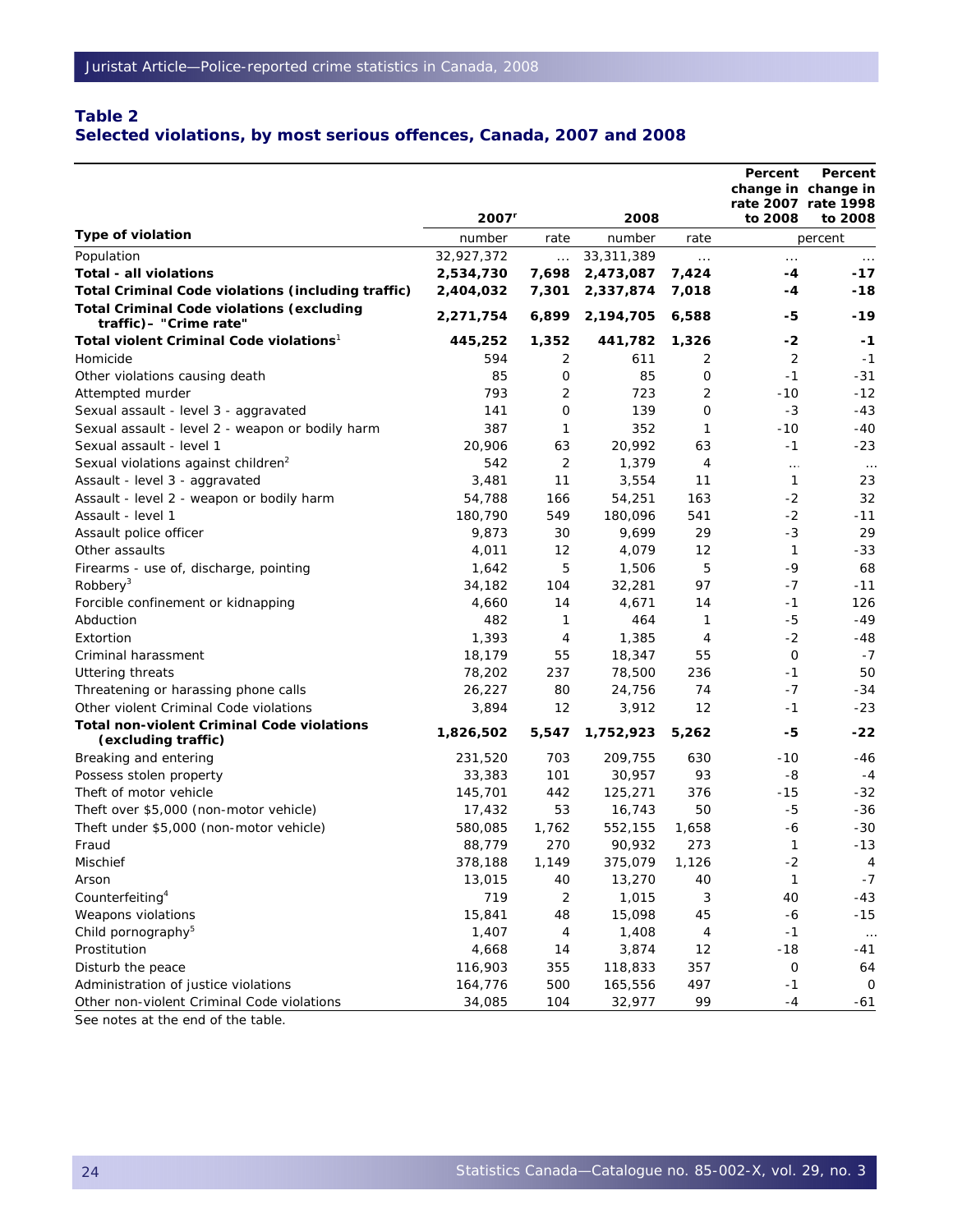### **Table 2** (continued)

#### **Selected violations, by most serious offences, Canada, 2007 and 2008**

|                                                                                              |         |      |         |      | Percent<br>rate 2007 | Percent<br>change in change in<br>rate 1998 |
|----------------------------------------------------------------------------------------------|---------|------|---------|------|----------------------|---------------------------------------------|
|                                                                                              | 2007    |      | 2008    |      | to 2008              | to 2008                                     |
| Type of violation                                                                            | number  | rate | number  | rate |                      | percent                                     |
| <b>Total Criminal Code traffic violations</b>                                                | 132,278 | 402  | 143,169 | 430  |                      | -8                                          |
| Impaired driving                                                                             | 79,395  | 241  | 84,759  | 254  | 6                    | $-12$                                       |
| Other <i>Criminal Code</i> traffic violations                                                | 52,883  | 161  | 58,410  | 175  | 9                    | $-2$                                        |
| <b>Total federal statute violations</b>                                                      | 130,698 | 397  | 135,213 | 406  | 2                    | 15                                          |
| Possession - cannabis                                                                        | 47,355  | 144  | 50,145  | 151  | 5                    | 32                                          |
| Possession - cocaine                                                                         | 11,700  | 36   | 10,423  | 31   | $-12$                | 94                                          |
| Possession - other Controlled Drugs and Substances<br>Act drugs                              | 9,310   | 28   | 9,353   | 28   | $-1$                 | 100                                         |
| Trafficking, production or distribution - cannabis                                           | 15,405  | 47   | 14,958  | 45   | $-4$                 | $-18$                                       |
| Trafficking, production or distribution - cocaine                                            | 11,389  | 35   | 11,169  | 34   | $-3$                 | 38                                          |
| Trafficking, production or distribution - other<br>Controlled Drugs and Substances Act drugs | 6,049   | 18   | 5,917   | 18   | $-3$                 | 49                                          |
| Youth Criminal Justice Act                                                                   | 10,109  | 31   | 10,791  | 32   | 6                    | -59                                         |
| Other federal statutes                                                                       | 19,381  | 59   | 22,457  | 67   | 15                   | 70                                          |

1. The violent crime rate has been expanded to include a number of offences not previously included in the violent crime rate, including uttering threats, criminal harassment and forcible confinement. Data using this definition of violent crime are availalable back to 1998.

2. Sexual offences against children is a new crime category with only partial data available prior to 2008. As a result, numbers and rates should not be directly compared to data from previous years.

3. Robbery counts have been revised for the years 1998 to 2007. Use caution when comparing these data with prior years.

4. Counterfeiting counts have been revised for the years 1998 to 2007. Use caution when comparing these data with prior years.

5. A large increase in the rate of child pornography since 1998 is partly attributable to legislative changes in 2002 to include the use of the internet for the purpose of committing child pornography offences.

**Note:** Rates are calculated on the basis of 100,000 population. The population estimates come from Statistics Canada, Demography Division. Populations as of July 1<sup>st</sup>: preliminary postcensal for 2008.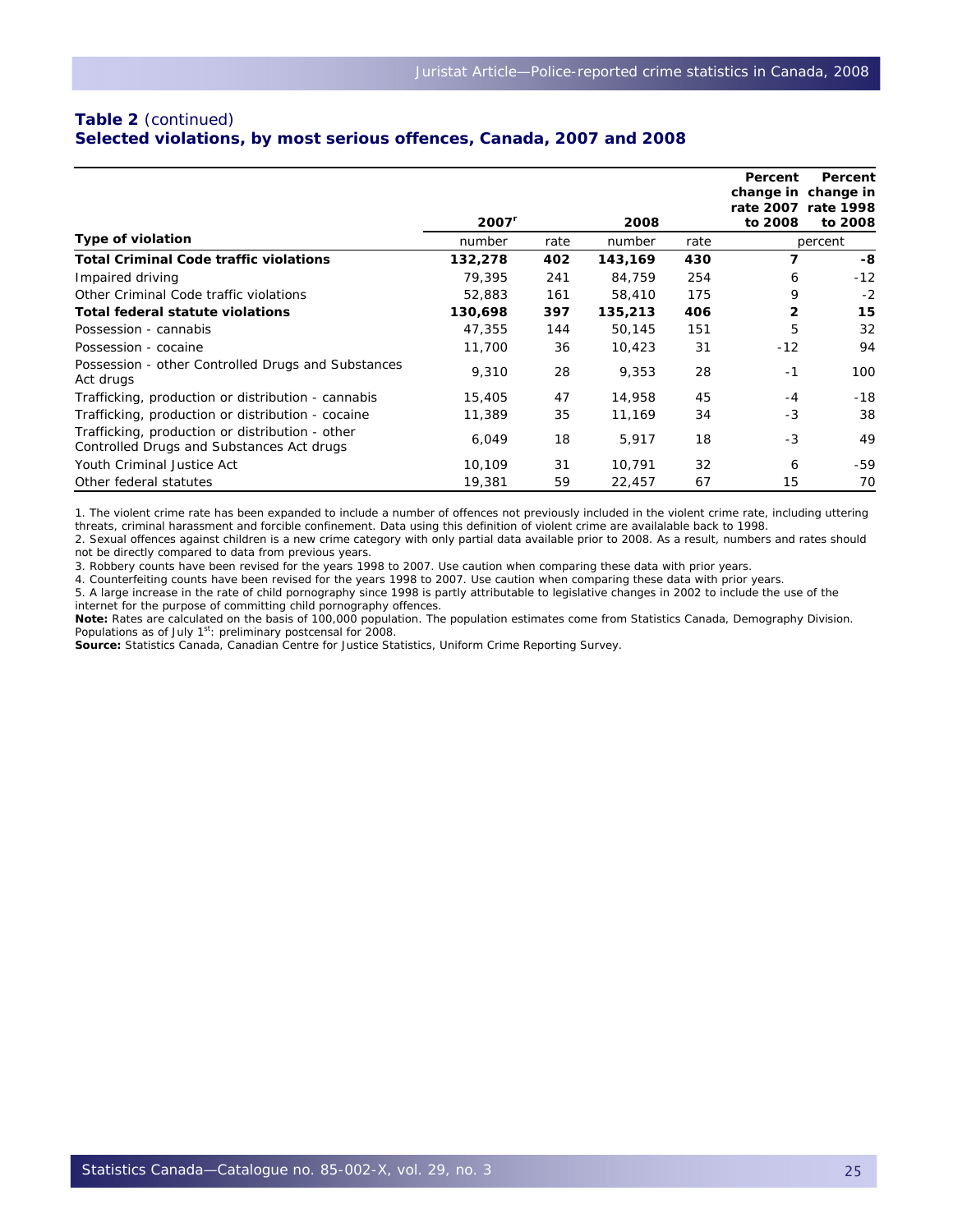#### **Table 3 Police-reported crime rate and Crime Severity Index values, Canada and the provinces and territories, 2008**

|                              |                                   | Total                                            |                            |                                              |                                              | Violent crime                                           |                                     |                                              |  |  |  |
|------------------------------|-----------------------------------|--------------------------------------------------|----------------------------|----------------------------------------------|----------------------------------------------|---------------------------------------------------------|-------------------------------------|----------------------------------------------|--|--|--|
| Province and<br>territory    | Crime<br><b>Severity</b><br>Index | Percent<br>change in<br>Index<br>2007 to<br>2008 | Crime<br>rate <sup>1</sup> | Percent<br>change in<br>rate 2007<br>to 2008 | <b>Violent</b><br>Crime<br>Severity<br>Index | Percent<br>change in<br><b>Index</b><br>2007 to<br>2008 | <b>Violent</b><br>crime<br>rate $2$ | Percent<br>change in<br>rate 2007<br>to 2008 |  |  |  |
| Newfoundland and<br>Labrador | 71.2                              | -6                                               | 6,321                      | $-1$                                         | 66.1                                         | 5                                                       | 1,519                               | 2                                            |  |  |  |
| Prince Edward Island         | 68.2                              | 7                                                | 6,208                      | 2                                            | 43.2                                         | 8                                                       | 1,126                               | 0                                            |  |  |  |
| Nova Scotia                  | 83.6                              | -9                                               | 6,956                      | $-7$                                         | 87.6                                         | $-5$                                                    | 1,689                               | -1                                           |  |  |  |
| New Brunswick                | 71.3                              | 1                                                | 5,664                      | 1                                            | 67.1                                         | $\overline{2}$                                          | 1,482                               | 7                                            |  |  |  |
| Quebec                       | 82.5                              | $-3$                                             | 5,064                      | $-1$                                         | 82.4                                         | $-2$                                                    | 1,084                               | O                                            |  |  |  |
| Ontario                      | 70.6                              | -5                                               | 4,877                      | $-4$                                         | 81.5                                         | -5                                                      | 1,043                               | $-4$                                         |  |  |  |
| Manitoba                     | 128.7                             | $-14$                                            | 9,911                      | $-9$                                         | 158.2                                        | $-9$                                                    | 2,013                               | 0                                            |  |  |  |
| Saskatchewan                 | 156.1                             | -5                                               | 12,892                     | $-4$                                         | 155.6                                        | $-9$                                                    | 2,551                               | -3                                           |  |  |  |
| Alberta                      | 110.1                             | -4                                               | 8,808                      | $-4$                                         | 110.9                                        | 3                                                       | 1,517                               | 1                                            |  |  |  |
| <b>British Columbia</b>      | 120.9                             | -8                                               | 9,580                      | -8                                           | 115.0                                        | $-2$                                                    | 1,686                               | -5                                           |  |  |  |
| Yukon                        | 181.5                             | $-2$                                             | 21,805                     | 5                                            | 195.2                                        | $-2$                                                    | 3,832                               | $-4$                                         |  |  |  |
| Northwest Territories        | 337.7                             |                                                  | 43,509                     |                                              | 339.9                                        | $-2$                                                    | 8,872                               | $-4$                                         |  |  |  |
| Nunavut                      | 324.2                             | $\overline{2}$                                   | 34,867                     | 15                                           | 466.8                                        | $-9$                                                    | 9,606                               | 6                                            |  |  |  |
| Canada                       | 90.0                              | -5                                               | 6,588                      | -5                                           | 94.6                                         | -3                                                      | 1,326                               | $-2$                                         |  |  |  |

1. The crime rate consists of all *Criminal Code* offences excluding traffic. It also excludes drug offences and all federal statutes. All offences are included in the Crime Severity Index.

2. The violent crime rate has been expanded to include a number of offences not previously included in the violent crime rate, including uttering threats, criminal harassment and forcible confinement. Data using this definition of violent crime are available back to 1998.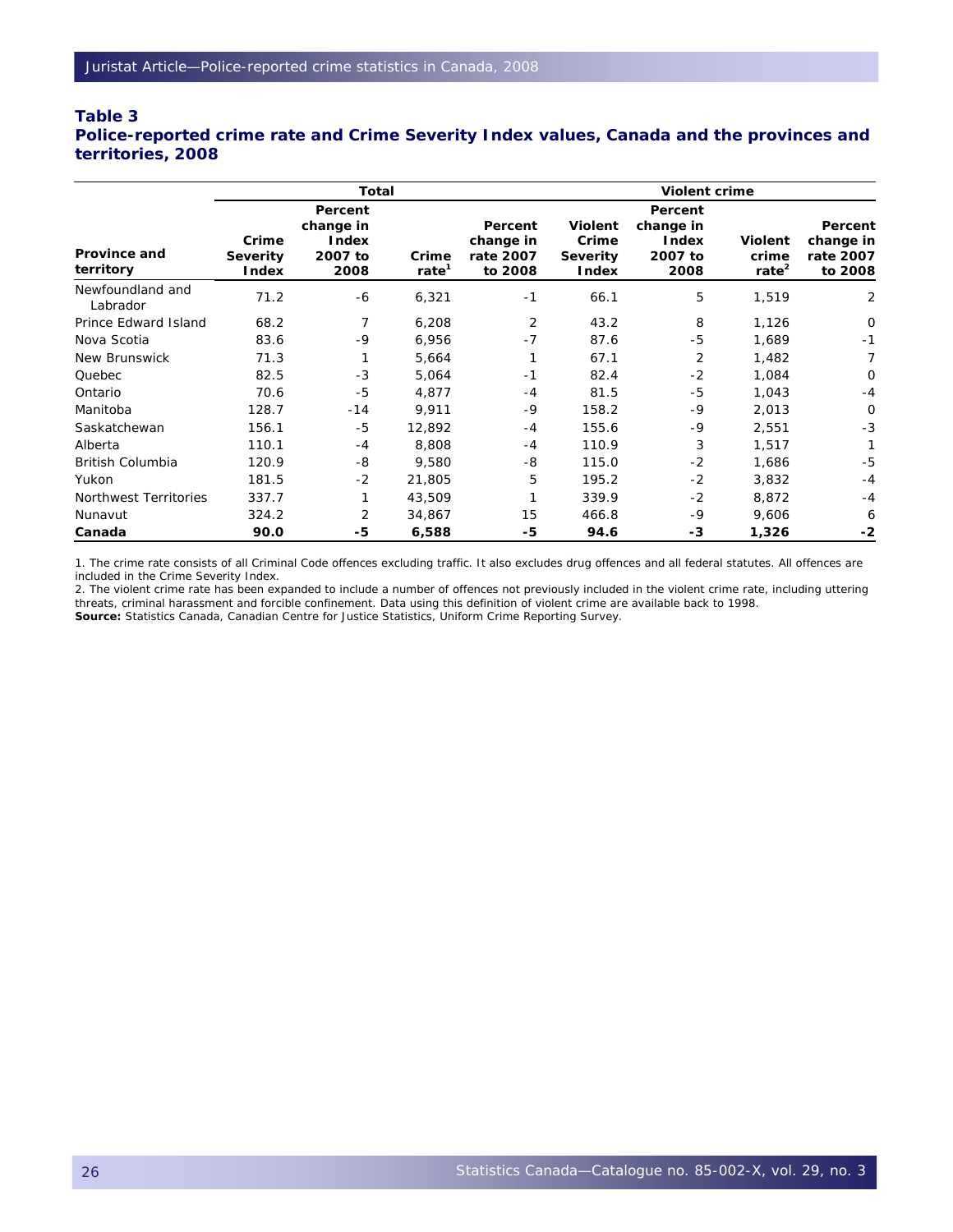#### **Table 4 Police-reported crime rate and Crime Severity Index values, census metropolitan areas (CMAs), 2008**

|                                            |                                   | <b>Total</b>                                            |                            |                                                 |                                                            | Violent crime                                    |                                     |                                                 |  |  |  |
|--------------------------------------------|-----------------------------------|---------------------------------------------------------|----------------------------|-------------------------------------------------|------------------------------------------------------------|--------------------------------------------------|-------------------------------------|-------------------------------------------------|--|--|--|
| Census metropolitan<br>areas               | Crime<br><b>Severity</b><br>Index | Percent<br>change in<br><b>Index</b><br>2007 to<br>2008 | Crime<br>rate <sup>1</sup> | Percent<br>change in<br>rate<br>2007 to<br>2008 | <b>Violent</b><br>Crime<br><b>Severity</b><br><b>Index</b> | Percent<br>change in<br>Index<br>2007 to<br>2008 | <b>Violent</b><br>crime<br>rate $2$ | Percent<br>change in<br>rate<br>2007 to<br>2008 |  |  |  |
| 500,000 and over<br>population             |                                   |                                                         |                            |                                                 |                                                            |                                                  |                                     |                                                 |  |  |  |
| Winnipeg                                   | 124.4                             | $-19$                                                   | 8,152                      | $-16$                                           | 162.5                                                      | $-11$                                            | 1,395                               | 0                                               |  |  |  |
| Edmonton                                   | 122.0                             | $-5$                                                    | 8,742                      | $-6$                                            | 131.4                                                      | $\overline{2}$                                   | 1,362                               | $\overline{2}$                                  |  |  |  |
| Vancouver                                  | 119.0                             | $-9$                                                    | 8,545                      | $-7$                                            | 125.0                                                      | $-4$                                             | 1,444                               | $-4$                                            |  |  |  |
| Montréal                                   | 91.2                              | $-3$                                                    | 5,571                      | $\mathbf 0$                                     | 106.0                                                      | $-3$                                             | 1,125                               | 3                                               |  |  |  |
| Calgary                                    | 84.7                              | -8                                                      | 5,734                      | -6                                              | 89.7                                                       | -5                                               | 857                                 | $-2$                                            |  |  |  |
| Hamilton                                   | 77.0                              | $-7$                                                    | 5,322                      | $-2$                                            | 88.1                                                       | $-9$                                             | 1,168                               | $-2$                                            |  |  |  |
| Ottawa $3$                                 | 69.0                              | $-9$                                                    | 4,768                      | $-10$                                           | 73.1                                                       | $-4$                                             | 781                                 | $-11$                                           |  |  |  |
| Kitchener                                  | 68.9                              | $-3$                                                    | 5,174                      | $\mathbf{1}$                                    | 60.3                                                       | $-10$                                            | 884                                 | 6                                               |  |  |  |
| Toronto                                    | 64.2                              | -6                                                      | 3,998                      | -6                                              | 95.8                                                       | $-5$                                             | 983                                 | $-6$                                            |  |  |  |
| Québec                                     | 63.8                              | $-3$                                                    | 4,334                      | $-2$                                            | 55.7                                                       | 5                                                | 899                                 | $-3$                                            |  |  |  |
| 100,000 to less than<br>500,000 population |                                   |                                                         |                            |                                                 |                                                            |                                                  |                                     |                                                 |  |  |  |
| Regina                                     | 163.1                             | $-13$                                                   | 10,998                     | $-7$                                            | 169.9                                                      | $-7$                                             | 1,735                               | $-7$                                            |  |  |  |
| Abbotsford-Mission                         | 142.5                             | $-2$                                                    | 9,684                      | $-6$                                            | 122.9                                                      | 16                                               | 1,597                               | $\overline{7}$                                  |  |  |  |
| Saskatoon                                  | 137.8                             | $-13$                                                   | 10,701                     | $-10$                                           | 164.8                                                      | $-21$                                            | 1,913                               | $-9$                                            |  |  |  |
| Kelowna <sup>4</sup>                       | 126.4                             | $-2$                                                    | 10,971                     | $-2$                                            | 110.2                                                      | 12                                               | 1,958                               | $-4$                                            |  |  |  |
| Thunder Bay                                | 107.3                             | $-3$                                                    | 8,656                      | $\mathbf{1}$                                    | 117.0                                                      | $-10$                                            | 1,813                               | $-4$                                            |  |  |  |
| Brantford <sup>4</sup>                     | 104.3                             | -6                                                      | 7,744                      | $-5$                                            | 87.5                                                       | $-11$                                            | 1,631                               | $-1$                                            |  |  |  |
| Saint John                                 | 102.9                             | $-2$                                                    | 8,020                      | $-3$                                            | 109.3                                                      | $\overline{2}$                                   | 2,162                               | $-3$                                            |  |  |  |
| Victoria                                   | 101.4                             | $-5$                                                    | 8,286                      | -8                                              | 79.6                                                       | $-1$                                             | 1,360                               | $-2$                                            |  |  |  |
| Halifax                                    | 95.6                              | -9                                                      | 7,214                      | $-9$                                            | 115.8                                                      | $-7$                                             | 1,710                               | $-8$                                            |  |  |  |
| St. John's                                 | 86.4                              | $-15$                                                   | 6,873                      | $-7$                                            | 73.8                                                       | $-5$                                             | 1,617                               | $\overline{4}$                                  |  |  |  |
| London                                     | 84.6                              | $-5$                                                    | 6,885                      | $-3$                                            | 65.3                                                       | $-4$                                             | 989                                 | $-1$                                            |  |  |  |
| St. Catharines-Niagara                     | 80.1                              | 0                                                       | 5,608                      | $\overline{2}$                                  | 68.3                                                       | 5                                                | 1,065                               | 11                                              |  |  |  |
| Trois-Rivières                             | 78.2                              | 14                                                      | 4,800                      | $\overline{7}$                                  | 60.3                                                       | $\mathbf 0$                                      | 860                                 | $-3$                                            |  |  |  |
| Sherbrooke                                 | 76.6                              | 3                                                       | 4,633                      | $-3$                                            | 58.0                                                       | $-3$                                             | 833                                 | $\mathbf{1}$                                    |  |  |  |
| Gatineau <sup>5</sup>                      | 76.0                              | -6                                                      | 5,473                      | $-4$                                            | 78.3                                                       | 18                                               | 1,339                               | 6                                               |  |  |  |
| Windsor                                    | 75.3                              | -8                                                      | 5,332                      | $-12$                                           | 77.1                                                       | 15                                               | 995                                 | $-4$                                            |  |  |  |
| Greater Sudbury                            | 73.6                              | $-7$                                                    | 5,383                      | $-3$                                            | 75.1                                                       | $-18$                                            | 1,095                               | $-5$                                            |  |  |  |
| Moncton <sup>4</sup>                       | 72.8                              | $-13$                                                   | 5,938                      | $-12$                                           | 65.0                                                       | $-11$                                            | 1,343                               | 3                                               |  |  |  |
| Kingston                                   | 68.4                              | $-3$                                                    | 5,686                      | $-2$                                            | 61.2                                                       | $\mathbf{1}$                                     | 1,196                               | $-4$                                            |  |  |  |
| Peterborough <sup>4</sup>                  | 66.1                              | $\overline{7}$                                          | 5,317                      | 5                                               | 68.7                                                       | 10                                               | 937                                 | $-1$                                            |  |  |  |
| Barrie <sup>4</sup>                        | 63.6                              | -6                                                      | 5,517                      | -6                                              | 52.5                                                       | $-11$                                            | 922                                 | $-4$                                            |  |  |  |
| Saguenay                                   | 59.2                              | $-11$                                                   | 4,168                      | $-5$                                            | 57.1                                                       | $-18$                                            | 1,102                               | $-6$                                            |  |  |  |
| Guelph <sup>4</sup>                        | 57.7                              | $-3$                                                    | 4,878                      | $\mathbf{1}$                                    | 41.5                                                       | $-15$                                            | 802                                 | $-1$                                            |  |  |  |

1. The crime rate consists of all *Criminal Code* offences excluding traffic. It also excludes drug offences and all federal statutes. All offences are included in the Crime Severity Index.

2. The violent crime rate has been expanded to include a number of offences not previously included in the violent crime rate, including uttering threats, criminal harassment and forcible confinement. Data using this definition of violent crime are available back to 1998.

3. Ottawa represents the Ontario part of the Ottawa-Gatineau CMA.

4. Moncton, Peterborough, Brantford, Guelph, Barrie and Kelowna are new CMAs as of the 2006 Census.

5. Gatineau refers to the Quebec part of the Ottawa-Gatineau CMA.

**Notes:** Note that a CMA typically comprises more than one police service and that populations for all CMAs have been adjusted to follow policing boundaries. Also note that the Oshawa CMA is excluded from this table due to the incongruity between the police service jurisdictional boundaries and the CMA boundaries. Rates are calculated on the basis of 100,000 population. The population estimates come from Statistics Canada, Demography Division. Percent change based on unrounded rates.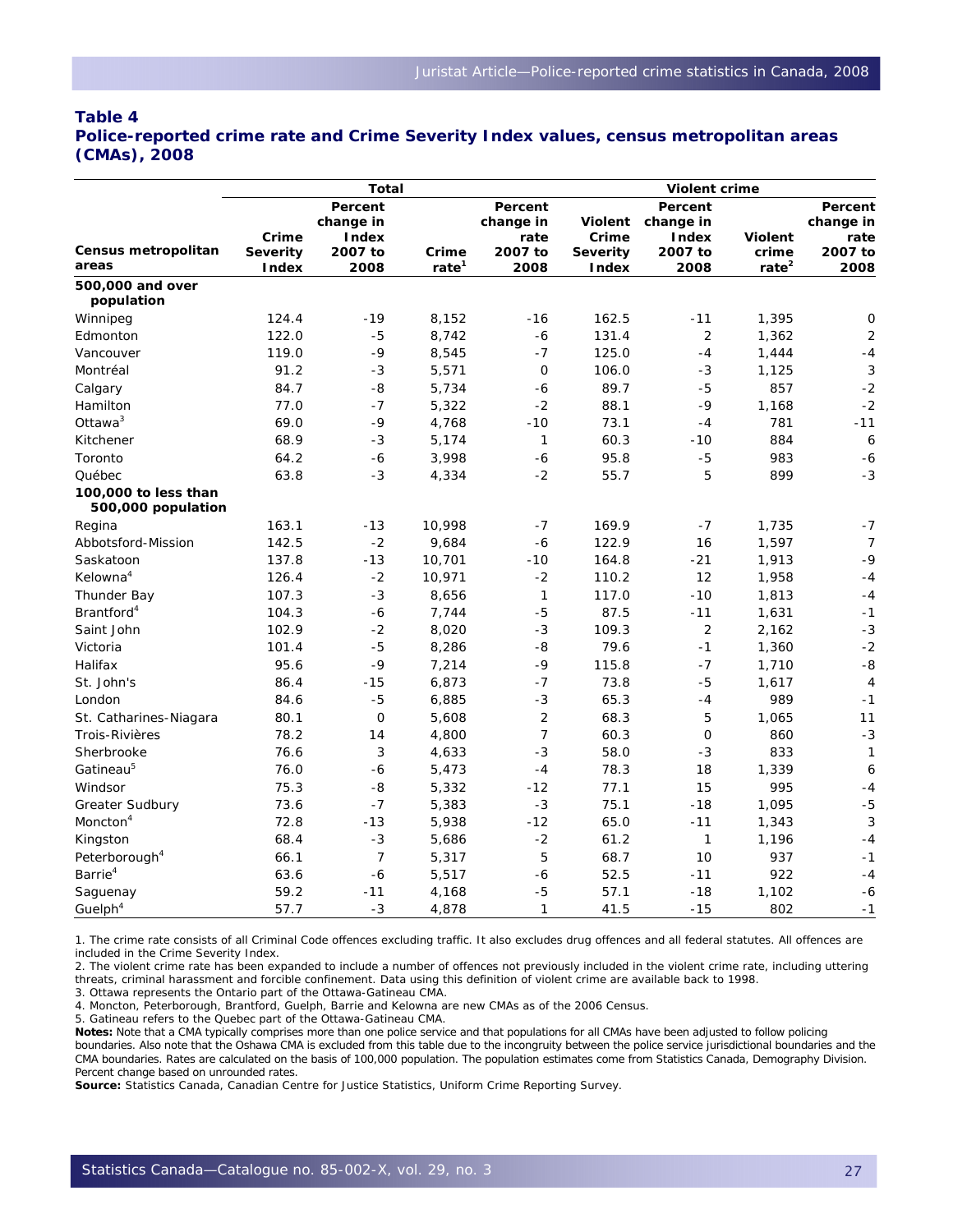#### **Table 5 Selected violations, Canada and the provinces and territories, 2008**

|                                  | Population | Homicide       |      |                                      |             | <b>Attempted murder</b> |                                      |        | Sexual assault<br>(levels $1, 2$ and $3)$ |                                      |        | <b>Assault</b><br>(levels 2 and 3) |                                      |  |
|----------------------------------|------------|----------------|------|--------------------------------------|-------------|-------------------------|--------------------------------------|--------|-------------------------------------------|--------------------------------------|--------|------------------------------------|--------------------------------------|--|
| <b>Province and</b><br>territory | number     | number         | rate | percent<br>change<br>2007 to<br>2008 | number      | rate                    | percent<br>change<br>2007 to<br>2008 | number | rate                                      | percent<br>change<br>2007 to<br>2008 | number | rate                               | percent<br>change<br>2007 to<br>2008 |  |
| Newfoundland<br>and Labrador     | 507,895    | 5              | 1.0  | 66                                   | $\Omega$    | 0.0                     | $-100$                               | 410    | 81                                        | $-1$                                 | 742    | 146                                | 4                                    |  |
| Prince Edward<br>Island          | 139,818    | $\overline{2}$ | 1.4  | $\cdots$                             | 1           | 0.7                     | $-1$                                 | 78     | 56                                        | 3                                    | 107    | 77                                 | $-3$                                 |  |
| Nova Scotia                      | 938,310    | 12             | 1.3  | -8                                   | 28          | 3.0                     | 7                                    | 678    | 72                                        | $-4$                                 | 1,585  | 169                                | $-1$                                 |  |
| New Brunswick                    | 747,302    | 3              | 0.4  | $-63$                                | 7           | 0.9                     | 40                                   | 572    | 77                                        | 13                                   | 1,118  | 150                                | 18                                   |  |
| Quebec                           | 7,750,504  | 92             | 1.2  |                                      | 165         | 2.1                     | $-23$                                | 4,370  | 56                                        | 4                                    | 11,504 | 148                                | $\overline{2}$                       |  |
| Ontario                          | 12,928,996 | 176            | 1.4  | $-14$                                | 272         | 2.1                     | $-5$                                 | 7,369  | 57                                        | 0                                    | 16,052 | 124                                | $-5$                                 |  |
| Manitoba                         | 1,207,959  | 54             | 4.5  | $-13$                                | 36          | 3.0                     | $-13$                                | 1,305  | 108                                       | 3                                    | 4,300  | 356                                | 0                                    |  |
| Saskatchewan                     | 1,015,985  | 30             | 3.0  | $-2$                                 | 32          | 3.1                     | $-23$                                | 1,177  | 116                                       | $-7$                                 | 4,278  | 421                                | $-7$                                 |  |
| Alberta                          | 3,585,142  | 110            | 3.1  | 22                                   | 76          | 2.1                     | 16                                   | 2,408  | 67                                        | 3                                    | 7,573  | 211                                | $-1$                                 |  |
| <b>British Columbia</b>          | 4,381,603  | 117            | 2.7  | 31                                   | 99          | 2.3                     | $-11$                                | 2.680  | 61                                        | $-12$                                | 9,537  | 218                                | $-3$                                 |  |
| Yukon                            | 33,144     | 3              | 9.1  | 47                                   |             | 3.0                     | $\cdots$                             | 50     | 151                                       | $-17$                                | 170    | 513                                | $-16$                                |  |
| Northwest<br>Territories         | 43,283     | 3              | 6.9  | 51                                   | $\mathbf 0$ | 0.0                     | $-100$                               | 176    | 407                                       | $-17$                                |        | 437 1,010                          | 9                                    |  |
| Nunavut                          | 31,448     | 4              | 12.7 | $-43$                                | 6           | 19.1                    | $-1$                                 | 210    | 668                                       | $-2$                                 |        | 402 1,278                          | 9                                    |  |
| Canada                           | 33,311,389 | 611            | 1.8  | $\overline{2}$                       | 723         | 2.2                     | -10                                  | 21,483 | 64                                        | -1                                   | 57,805 | 174                                | $-2$                                 |  |

|                                 |         | <b>Assault</b> |                                      |        |         |                                      |         |                        |                                      |         |                     |                                      |
|---------------------------------|---------|----------------|--------------------------------------|--------|---------|--------------------------------------|---------|------------------------|--------------------------------------|---------|---------------------|--------------------------------------|
|                                 |         | (level 1)      |                                      |        | Robbery |                                      |         | <b>Break and enter</b> |                                      |         | Motor vehicle theft |                                      |
| Province and<br>territory       | number  | rate           | percent<br>change<br>2007 to<br>2008 | number | rate    | percent<br>change<br>2007 to<br>2008 | number  | rate                   | percent<br>change<br>2007 to<br>2008 | number  | rate                | percent<br>change<br>2007 to<br>2008 |
| Newfoundland and<br>Labrador    | 3,414   | 672            | $-1$                                 | 139    | 27      | $-14$                                | 2,805   | 552                    | $-23$                                | 433     | 85                  | $-29$                                |
| Prince Edward<br>Island         | 663     | 474            | $-7$                                 | 23     | 16      | 42                                   | 806     | 576                    | 12                                   | 165     | 118                 | $-2$                                 |
| Nova Scotia                     | 6,462   | 689            | $-3$                                 | 575    | 61      | -16                                  | 5,071   | 540                    | $-18$                                | 1,577   | 168                 | $-16$                                |
| New Brunswick                   | 4,679   | 626            | 6                                    | 210    | 28      | $-9$                                 | 3,816   | 511                    | $-1$                                 | 1,283   | 172                 | $-5$                                 |
| Quebec                          | 31,184  | 402            | 3                                    | 6,974  | 90      | $-4$                                 | 56,098  | 724                    | $-7$                                 | 31,091  | 401                 | $-15$                                |
| Ontario                         | 53,121  | 411            | $-3$                                 | 11,920 | 92      | -5                                   | 57,727  | 446                    | $-9$                                 | 30,722  | 238                 | $-12$                                |
| Manitoba                        | 10,191  | 844            | 1                                    | 1,907  | 158     | $-22$                                | 10.024  | 830                    | $-20$                                | 9,013   | 746                 | $-39$                                |
| Saskatchewan                    | 12,233  | 1,204          | $-2$                                 | 1,305  | 128     | $-18$                                | 9,884   | 973                    | $-15$                                | 5,534   | 545                 | $-1$                                 |
| Alberta                         | 24,363  | 680            | 1                                    | 3,783  | 106     | $-4$                                 | 23,052  | 643                    | $-11$                                | 21,968  | 613                 | $-8$                                 |
| <b>British Columbia</b>         | 29,266  | 668            | -8                                   | 5,391  | 123     | $-4$                                 | 38,715  | 884                    | $-13$                                | 22,829  | 521                 | $-17$                                |
| Yukon                           | 668     | 2,015          | $-3$                                 | 15     | 45      | -8                                   | 253     | 763                    | $-29$                                | 170     | 513                 | 24                                   |
| Northwest<br><b>Territories</b> | 2,122   | 4,903          | $-9$                                 | 23     | 53      | $-11$                                | 851     | 1,966                  | $-4$                                 | 317     | 732                 | 6                                    |
| Nunavut                         | 1,730   | 5,501          | 9                                    | 16     | 51      | 22                                   | 653     | 2,076                  | 9                                    | 169     | 537                 | $-20$                                |
| Canada                          | 180,096 | 541            | $-2$                                 | 32,281 | 97      | -7                                   | 209,755 | 630                    | -10                                  | 125,271 | 376                 | $-15$                                |

See notes at the end of the table.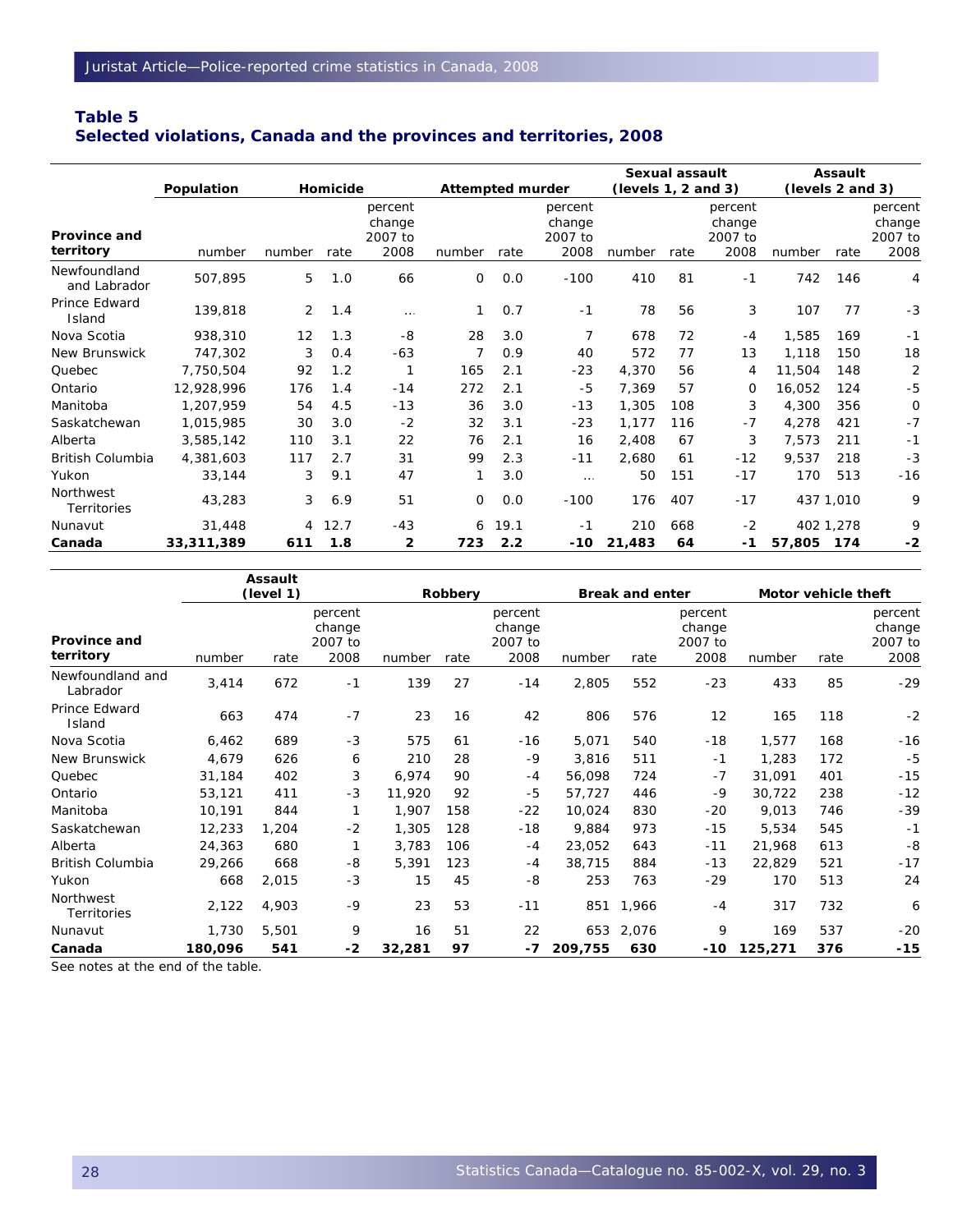#### **Table 5** (continued) **Selected violations, Canada and the provinces and territories, 2008**

|                                  | Cannabis |      |                                      |        | Cocaine |                                      |        | Other drugs <sup>1</sup> |                                      | Impaired driving <sup>2</sup> |       |                                      |
|----------------------------------|----------|------|--------------------------------------|--------|---------|--------------------------------------|--------|--------------------------|--------------------------------------|-------------------------------|-------|--------------------------------------|
| <b>Province and</b><br>territory | number   | rate | percent<br>change<br>2007 to<br>2008 | number | rate    | percent<br>change<br>2007 to<br>2008 | number | rate                     | percent<br>change<br>2007 to<br>2008 | number                        | rate  | percent<br>change<br>2007 to<br>2008 |
| Newfoundland and<br>Labrador     | 782      | 154  | 24                                   | 135    | 27      | -6                                   | 133    | 26                       | 41                                   | 1,546                         | 304   | 9                                    |
| Prince Edward<br>Island          | 122      | 87   | 2                                    | 25     | 18      | $-50$                                | 51     | 36                       | 33                                   | 603                           | 431   | $-2$                                 |
| Nova Scotia                      | 1,985    | 212  | 9                                    | 391    | 42      | 13                                   | 431    | 46                       | 22                                   | 2,522                         | 269   | $-2$                                 |
| New Brunswick                    | 1,206    | 161  | $-7$                                 | 275    | 37      | 6                                    | 323    | 43                       | -6                                   | 2,651                         | 355   | 23                                   |
| Quebec                           | 14,404   | 186  |                                      | 2,281  | 29      | $-2$                                 | 3,812  | 49                       | $-3$                                 | 16,244                        | 210   | $-1$                                 |
| Ontario                          | 19,801   | 153  | 5                                    | 7,019  | 54      | -8                                   | 4,664  | 36                       | -6                                   | 18,720                        | 145   | 3                                    |
| Manitoba                         | 1,652    | 137  | 11                                   | 854    | 71      | 4                                    | 314    | 26                       | 15                                   | 3,346                         | 277   | 8                                    |
| Saskatchewan                     | 2,075    | 204  | 2                                    | 515    | 51      | $-2$                                 | 437    | 43                       | 10                                   | 6,805                         | 670   | 22                                   |
| Alberta                          | 5,672    | 158  | 11                                   | 3,046  | 85      | $-12$                                | 1,031  | 29                       | 5                                    | 16,567                        | 462   | 14                                   |
| British Columbia                 | 16,774   | 383  | $-3$                                 | 6,864  | 157     | $-10$                                | 3,984  | 91                       | $-3$                                 | 14,239                        | 325   | $-2$                                 |
| Yukon                            | 120      | 362  | $-10$                                | 63     | 190     | $-14$                                | 29     | 87                       | 14                                   | 363                           | 1,095 | $-5$                                 |
| Northwest<br>Territories         | 300      | 693  | $-2$                                 | 111    | 256     | $-4$                                 | 54     | 125                      | 36                                   | 896                           | 2,070 | 26                                   |
| Nunavut                          | 210      | 668  | 49                                   | 13     | 41      | 8                                    | 7      | 22                       | $-30$                                | 257                           | 817   | $-11$                                |
| Canada                           | 65,103   | 195  | 3                                    | 21,592 | 65      | -8                                   | 15,270 | 46                       | $-2$                                 | 84,759                        | 254   | 6                                    |

1. Includes other drugs such as heroin, crystal meth and ecstasy.

2. Includes impaired operation of a vehicle causing death, causing bodily harm, alcohol rate over 80mg, failure or refusal to provide a breath or blood sample.

**Notes:** Rates are calculated on the basis of 100,000 population. The population estimates come from Statistics Canada, Demography Division. Populations as of July 1st: preliminary postcensal for 2008. Percent change based on unrounded rates and are in comparison to the previous year's rate. **Source:** Statistics Canada, Canadian Centre for Justice Statistics, Uniform Crime Reporting Survey.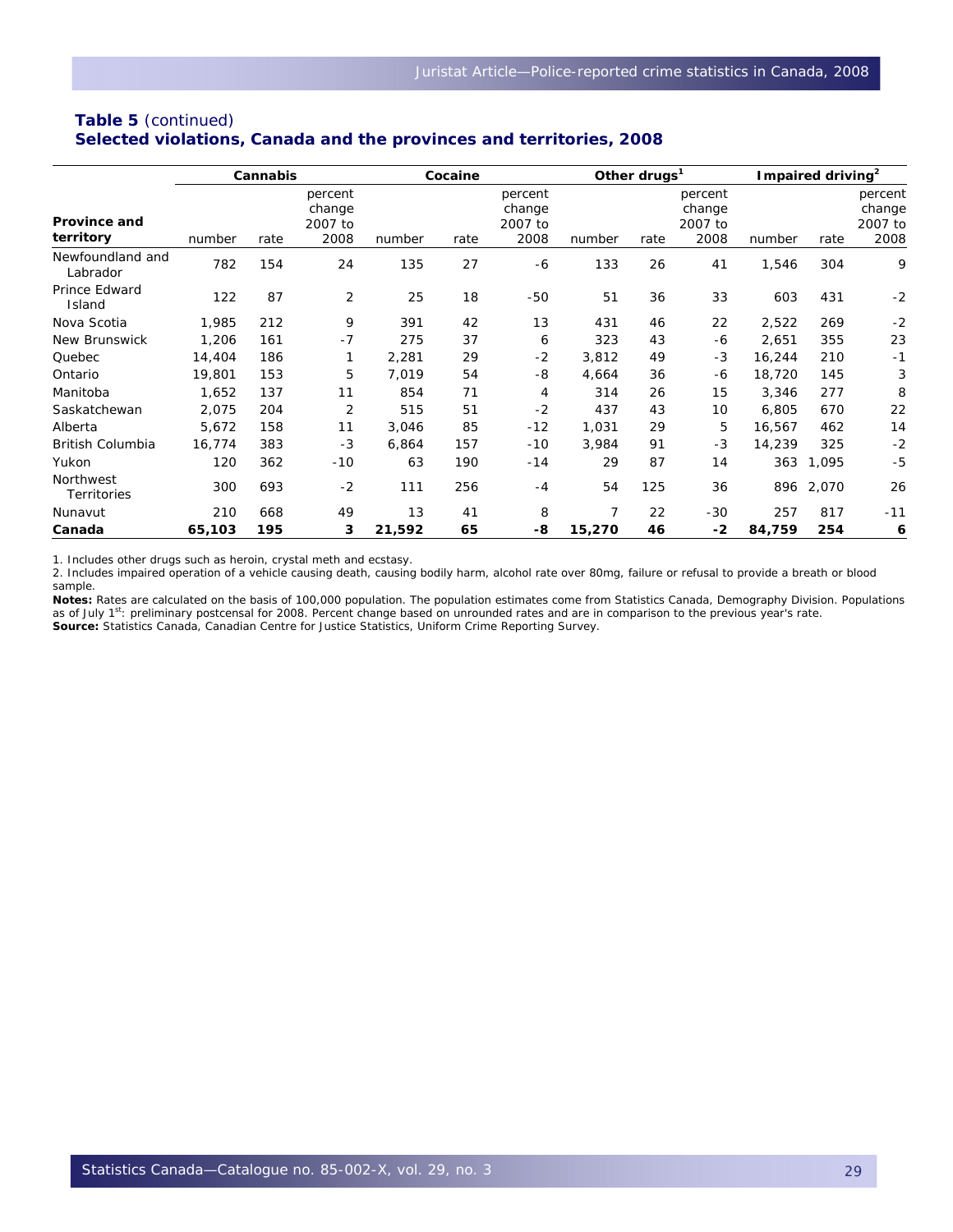#### **Table 6 Selected** *Criminal Code* **incidents by census metropolitan area (CMA), 2008**

|                                            | Population | Homicide       |      | <b>Robbery</b> |                                      |       | <b>Break and enter</b>            | Motor vehicle<br>theft |                                      |  |
|--------------------------------------------|------------|----------------|------|----------------|--------------------------------------|-------|-----------------------------------|------------------------|--------------------------------------|--|
| <b>Census</b><br>metropolitan areas        | number     | number         | rate | rate           | percent<br>change<br>2007 to<br>2008 | rate  | percent<br>change 2007<br>to 2008 | rate                   | percent<br>change<br>2007 to<br>2008 |  |
| 500,000 and over<br>population             |            |                |      |                |                                      |       |                                   |                        |                                      |  |
| Winnipeg                                   | 761,166    | 31             | 4.1  | 233            | $-23$                                | 780   | $-23$                             | 956                    | $-44$                                |  |
| Edmonton                                   | 1,134,670  | 39             | 3.4  | 171            | 1                                    | 721   | $-11$                             | 700                    | $-15$                                |  |
| Vancouver                                  | 2,279,688  | 54             | 2.4  | 171            | $-5$                                 | 900   | $-12$                             | 500                    | $-22$                                |  |
| Montréal                                   | 3,767,389  | 48             | 1.3  | 151            | $-2$                                 | 681   | $-10$                             | 486                    | $-19$                                |  |
| Calgary                                    | 1,186,732  | 34             | 2.9  | 108            | $-14$                                | 528   | $-12$                             | 581                    | $-8$                                 |  |
| Hamilton                                   | 704,712    | 6              | 0.9  | 117            | $-11$                                | 479   | $-18$                             | 431                    | $-9$                                 |  |
| Ottawa <sup>1</sup>                        | 914,581    | 11             | 1.2  | 95             | 8                                    | 395   | $-11$                             | 201                    | $-23$                                |  |
| Kitchener                                  | 510,784    | 4              | 0.8  | 47             | $-25$                                | 465   | $-7$                              | 221                    | $-7$                                 |  |
| Toronto                                    | 5,532,185  | 103            | 1.9  | 133            | -6                                   | 337   | $-9$                              | 242                    | $-15$                                |  |
| Québec                                     | 736,665    | 8              | 1.1  | 48             | $-16$                                | 630   | $-13$                             | 221                    | $\overline{2}$                       |  |
| 100,000 to less than<br>500,000 population |            |                |      |                |                                      |       |                                   |                        |                                      |  |
| Regina                                     | 209,569    | 8              | 3.8  | 222            | $-12$                                | 1,015 | $-37$                             | 735                    | $\mathbf{1}$                         |  |
| Abbotsford-Mission                         | 169,745    | 8              | 4.7  | 127            | 3                                    | 1,157 | $-10$                             | 924                    | $-9$                                 |  |
| Saskatoon                                  | 258,770    | 4              | 1.5  | 212            | $-29$                                | 844   | $-6$                              | 569                    | $-7$                                 |  |
| Kelowna <sup>2</sup>                       | 174,771    | 6              | 3.4  | 95             | 14                                   | 774   | $-21$                             | 809                    | 18                                   |  |
| Thunder Bay                                | 119,557    | 0              | 0.0  | 131            | -8                                   | 848   | 0                                 | 220                    | $-3$                                 |  |
| Brantford <sup>2</sup>                     | 137,453    | $\overline{2}$ | 1.5  | 55             | $-35$                                | 735   | $-15$                             | 777                    | 11                                   |  |
| Saint John                                 | 101,936    | 1              | 1.0  | 78             | 31                                   | 631   | $-3$                              | 182                    | 9                                    |  |
| Victoria                                   | 347,146    | 5              | 1.4  | 73             | $-9$                                 | 732   | $-7$                              | 294                    | $-16$                                |  |
| Halifax                                    | 394,565    | 7              | 1.8  | 122            | $-11$                                | 515   | $-23$                             | 213                    | $-20$                                |  |
| St. John's                                 | 183,305    | 1              | 0.5  | 62             | $-17$                                | 700   | $-32$                             | 128                    | $-39$                                |  |
| London                                     | 486,157    | 2              | 0.4  | 73             | 4                                    | 594   | $-10$                             | 352                    | $-23$                                |  |
| St. Catharines-Niagara                     | 442,121    | 6              | 1.4  | 76             | -3                                   | 711   | $\mathbf 0$                       | 273                    | 10                                   |  |
| Trois-Rivières                             | 147,682    | 1              | 0.7  | 57             | 64                                   | 833   | 31                                | 404                    | 11                                   |  |
| Sherbrooke                                 | 182,856    | 0              | 0.0  | 47             | $-21$                                | 701   | $\overline{2}$                    | 235                    | $-29$                                |  |
| Gatineau <sup>3</sup>                      | 295,876    | 4              | 1.4  | 63             | 31                                   | 653   | $-24$                             | 249                    | $-15$                                |  |
| Windsor                                    | 333,534    | 7              | 2.1  | 83             | 30                                   | 576   | $-21$                             | 197                    | $-14$                                |  |
| Greater Sudbury                            | 164,412    | 2              | 1.2  | 73             | $-9$                                 | 522   | $-9$                              | 245                    | 9                                    |  |
| Moncton <sup>2</sup>                       | 132,613    | 0              | 0.0  | 38             | $-39$                                | 437   | $-22$                             | 207                    | $-31$                                |  |
| Kingston                                   | 156,855    | 1              | 0.6  | 30             | $-19$                                | 500   | $-6$                              | 150                    | $-12$                                |  |
| Peterborough <sup>2</sup>                  | 120,753    | 1              | 0.8  | 53             | $\overline{7}$                       | 386   | 13                                | 183                    | 12                                   |  |
| Barrie <sup>2</sup>                        | 194,755    | 0              | 0.0  | 45             | 8                                    | 391   | 0                                 | 164                    | $-15$                                |  |
| Saguenay                                   | 144,598    | 0              | 0.0  | 25             | $-43$                                | 497   | $-21$                             | 243                    | $-7$                                 |  |
| Guelph <sup>2</sup>                        | 121,549    | $\mathbf 0$    | 0.0  | 32             | $-23$                                | 478   | 3                                 | 167                    | 20                                   |  |

1. Ottawa represents the Ontario part of the Ottawa-Gatineau CMA.

2. Moncton, Peterborough, Brantford, Guelph, Barrie and Kelowna are new CMAs as of the 2006 census.

3. Gatineau refers to the Quebec part of the Ottawa-Gatineau CMA.

**Notes:** Note that a CMA typically comprises more than one police service and that populations for all CMAs have been adjusted to follow policing boundaries. Also note that the Oshawa CMA is excluded from this table due to the incongruity between the police service jurisdictional boundaries and the CMA boundaries. Homicide data is available for this CMA, and in 2008 the homicide rate was 1.12. Rates are calculated on the basis of 100,000 population. The population estimates come from Statistics Canada, Demography Division. Percent change based on unrounded rates.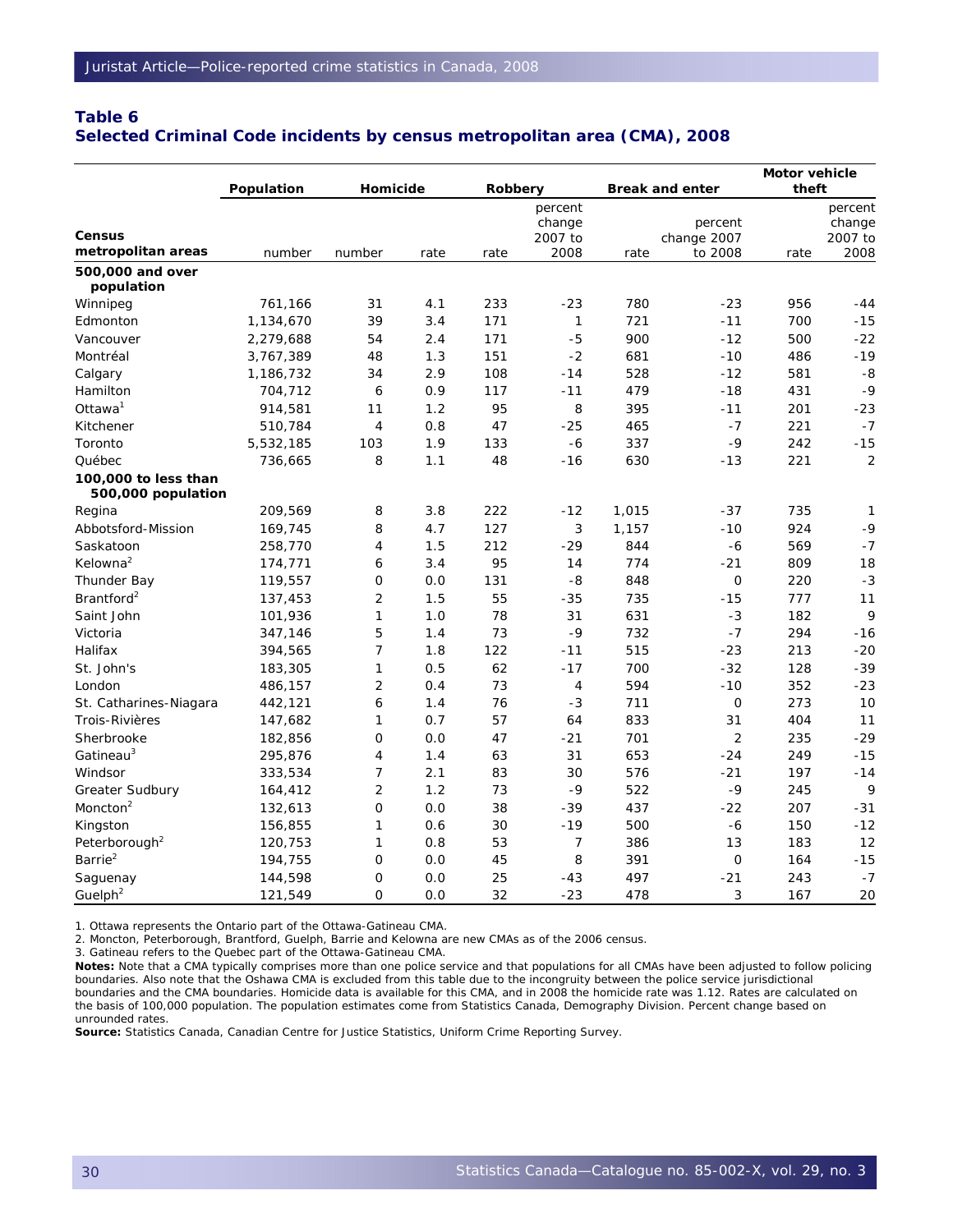#### **Table 7 Youth accused of selected violations, by most serious offence, Canada, 2007 and 2008**

| <b>Number</b><br><b>Type of violation</b><br>Population<br>2,615,278<br>(aged 12 to 17)<br><b>Total - all violations</b><br>88,715<br><b>Total Criminal Code</b><br>violations<br>(excluding<br>75,630<br>traffic)-"Crime<br>rate"<br><b>Total violent</b> | <b>Number</b><br>cleared<br>charged otherwise <sup>1</sup><br>number<br>$\cdots$<br>115,979<br>101,767 | Total<br>204,694 7,827<br>177,397 6,783 | Total<br>rate<br>rate<br>$\cdots$ | <b>Number</b><br>charged<br>2,580,897<br>85,000 | <b>Number</b><br>cleared<br>otherwise <sup>1</sup><br>number<br>109,635 | Total         | rate<br>rate<br>. | change in<br>Total rate 2007 to<br>2008<br>percent |
|------------------------------------------------------------------------------------------------------------------------------------------------------------------------------------------------------------------------------------------------------------|--------------------------------------------------------------------------------------------------------|-----------------------------------------|-----------------------------------|-------------------------------------------------|-------------------------------------------------------------------------|---------------|-------------------|----------------------------------------------------|
|                                                                                                                                                                                                                                                            |                                                                                                        |                                         |                                   |                                                 |                                                                         |               |                   |                                                    |
|                                                                                                                                                                                                                                                            |                                                                                                        |                                         |                                   |                                                 |                                                                         |               |                   |                                                    |
|                                                                                                                                                                                                                                                            |                                                                                                        |                                         |                                   |                                                 |                                                                         |               |                   |                                                    |
|                                                                                                                                                                                                                                                            |                                                                                                        |                                         |                                   |                                                 |                                                                         | 194,635 7,541 |                   | -4                                                 |
|                                                                                                                                                                                                                                                            |                                                                                                        |                                         |                                   | 71,340                                          | 95,221                                                                  | 166,561 6,454 |                   | -5                                                 |
|                                                                                                                                                                                                                                                            |                                                                                                        |                                         |                                   |                                                 |                                                                         |               |                   |                                                    |
| <b>Criminal Code</b><br>24,689<br>violations <sup>2</sup>                                                                                                                                                                                                  | 26,313                                                                                                 | 51,002 1,950                            |                                   | 23,681                                          | 25,016                                                                  | 48,697 1,887  |                   | -3                                                 |
| Homicide $3$<br>74                                                                                                                                                                                                                                         | 3                                                                                                      | 77                                      | 3                                 | 55                                              | 1                                                                       | 56            | 2                 | -26                                                |
| Other violations<br>11<br>causing death                                                                                                                                                                                                                    | 4                                                                                                      | 15                                      | 1                                 | 6                                               | 0                                                                       | 6             | 0                 | $-59$                                              |
| 53<br>Attempted murder                                                                                                                                                                                                                                     | 0                                                                                                      | 53                                      | 2                                 | 58                                              | 1                                                                       | 59            | $\overline{2}$    | 13                                                 |
| Sexual assault -<br>level 3 - aggravated                                                                                                                                                                                                                   | 4<br>0                                                                                                 | 4                                       | 0                                 | 9                                               | 5                                                                       | 14            | 1                 | 255                                                |
| Sexual assault -<br>31<br>level 2 - weapon or<br>bodily harm                                                                                                                                                                                               | 14                                                                                                     | 45                                      | 2                                 | 29                                              | 10                                                                      | 39            | 2                 | $-12$                                              |
| Sexual assault -<br>1,131<br>level 1                                                                                                                                                                                                                       | 1,016                                                                                                  | 2,147                                   | 82                                | 1,155                                           | 1,041                                                                   | 2,196         | 85                | 4                                                  |
| Sexual violations<br>10<br>against children <sup>4</sup>                                                                                                                                                                                                   | 13                                                                                                     | 23                                      | 1                                 | 50                                              | 37                                                                      | 87            | 3                 | 100                                                |
| Assault - level 3 -<br>475<br>aggravated                                                                                                                                                                                                                   | 44                                                                                                     | 519                                     | 20                                | 466                                             | 32                                                                      | 498           | 19                | $-3$                                               |
| Assault - level 2 -<br>weapon or bodily<br>5,086<br>harm                                                                                                                                                                                                   | 2,691                                                                                                  | 7,777                                   | 297                               | 4,510                                           | 2,366                                                                   | 6,876         | 266               | $-10$                                              |
| Assault - level 1<br>8,783                                                                                                                                                                                                                                 | 13,693                                                                                                 | 22,476                                  | 859                               | 8,731                                           | 13,068                                                                  | 21,799        | 845               | $-2$                                               |
| 851<br>Assault police officer                                                                                                                                                                                                                              | 216                                                                                                    | 1,067                                   | 41                                | 834                                             | 149                                                                     | 983           | 38                | $-7$                                               |
| Other assaults<br>251                                                                                                                                                                                                                                      | 128                                                                                                    | 379                                     | 14                                | 222                                             | 129                                                                     | 351           | 14                | -6                                                 |
| Firearms - use of,<br>99<br>discharge, pointing                                                                                                                                                                                                            | 182                                                                                                    | 281                                     | 11                                | 95                                              | 129                                                                     | 224           | 9                 | $-19$                                              |
| Robbery<br>4,107                                                                                                                                                                                                                                           | 633                                                                                                    | 4,740                                   | 181                               | 3,827                                           | 587                                                                     | 4,414         | 171               | -6                                                 |
| Forcible confinement<br>271<br>or kidnapping                                                                                                                                                                                                               | 46                                                                                                     | 317                                     | 12                                | 269                                             | 44                                                                      | 313           | 12                | 0                                                  |
| Abduction                                                                                                                                                                                                                                                  | 2<br>2                                                                                                 | 4                                       | 0                                 | 4                                               | 0                                                                       | 4             | 0                 | $\mathbf{1}$                                       |
| 153<br>Extortion                                                                                                                                                                                                                                           | 63                                                                                                     | 216                                     | 8                                 | 117                                             | 56                                                                      | 173           | 7                 | $-19$                                              |
| 279<br>Criminal harassment                                                                                                                                                                                                                                 | 894                                                                                                    | 1,173                                   | 45                                | 301                                             | 895                                                                     | 1,196         | 46                | 3                                                  |
| <b>Uttering threats</b><br>2,694                                                                                                                                                                                                                           | 5,336                                                                                                  | 8,030                                   | 307                               | 2,660                                           | 5,371                                                                   | 8,031         | 311               | 1                                                  |
| Threatening or<br>harassing phone<br>66<br>calls                                                                                                                                                                                                           | 1,108                                                                                                  | 1,174                                   | 45                                | 76                                              | 861                                                                     | 937           | 36                | $-19$                                              |
| Other violent Criminal<br>258<br>Code violations                                                                                                                                                                                                           | 227                                                                                                    | 485                                     | 19                                | 207                                             | 234                                                                     | 441           | 17                | -8                                                 |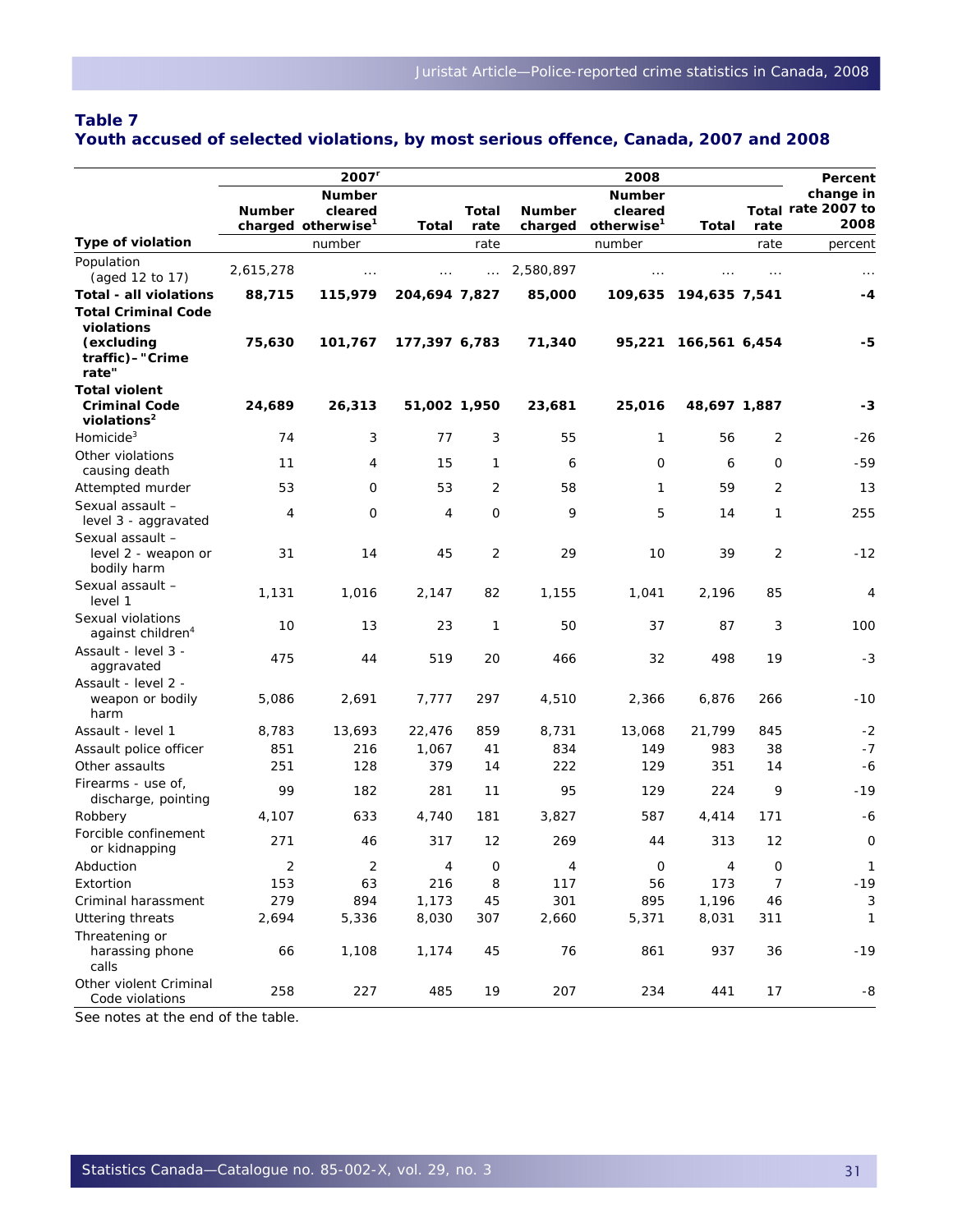#### **Table 7** (continued) **Youth accused of selected violations, by most serious offence, Canada, 2007 and 2008**

|                                                                                       |               | 2007 <sup>r</sup>                                          |               |                      |                | 2008                                                       |               |                | Percent                                 |
|---------------------------------------------------------------------------------------|---------------|------------------------------------------------------------|---------------|----------------------|----------------|------------------------------------------------------------|---------------|----------------|-----------------------------------------|
|                                                                                       | <b>Number</b> | <b>Number</b><br>cleared<br>charged otherwise <sup>1</sup> | Total         | <b>Total</b><br>rate | <b>Number</b>  | <b>Number</b><br>cleared<br>charged otherwise <sup>1</sup> | <b>Total</b>  | rate           | change in<br>Total rate 2007 to<br>2008 |
| <b>Type of violation</b>                                                              |               | number                                                     |               | rate                 |                | number                                                     |               | rate           | percent                                 |
| <b>Total non-violent</b><br><b>Criminal Code</b><br>violations<br>(excluding traffic) | 50,941        | 75,454                                                     | 126,395 4,833 |                      | 47,659         | 70,205                                                     | 117,864 4,567 |                | -6                                      |
| Breaking and entering                                                                 | 7,443         | 5,591                                                      | 13,034        | 498                  | 6,445          | 4,866                                                      | 11,311        | 438            | $-12$                                   |
| Possess stolen<br>property                                                            | 4,918         | 3,163                                                      | 8,081         | 309                  | 4,500          | 3,100                                                      | 7,600         | 294            | $-5$                                    |
| Theft of motor vehicle                                                                | 2,280         | 2,013                                                      | 4,293         | 164                  | 1,871          | 1,899                                                      | 3,770         | 146            | $-11$                                   |
| Theft over \$5,000<br>(non-motor vehicle)                                             | 164           | 132                                                        | 296           | 11                   | 150            | 181                                                        | 331           | 13             | 13                                      |
| Theft under \$5,000<br>(non-motor vehicle)                                            | 8,974         | 28,086                                                     | 37,060 1,417  |                      | 8,600          | 26,140                                                     | 34,740        | 1,346          | $-5$                                    |
| Fraud                                                                                 | 1.060         | 1,318                                                      | 2.378         | 91                   | 1,105          | 1,256                                                      | 2,361         | 91             | $\mathbf{1}$                            |
| Mischief                                                                              | 6,352         | 20,716                                                     | 27,068 1,035  |                      | 6,105          | 19,411                                                     | 25,516        | 989            | $-4$                                    |
| Arson                                                                                 | 553           | 939                                                        | 1,492         | 57                   | 483            | 805                                                        | 1,288         | 50             | $-13$                                   |
| Counterfeiting                                                                        | 57            | 117                                                        | 174           | $\overline{7}$       | 82             | 75                                                         | 157           | 6              | $-9$                                    |
| Weapons violations                                                                    | 1,662         | 1,523                                                      | 3,185         | 122                  | 1,567          | 1,401                                                      | 2,968         | 115            | $-6$                                    |
| Child pornography                                                                     | 23            | 61                                                         | 84            | 3                    | 15             | 37                                                         | 52            | $\overline{2}$ | $-37$                                   |
| Prostitution                                                                          | 22            | 13                                                         | 35            | $\mathbf{1}$         | 22             | 12                                                         | 34            | $\mathbf{1}$   | $-2$                                    |
| Disturb the peace                                                                     | 655           | 7,312                                                      | 7,967         | 305                  | 618            | 6,902                                                      | 7,520         | 291            | $-4$                                    |
| Administration of<br>justice violations                                               | 15,296        | 2,714                                                      | 18,010        | 689                  | 14,712         | 2,542                                                      | 17,254        | 669            | $-3$                                    |
| Other non-violent<br>Criminal Code<br>violations                                      | 1,482         | 1,756                                                      | 3,238         | 124                  | 1,384          | 1,578                                                      | 2,962         | 115            | $-7$                                    |
| <b>Total Criminal Code</b><br>traffic violations                                      | 8             | 418                                                        | 426           | 16                   | $\overline{7}$ | 466                                                        | 473           | 18             | 13                                      |
| Impaired driving <sup>5</sup>                                                         | $\cdots$      | 143                                                        | 143           | 5                    | $\ddotsc$      | 176                                                        | 176           | 7              | 25                                      |
| Other Criminal Code<br>traffic violations                                             | 8             | 275                                                        | 283           | 11                   | $\overline{7}$ | 290                                                        | 297           | 12             | 6                                       |
| <b>Total federal statute</b><br>violations                                            | 13,077        | 13,794                                                     | 26,871 1,027  |                      | 13,653         | 13,948                                                     | 27,601 1,069  |                | 4                                       |
| Possession - cannabis                                                                 | 3,844         | 9,868                                                      | 13,712        | 524                  | 4,169          | 9,894                                                      | 14,063        | 545            | $\overline{4}$                          |
| Possession - cocaine                                                                  | 285           | 104                                                        | 389           | 15                   | 209            | 105                                                        | 314           | 12             | $-18$                                   |
| Possession - other<br><b>Controlled Drugs</b><br>and Substances Act<br>drugs          | 402           | 920                                                        | 1,322         | 51                   | 453            | 915                                                        | 1,368         | 53             | 5                                       |

See notes at the end of the table.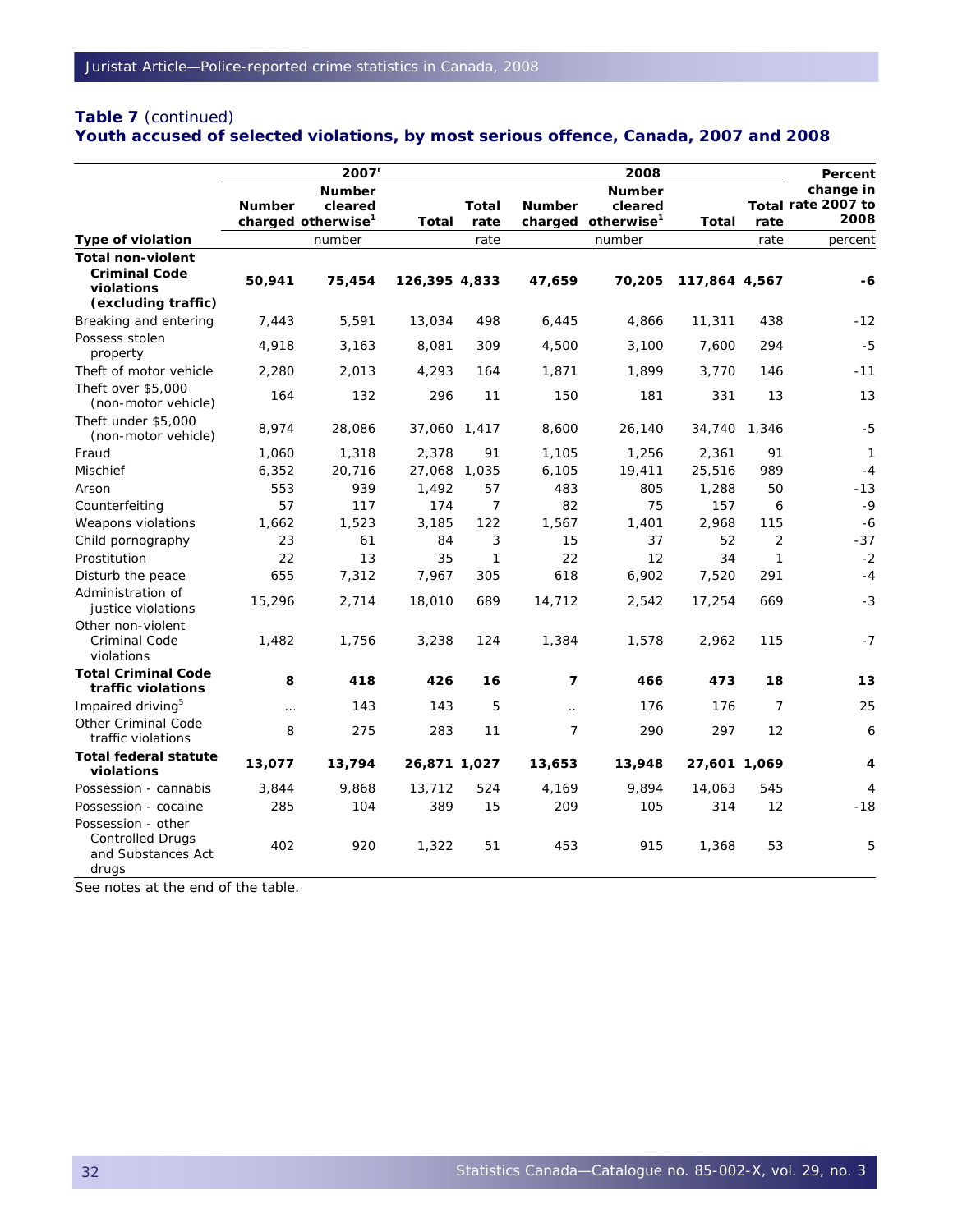#### **Table 7** (continued) **Youth accused of selected violations, by most serious offence, Canada, 2007 and 2008**

|                                                                                                            |                          | 2007 <sup>r</sup>                                  |       |               | Percent                  |                                                    |       |         |                                         |
|------------------------------------------------------------------------------------------------------------|--------------------------|----------------------------------------------------|-------|---------------|--------------------------|----------------------------------------------------|-------|---------|-----------------------------------------|
|                                                                                                            | <b>Number</b><br>charged | <b>Number</b><br>cleared<br>otherwise <sup>1</sup> | Total | Total<br>rate | <b>Number</b><br>charged | <b>Number</b><br>cleared<br>otherwise <sup>1</sup> | Total | rate    | change in<br>Total rate 2007 to<br>2008 |
| Type of violation                                                                                          |                          | number                                             |       | rate          |                          |                                                    | rate  | percent |                                         |
| Trafficking, production<br>or distribution-<br>cannabis                                                    | 1,251                    | 593                                                | 1,844 | 71            | 1,257                    | 551                                                | 1,808 | 70      | $-1$                                    |
| Trafficking, production<br>or distribution-<br>cocaine                                                     | 617                      | 53                                                 | 670   | 26            | 547                      | 60                                                 | 607   | 24      | -8                                      |
| Trafficking, production<br>or distribution-other<br><b>Controlled Drugs</b><br>and Substances Act<br>drugs | 416                      | 192                                                | 608   | 23            | 357                      | 166                                                | 523   | 20      | $-13$                                   |
| <b>Youth Criminal Justice</b><br>Act                                                                       | 5,347                    | 927                                                | 6,274 | 240           | 5,591                    | 1,056                                              | 6,647 | 258     | 7                                       |
| Other federal statutes                                                                                     | 915                      | 1,137                                              | 2,052 | 78            | 1,070                    | 1,201                                              | 2,271 | 88      | 12                                      |

1. An incident is "cleared otherwise" when police have identified at least one accused and there is sufficient evidence to lay a charge in connection with the incident, but the accused is processed by other means. In the case of youths, this could include formal measures such as a Crown caution or extrajudicial sanctions, or informal measures such as a police warning or diversion to a community program.

2. The violent crime rate has been expanded to include a number of offences not previously included in the violent crime rate, including uttering threats, criminal harassment and forcible confinement. Data using this definition of violent crime are available back to 1998.

3. The 2008 count includes one accused under the age of 12.

4. Sexual offences against children is a new crime category with only partial data available prior to 2008. As a result, numbers and rates should not be directly compared to data from previous years.

5. Counts of youths formally charged with impaired driving are not currently available.

**Notes:** Figures presented here include a small number of accused under the age of 12. Youth accused equals youth cleared by charge and youth cleared otherwise (e.g. application of extrajudicial measures). Rates are calculated on the basis of 100,000 youth aged 12 to 17. The population estimates come from Statistics Canada, Demography Division. Populations as of July 1st: updated postcensal estimates for 2007 and preliminary postcensal estimates for 2008.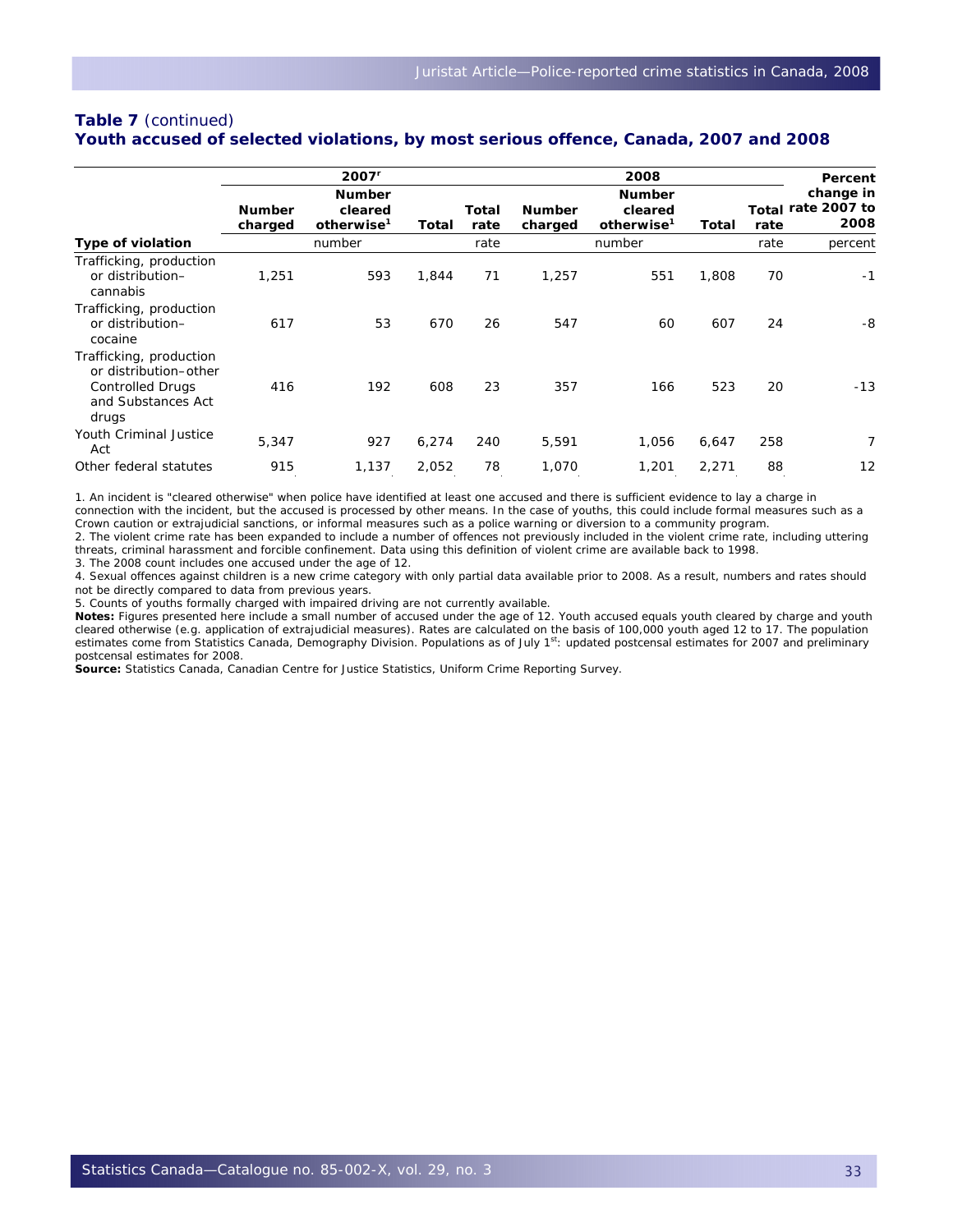#### **Table 8 Youth accused of selected violations, Canada and the provinces and territories, 2008**

|                              | Population |         | <b>Total Criminal Code</b><br>(excluding traffic) |                | <b>Total violent crime</b> |       |                |  |
|------------------------------|------------|---------|---------------------------------------------------|----------------|----------------------------|-------|----------------|--|
|                              |            |         |                                                   | percent change |                            |       | percent change |  |
| Province and territory       | number     | number  | rate                                              | 2007 to 2008   | number                     | rate  | 2007 to 2008   |  |
| Newfoundland and<br>Labrador | 36,264     | 3,198   | 8,819                                             | $-3$           | 1,003                      | 2,766 | 9              |  |
| Prince Edward Island         | 11,649     | 763     | 6,550                                             | $-7$           | 220                        | 1,889 | 6              |  |
| Nova Scotia                  | 69,992     | 6,844   | 9,778                                             | $-7$           | 1,928                      | 2,755 | $-9$           |  |
| New Brunswick                | 55,317     | 4,857   | 8,780                                             | 4              | 1,509                      | 2,728 | 6              |  |
| Quebec                       | 582,347    | 21,861  | 3,754                                             | 2              | 8,296                      | 1,425 | $\Omega$       |  |
| Ontario                      | 1,019,465  | 56,637  | 5,556                                             | $-7$           | 17,855                     | 1,751 | $-3$           |  |
| Manitoba                     | 103,825    | 11,232  | 10,818                                            | 0              | 3,547                      | 3,416 | 4              |  |
| Saskatchewan                 | 87,000     | 16,435  | 18,891                                            | -8             | 3,463                      | 3,980 | $-10$          |  |
| Alberta                      | 281,674    | 24,083  | 8,550                                             | $-3$           | 5,863                      | 2,081 | $-1$           |  |
| <b>British Columbia</b>      | 322,374    | 17,050  | 5,289                                             | $-11$          | 4,291                      | 1,331 | $-12$          |  |
| Yukon                        | 2,660      | 726     | 27,293                                            | 2              | 132                        | 4,962 | $-12$          |  |
| Northwest Territories        | 4,349      | 1,829   | 42,056                                            | $-7$           | 383                        | 8,807 | $-4$           |  |
| Nunavut                      | 3,981      | 1,046   | 26,275                                            | -8             | 207                        | 5,200 | $-15$          |  |
| Canada                       | 2,580,897  | 166,561 | 6,454                                             | -5             | 48,697                     | 1,887 | -3             |  |

|                              |        | Homicide |                | <b>Attempted murder</b> |                |              |  |  |
|------------------------------|--------|----------|----------------|-------------------------|----------------|--------------|--|--|
|                              |        |          | percent change |                         | percent change |              |  |  |
| Province and territory       | number | rate     | 2007 to 2008   | number                  | rate           | 2007 to 2008 |  |  |
| Newfoundland and<br>Labrador | O      | O        | $\cdots$       | O                       | Ω              | $\cdots$     |  |  |
| Prince Edward Island         |        |          | $\cdots$       |                         |                | $\cdots$     |  |  |
| Nova Scotia                  |        | n        | $\cdots$       |                         |                | $\cdots$     |  |  |
| New Brunswick                |        |          | $\cdots$       |                         |                | $\cdots$     |  |  |
| Quebec                       |        |          | $\cdots$       | 8                       |                | $\cdots$     |  |  |
| Ontario                      |        |          | $\cdots$       | 26                      |                | $\cdots$     |  |  |
| Manitoba                     | 14     | 13       | $\cdots$       | 6                       | n              | $\cdots$     |  |  |
| Saskatchewan                 | 5      | 6        | $\cdots$       | 11                      | 13             | $\cdots$     |  |  |
| Alberta                      |        |          | $\cdots$       |                         |                | $\cdots$     |  |  |
| <b>British Columbia</b>      |        |          | $\cdots$       |                         |                | $\cdots$     |  |  |
| Yukon                        |        |          | $\cdots$       |                         |                | $\cdots$     |  |  |
| Northwest Territories        |        | 23       | $\cdots$       |                         |                | $\cdots$     |  |  |
| Nunavut                      |        |          | $\cdots$       |                         |                | $\cdots$     |  |  |
| Canada                       | 56     |          | $-26$          | 59                      |                | 13           |  |  |
|                              |        |          |                |                         |                |              |  |  |

See notes at the end of the table.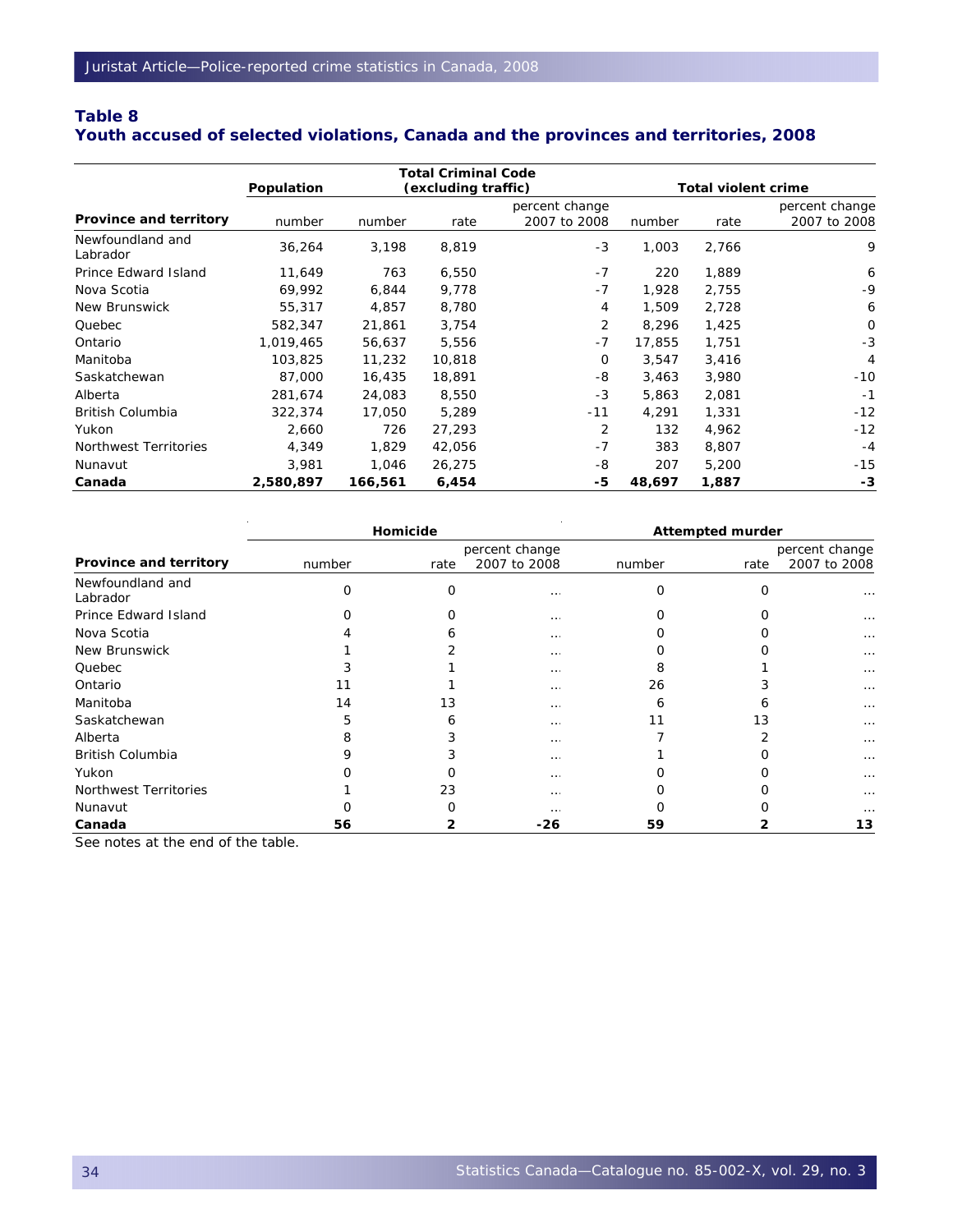#### **Table 8** (continued) **Youth accused of selected violations, Canada and the provinces and territories, 2008**

|                                        | Sexual assault<br>(levels 1, 2 and 3) |      |                              | <b>Assault</b><br>(levels 2 and 3) |       |                              |        | <b>Assault</b><br>(level 1) |                              | Robbery        |      |                              |
|----------------------------------------|---------------------------------------|------|------------------------------|------------------------------------|-------|------------------------------|--------|-----------------------------|------------------------------|----------------|------|------------------------------|
| Province and                           |                                       |      | percent<br>change<br>2007 to |                                    |       | percent<br>change<br>2007 to |        |                             | percent<br>change<br>2007 to |                |      | percent<br>change<br>2007 to |
| territory                              | number                                | rate | 2008                         | number                             | rate  | 2008                         | number | rate                        | 2008                         | number         | rate | 2008                         |
| Newfoundland and<br>Labrador           | 28                                    | 77   | $-15$                        | 129                                | 356   | 5                            | 535    | 1,475                       | 6                            | 19             | 52   | 23                           |
| Prince Edward<br>Island                | 16                                    | 137  | 100                          | 14                                 | 120   | $-26$                        | 107    | 919                         | 7                            | $\overline{2}$ | 17   | $-50$                        |
| Nova Scotia                            | 71                                    | 101  | 3                            | 288                                | 411   | $-9$                         | 904    | 1,292                       | $-10$                        | 115            | 164  | $-2$                         |
| <b>New Brunswick</b>                   | 53                                    | 96   | $-15$                        | 161                                | 291   | 4                            | 759    | 1,372                       | 4                            | 29             | 52   | 24                           |
| Quebec                                 | 453                                   | 78   | $-7$                         | 1,310                              | 225   | -6                           | 3,454  | 593                         | 1                            | 667            | 115  | 23                           |
| Ontario                                | 954                                   | 94   | 10                           | 2,277                              | 223   | $-14$                        | 7,937  | 779                         | 0                            | 2,229          | 219  | $-11$                        |
| Manitoba                               | 122                                   | 118  | 15                           | 761                                | 733   | 1                            | 1,553  | 1.496                       | 4                            | 277            | 267  | 8                            |
| Saskatchewan                           | 144                                   | 166  | 21                           | 652                                | 749   | $-18$                        | 1,610  | 1,851                       | -6                           | 279            | 321  | $-23$                        |
| Alberta                                | 230                                   | 82   | 18                           | 934                                | 332   | $-7$                         | 2,694  | 956                         | 0                            | 404            | 143  | -6                           |
| <b>British Columbia</b>                | 135                                   | 42   | $-23$                        | 752                                | 233   | $-13$                        | 1,833  | 569                         | $-15$                        | 381            | 118  | $-7$                         |
| Yukon                                  | 7                                     | 263  | 141                          | 18                                 | 677   | $-34$                        | 61     | 2,293                       | $-18$                        | 2              | 75   | 3                            |
| <b>Northwest</b><br><b>Territories</b> | 23                                    | 529  | $-3$                         | 52                                 | 1,196 | $-13$                        | 225    | 5,174                       | 1                            | 6              | 138  | 22                           |
| Nunavut                                | 13                                    | 327  | $-31$                        | 26                                 | 653   | $-18$                        |        | 127 3,190                   | $-9$                         | 4              | 100  | 1                            |
| Canada                                 | 2,249                                 | 87   | 4                            | 7,374                              | 286   | -10                          | 21,799 | 845                         | $-2$                         | 4,414          | 171  | -6                           |

|                                  | Total non-violent crime |               |                                      | <b>Break and enter</b> |       |                                      | Motor vehicle theft |       |                                      | Total drugs |         |                                      |
|----------------------------------|-------------------------|---------------|--------------------------------------|------------------------|-------|--------------------------------------|---------------------|-------|--------------------------------------|-------------|---------|--------------------------------------|
| <b>Province and</b><br>territory | number                  | rate          | percent<br>change<br>2007 to<br>2008 | number                 | rate  | percent<br>change<br>2007 to<br>2008 | number              | rate  | percent<br>change<br>2007 to<br>2008 | number      | rate    | percent<br>change<br>2007 to<br>2008 |
| Newfoundland<br>and Labrador     | 2,195                   | 6,053         | $-7$                                 | 292                    | 805   | $-20$                                | 37                  | 102   | $-25$                                | 101         | 279     | 1                                    |
| Prince Edward<br>Island          | 543                     | 4,661         | $-11$                                | 35                     | 300   | $-5$                                 | 21                  | 180   | $-12$                                | 44          | 378     | 69                                   |
| Nova Scotia                      | 4,916                   | 7,024         | $-7$                                 | 480                    | 686   | $-9$                                 | 102                 | 146   | -14                                  | 347         | 496     | 3                                    |
| New Brunswick                    | 3,348                   | 6,052         | 3                                    | 291                    | 526   | $-3$                                 | 104                 | 188   | 30                                   | 269         | 486     | $-12$                                |
| Quebec                           | 13,565                  | 2,329         | 3                                    | 1,893                  | 325   | $-1$                                 | 631                 | 108   | $-16$                                | 4,633       | 796     | 1                                    |
| Ontario                          | 38,782                  | 3,804         | -8                                   | 3,272                  | 321   | $-14$                                | 931                 | 91    | $-14$                                | 7,936       | 778     | 2                                    |
| Manitoba                         | 7,685                   | 7,402         | $-2$                                 | 1,067                  | 1,028 | -6                                   | 336                 | 324   | $-20$                                | 509         | 490     | 14                                   |
| Saskatchewan                     |                         | 12,972 14,910 | $-7$                                 | 1,532                  | 1,761 | $-11$                                | 552                 | 634   | 5                                    | 680         | 782     | 9                                    |
| Alberta                          | 18,220                  | 6,468         | $-3$                                 | 1,231                  | 437   | $-12$                                | 610                 | 217   | -9                                   | 1,546       | 549     | $\overline{7}$                       |
| <b>British Columbia</b>          | 12,759                  | 3,958         | $-11$                                | 783                    | 243   | $-31$                                | 308                 | 96    | $-11$                                | 2,494       | 774     | $-1$                                 |
| Yukon                            |                         | 594 22,331    | 5                                    | 32                     | 1,203 | -59                                  | 16                  | 602   | $-13$                                | 25          | 940     | $-22$                                |
| Northwest<br>Territories         |                         | 1,446 33,249  | $-7$                                 | 171                    | 3,932 | $-19$                                | 65                  | 1,495 | $-14$                                |             | 821,885 | $-3$                                 |
| Nunavut                          |                         | 839 21,075    | -6                                   | 232                    | 5,828 | 5                                    | 57                  | 1,432 | $-25$                                | 17          | 427     | 43                                   |
| Canada                           | 117,864 4,567           |               | -6                                   | 11,311                 | 438   | $-12$                                | 3,770               | 146   | $-11$                                | 18,683      | 724     | 2                                    |

**Note:** Figures presented here include a small number of accused under the age of 12. Youth accused equals youth cleared by charge and youth cleared otherwise (e.g. application of extrajudicial measures). Rates are calculated on the basis of 100,000 youth aged 12 to 17. The population estimates come from Statistics Canada, Demography Division. Populations as of July 1<sup>st</sup>: updated postcensal estimates for 2007 and preliminary postcensal estimates for 2008.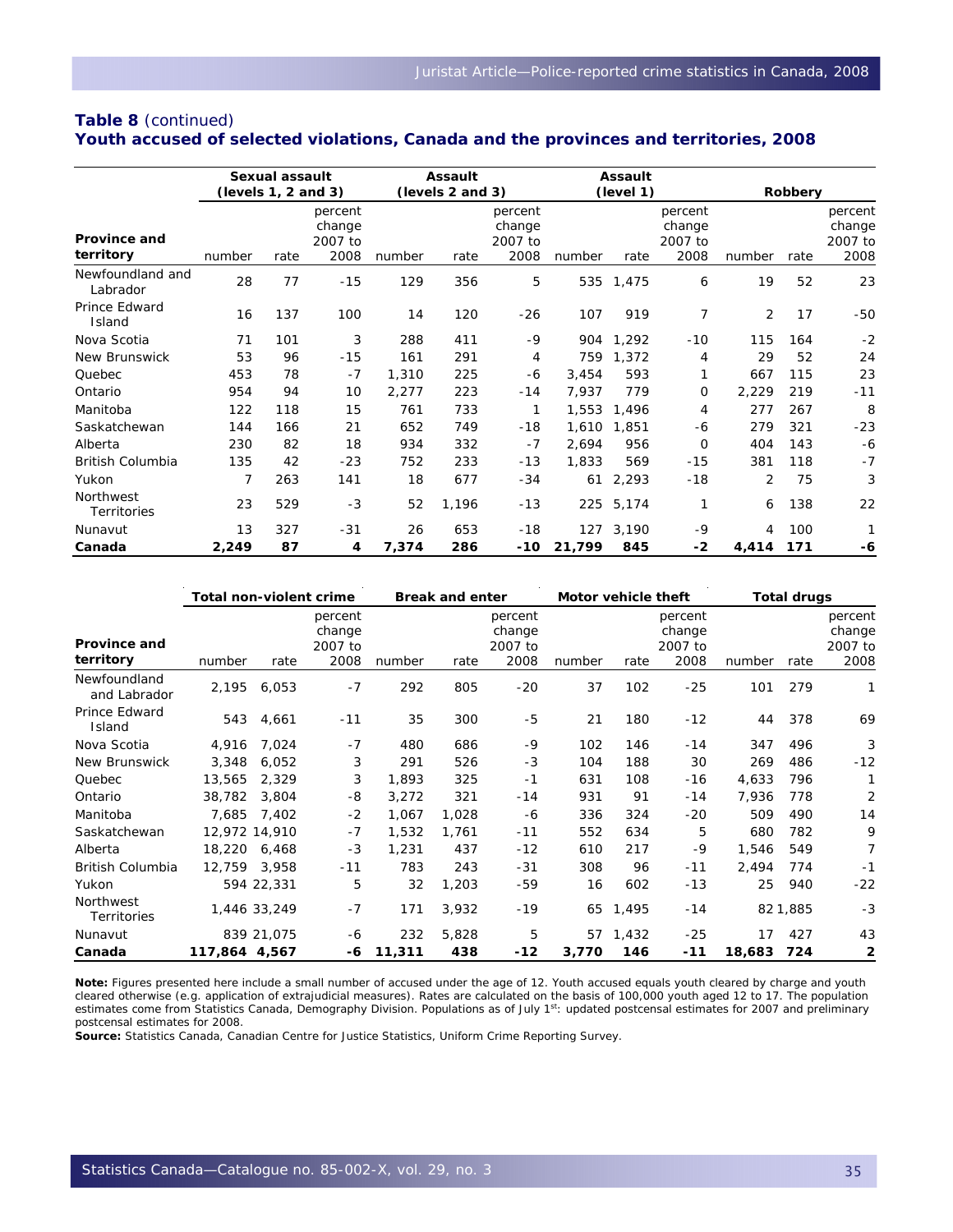#### **Endnotes**

- 1. The violent crime rate has been expanded to include a number of offences not previously included, such as uttering threats, criminal harassment and forcible confinement. Data using this definition of violent crime are available back to 1998.
- 2. Due to an incongruity between the police service jurisdictional boundaries and the CMA boundaries, the Oshawa CMA is excluded from this analysis.
- 3. As of 2008, changes have been made to the way certain violations, most notably robbery and counterfeiting, are counted in the UCR Survey. Data for these violations have been revised back to 1998. For a detailed explanation of these changes, please refer to *[Measuring Crime in Canada:](http://www.statcan.gc.ca:8092/pub/85-002-x/2009003/article/10902-eng.htm#r10)  [Introducing the Crime Severity Index and Improvements to the Uniform Crime Reporting Survey](http://www.statcan.gc.ca:8092/pub/85-002-x/2009003/article/10902-eng.htm#r10)*.
- 4. In 2005, Manitoba Public Insurance, the Winnipeg Police Service and Manitoba Justice together created the Winnipeg Auto Theft Suppression Strategy (WATSS). WATSS is a program that monitors youth known to be most likely to commit auto theft ([Manitoba Public Insurance, 2008](http://www.statcan.gc.ca:8092/pub/85-002-x/2009003/article/10902-eng.htm#r7)).
- 5. Bait car programs use police-owned decoy vehicles that, if stolen, are monitored through surveillance and GPS tracking, enabling police to observe, follow and apprehend offenders.
- 6. Drug crimes, *Criminal Code* traffic violations and Federal Statute offences are not included in the overall crime rate; however, they are included in the police-reported Crime Severity Index.
- 7. Includes youth formally charged or recommended to the Crown for charging as well as youth cleared by means other than the laying of a charge (e.g. extrajudicial sanctions).
- 8. For a more detailed analysis of youth crime in Canada, see [Taylor-Butts and Bressan, 2008.](http://www.statcan.gc.ca:8092/pub/85-002-x/2009003/article/10902-eng.htm#r10)
- 9. Analysis in this section looks at the volume of youth crime only, as a Youth Crime Severity Index is not yet available.
- 10. Data for 2008 includes one accused under the age of 12.